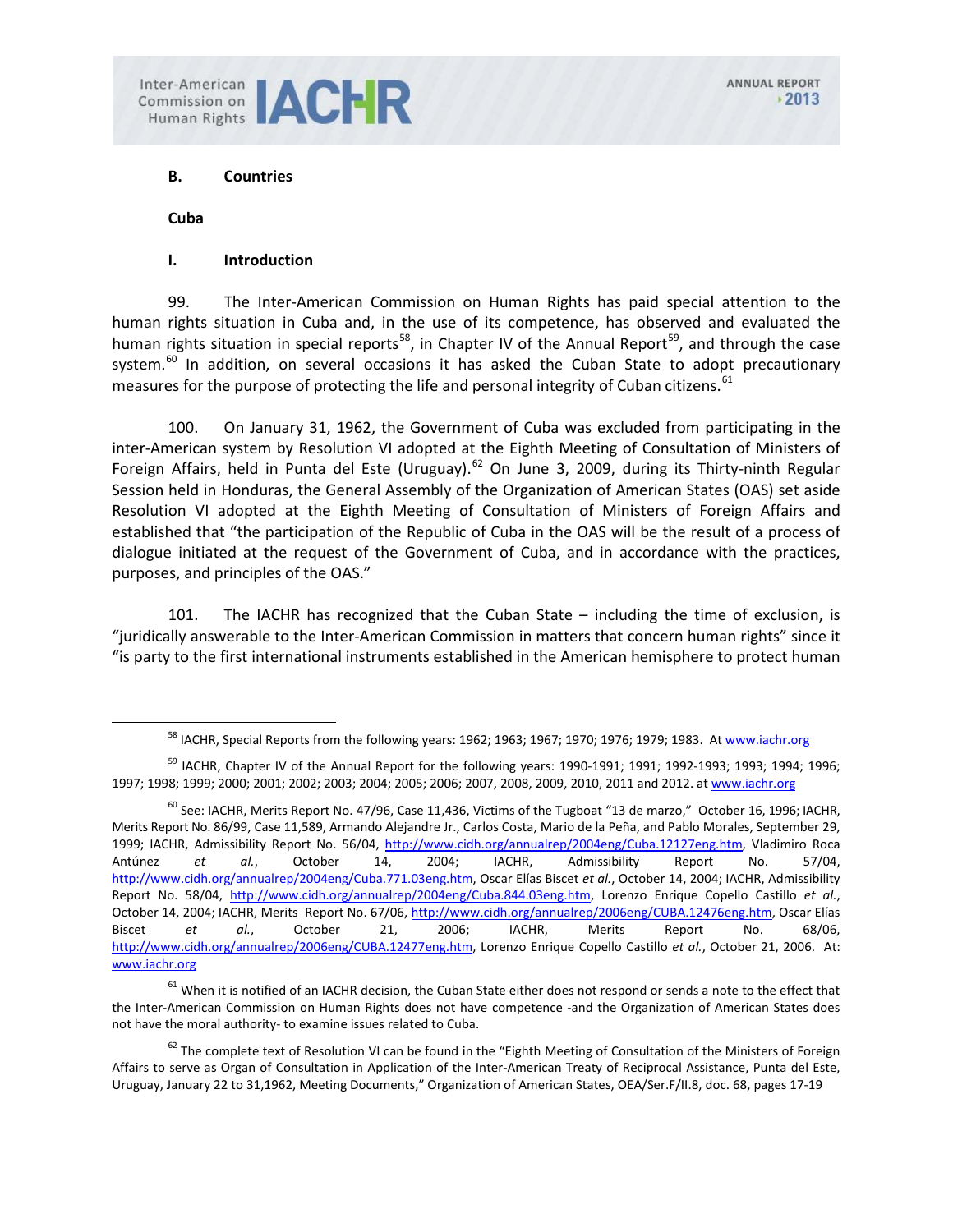rights" and because Resolution VI of the Eighth Meeting of Consultation "excluded the present Government of Cuba, not the State, from participation in the inter-American system."<sup>[63](#page-1-0)</sup>

102. Based on the criteria spelled out by the IACHR in 1997 to identify those states whose human rights practices merit special attention, the Commission has considered that the human rights situation in Cuba fits within the first and fifth criteria, insofar as the political rights enshrined in the American Declaration of the Rights and Duties of Man are not observed, and structural situations persist that have a serious and grave impact on the enjoyment and observance of fundamental rights enshrined in the American Declaration.

103. Having evaluated the human rights situation in Cuba, the IACHR decided to include that country in this chapter because, in its view, it meets the criterion under Article 59, paragraph 6(a)(i) of the IACHR's new Rules of Procedure, which took effect on August 1, 2013. That provision concerns "a serious breach of the core requirements of representative democracy mentioned in the Inter-American Democratic Charter, which are essential means of achieving human rights, including": "there is discriminatory access to or abusive exercise of power that undermines or denies the rule of law, such as systematic infringement of the independence of the judiciary or lack of subordination of State institutions to the legally constituted civilian authority". Also, it meets the criterion under Article 59, paragraph 6(c) which refers to "The State has committed or is committing massive, serious and widespread violations of human rights guaranteed in the American Declaration, the American Convention, or the other applicable human rights instrument". Accordingly, the IACHR will recount the activities carried in 2013 with reference to Cuba, analyze the human rights situation in that country, identify best government practices and make recommendations.

104. The restrictions on the political rights to association, freedom of expression, and dissemination of ideas, the lack of elections, the lack of an independent judiciary, and the restrictions on freedom of movement over decades have come to shape a permanent and systematic situation of violation of the human rights of the inhabitants of Cuba. In the course of 2012, the information available suggests that the general human rights situation has not changed. The above-indicated human rights situations, as well as severe repression and restrictions of human rights defenders persist. Also, the IACHR received information on violence and discrimination against LGTBI persons in Cuba.

105. In preparing this report, the Commission has obtained information from international agencies, civil society organizations, and the Cuban government via the official web site of the Ministry of Foreign Affairs of Cuba. The Commission notes the scarcity of information available on human rights in Cuba from sources both on the island or abroad.

106. On November 19, 2013, the Commission sent this report to the State of Cuba and asked for its observations. The State did not respond.

#### **II. Economic sanctions**

107. As regards the economic and trade embargo imposed by the United States on Cuba since 1961 and which continues in force, the IACHR reiterates its position in terms of the impact of such

<span id="page-1-0"></span><sup>63</sup> IACHR, *Annual Report 2002*, Chapter IV, Cuba, paragraphs 3-7. See also IACHR, *Annual Report 2001, C*hapter IV, Cuba, paragraphs 3-7. IACHR, *Seventh Report on the Situation of Human Rights in Cuba,* 1983, paragraphs 16-46.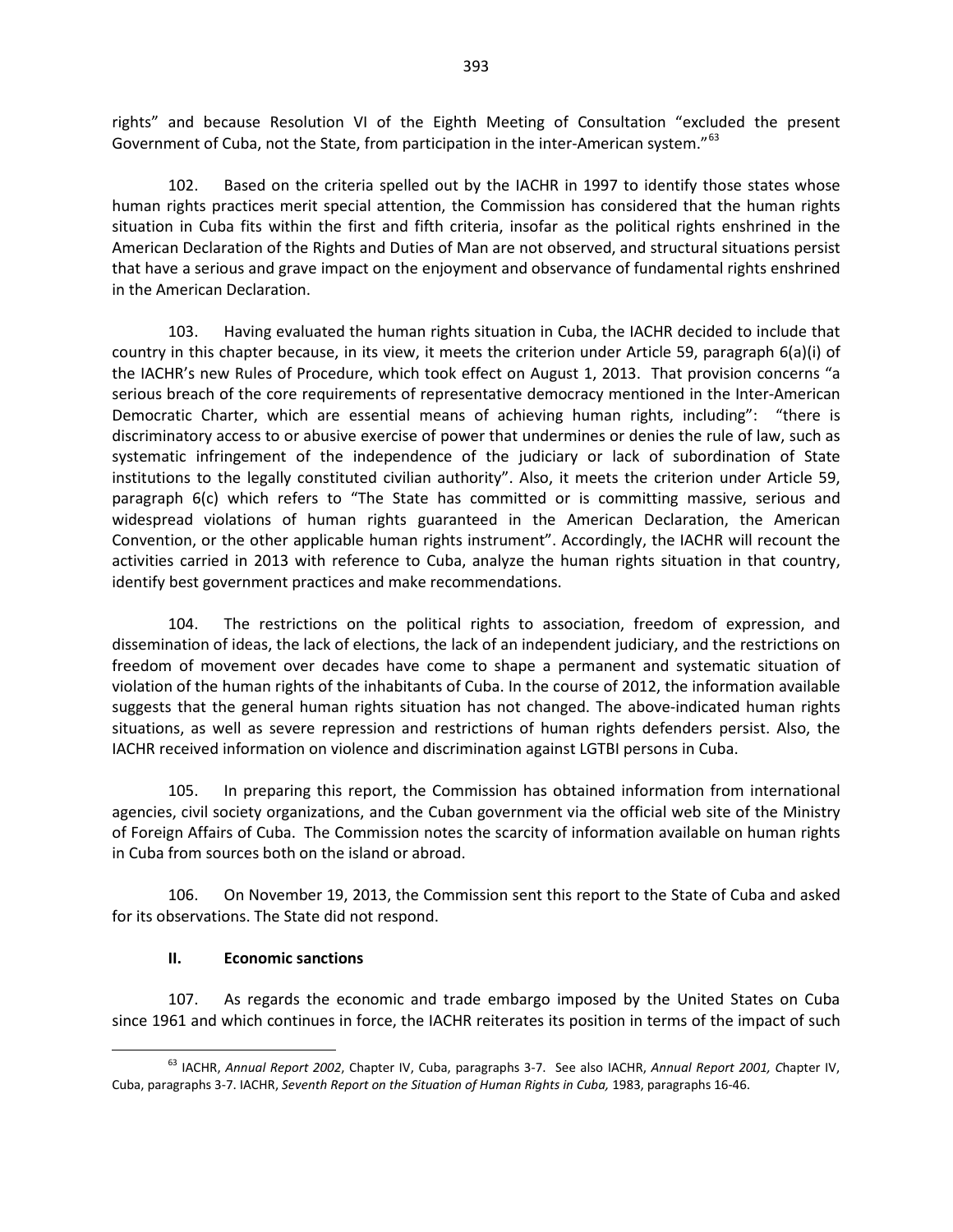economic sanctions on the human rights of the Cuban population; accordingly, it reiterates that the embargo should end.<sup>[64](#page-2-0)</sup> Without prejudice to the foregoing, the economic embargo imposed on Cuba does not release the State of its obligation to carry out its international obligations, nor does it excuse the violations of the American Declaration described in this report.

# **III. Situation of human rights in Cuba**

# **A. Respect and guarantee by the State for the rights to life, liberty, and security of the person**

# **1. The death penalty**

108. The Commission observes with concern that Cuban law makes the death penalty the punishment for a significant number of crimes, especially crimes against the security of the State. The language of the law is broad and vague, and the death penalty can be applied even in the most summary proceeding<sup>[65](#page-2-1)</sup> that does not afford the minimum guarantees necessary for the accused to be able to exercise his right to an adequate legal defense.<sup>[66](#page-2-2)</sup>

109. As was observed in Chapter IV of the Annual report of 2008, the IACHR welcomes the fact that on April 28, 2008 the Council of State decided to commute the death penalty of those sentenced to that grave and irreparable punishment, and sentenced them to life or 30 years in prison instead. However, three people sentenced to death for supposed terrorist crimes would appear not to have had their sentences commuted.

# 110. The Commission is mindful of the State's comment to the effect that:

97. Since the previous report under the universal periodic review, the courts have not imposed the death penalty. In April 2008, the Council of State decided to commute the death sentences of all prisoners who had received that sentence to 30 years to life imprisonment. That decision was a sovereign act, taken in accordance with Cuba's humanitarian and ethical conduct since 1959. Today, no one is on death row in Cuba.

98. Cuba is philosophically opposed to the death penalty. It is in favour of eliminating it when suitable conditions exist. Cuba has been forced, in the legitimate defence of its national security,

<span id="page-2-1"></span><span id="page-2-0"></span> $64$  On October 25, 2011, the United Nations General Assembly adopted for the 20<sup>th</sup> consecutive year a resolution that rejects the economic and trade embargo by the United States against Cuba since 1962. UN, Resolution. A/RES/66/6 "Necessity of ending the economic, commercial and financial embargo imposed by the United States of America against Cuba."

<sup>&</sup>lt;sup>65</sup> Articles 479 and 480 of the Criminal Procedure Law establish the especially expedited summary proceeding:

Article 479: In a case of exceptional circumstances, the Attorney General may propose to the President of the People's Supreme Court and the latter shall decide whether to use the especially expedited summary proceeding to prosecute those crimes that any court has jurisdiction to hear, except for those crimes that are the jurisdiction of the People's Municipal Courts.

Article 480. In especially expedited summary proceedings, the procedures that this law establishes for preliminary proceedings, oral trial and appeals may be reduced to the extent that the court with jurisdiction deems necessary. Title X, Especially Expedited Summary Proceeding. Articles 479 and 480. [Translation ours].

<span id="page-2-2"></span><sup>&</sup>lt;sup>66</sup> IACHR, Annual Report 2008, Chapter IV, Cuba, para. 177.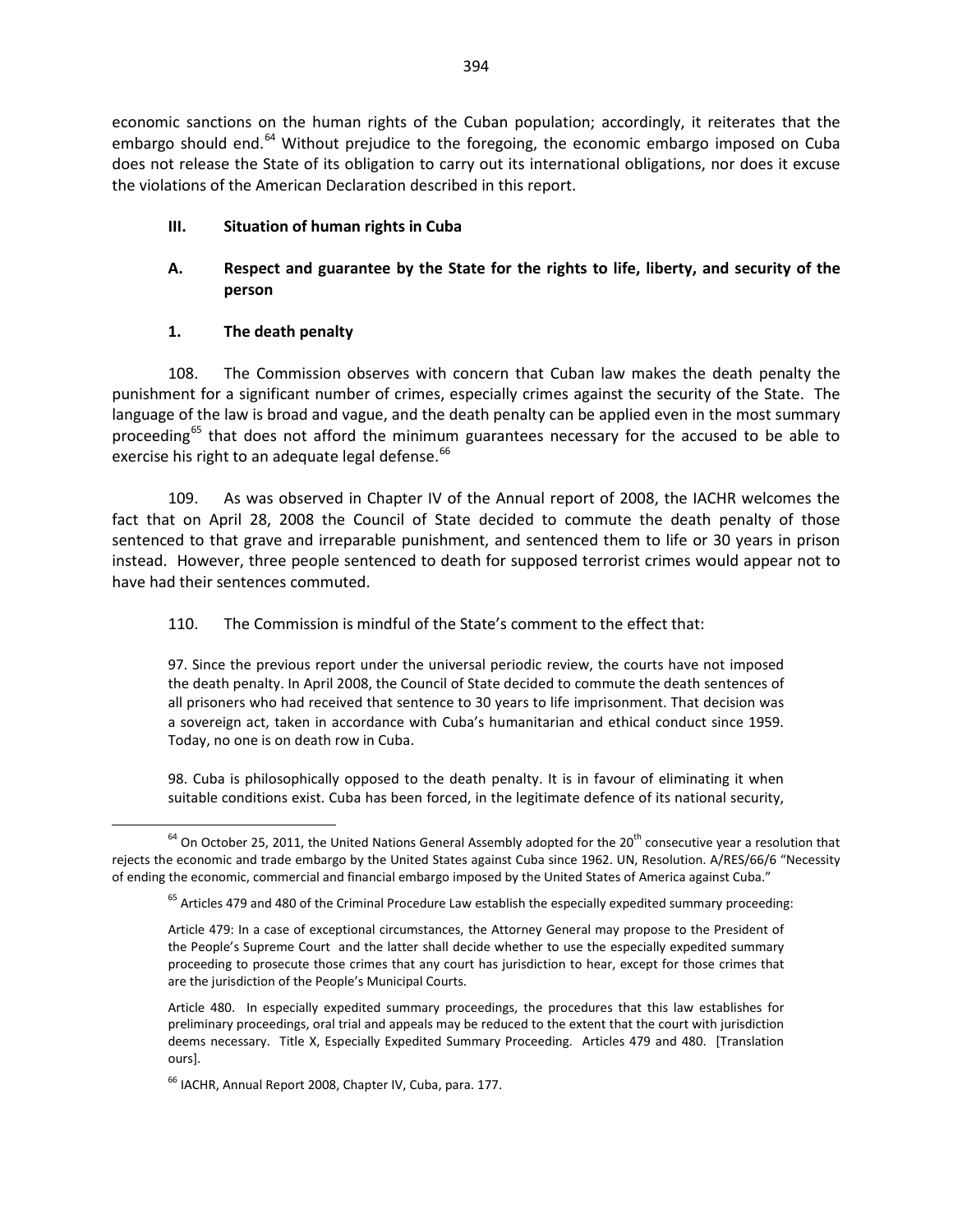to adopt and enforce severe laws against terrorist activities and crimes designed to destroy the Cuban State or the lives of its citizens, while always adhering to the strictest legality and respecting the most ample guarantees. Cuba understands and respects the arguments of the international movement that advocates the abolition of or a moratorium on the death penalty.

99. Although it is included in criminal legislation, this penalty is very rarely imposed. It may only be imposed by the duly empowered court, in extremely serious cases, concerning the small number of crimes for which it is the prescribed penalty, and is tempered by a wide range of

obligatory requirements and guarantees, in line with the United Nations provisions. Life imprisonment is prescribed for some crimes as an alternative to the death penalty.  $67$ 

111. Having said this, the Commission observes that under Cuban law, a significant number of crimes carry the death penalty, especially crimes against the security of the State. The language of the law is broad and vague.

112. Capital punishment is the penalty for crimes against the security of the State; against peace and international law; against public health; against life and bodily integrity; against the normal conduct of sexual relations; against the normal development of childhood and adolescence; and against property rights. The crimes against the security of the State that carry the death penalty are the following: acts committed against the independence and territorial integrity of the State; those aimed at promoting war or armed action against the State; the provision of armed services against the homeland; providing aid and comfort to the enemy; espionage; insurrection;<sup>[68](#page-3-1)</sup> sedition; usurpation of political or military control; sabotage; terrorism; hostile acts against a foreign State; genocide; piracy; enrolling in the service of a foreign military force; apartheid<sup>[69](#page-3-2)</sup> and other acts against the security of the

2. Any person who commits an act intended to encourage others to take up arms shall face the same punishment if he or she accomplishes his or her ends; if not, the penalty shall be imprisonment for four to ten years.

<span id="page-3-2"></span> $69$  Article 120: 1. The penalty shall be imprisonment for ten to twenty years or death for anyone who, in order to establish or maintain one racial group's domination over another and acting in accordance with policies for racial extermination, segregation or discrimination: a) denies members of that group the right to life and the right to liberty through murder, egregious attacks on their physical or mental security or dignity; torture or cruel, inhuman or degrading treatment or punishment; arbitrary detention and unlawful imprisonment; b) imposes on that group legislative or other measures intended to prevent it from participating in the country's political, social, economic, or cultural life and deliberately creates conditions that thwart the group's full development by denying its members their fundamental rights and freedoms; c) divides the population along racial lines by creating reservations and ghettos, prohibiting marriage between members of different racial groups and expropriating their property; d) exploits the labor of the group's members, especially by subjecting them to forced labor.

1. 2. If a person in any way persecutes or harasses organizations and persons who are opposed to apartheid or who struggle against it, he or she shall face imprisonment for ten to twenty years.

2. 3. Responsibility for the acts provided for in the preceding paragraphs shall be irrespective of the country in which the culpable parties act or reside and applies, irrespective of motive, to private citizens, members of organizations and institutions and representatives of the State. [Translation ours]

<span id="page-3-0"></span> $67$  UN, (2013) Universal Periodic Review, National report submitted in accordance with Human Rights Council resolution 16/21, annex, paragraph 5, Cuba. Available at: http://www.upr-info.org/IMG/pdf/a\_hrc\_wg.6\_16\_cub\_1\_cuba\_e.pdf [Consulted November 6, 2013].

<span id="page-3-1"></span> $68$  Article 98: 1. Anyone who takes up arms to achieve any of the following ends shall be sentenced to prison for a period of ten to twenty years or to the death penalty: a) to prevent the higher organs of the State and of Government from discharging their functions, either entirely or partially and even if temporarily; b) to change the economic, political and social order of the socialist State; c) to change, in whole or in part, the Constitution or the form of government it establishes.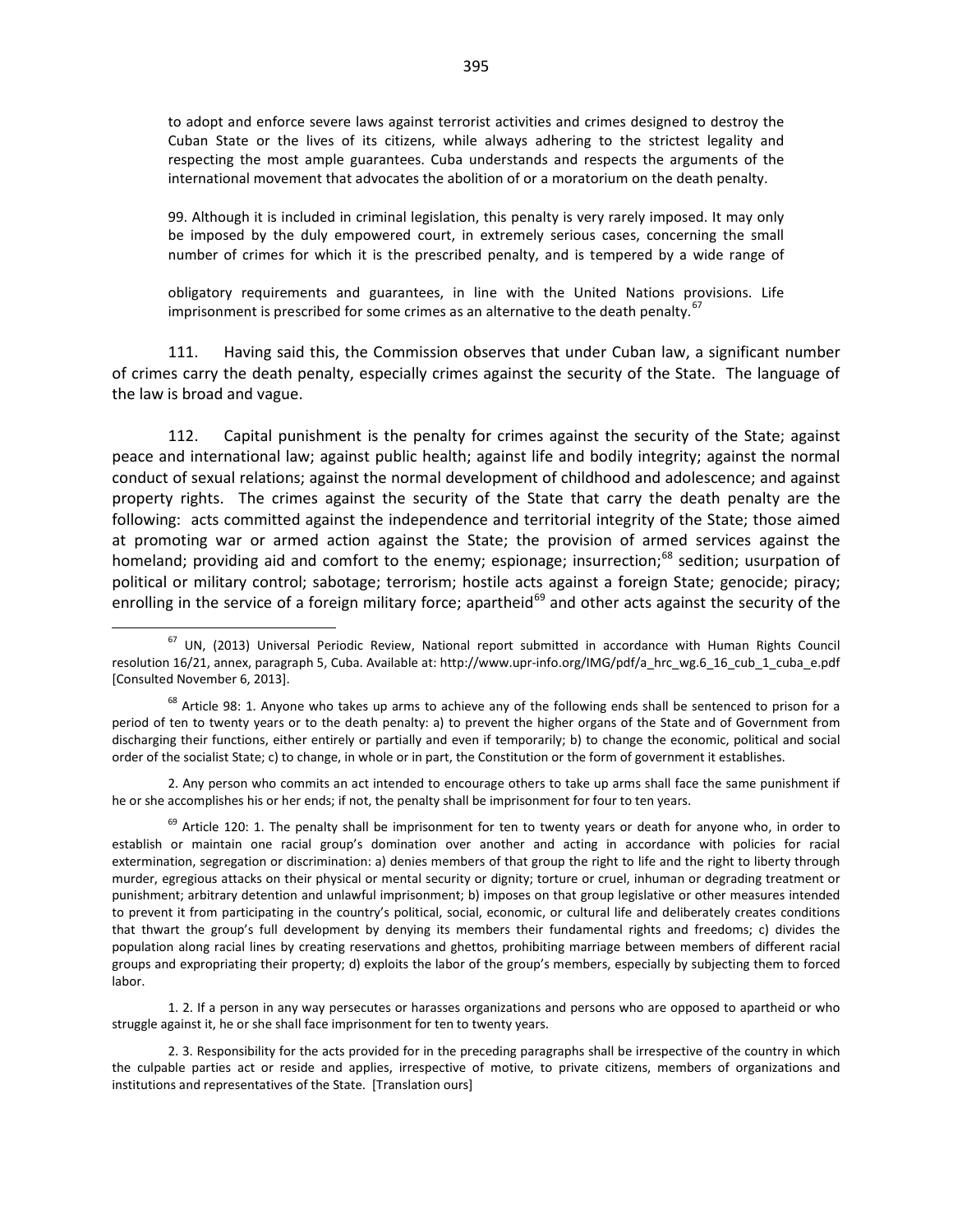State. Other capital offenses include: the unlawful production, sale, use, trafficking, distribution and possession of drugs, narcotics, psychotropic substances and others having similar effects;<sup>[70](#page-4-0)</sup> murder;<sup>[71](#page-4-1)</sup> rape;<sup>[72](#page-4-2)</sup> violent pederasty;<sup>[73](#page-4-3)</sup> corruption of minors;<sup>[74](#page-4-4)</sup> robbery committed with violence or intimidation.<sup>[75](#page-4-5)</sup> The death penalty is also the punishment for a significant number of offenses criminalized in broad or vague language that include expressions like "dangerous state." $76$ 

113. Furthermore, as previously noted, in Cuba the death penalty can be ordered even in especially expedited summary proceedings. The Commission has written that "[a]lthough Article XVIII of the American Declaration refers to the simple and brief procedure whereby the courts will protect persons from acts of authority that violate any fundamental rights, the requirement of simplicity and brevity cannot be applied to a trial that does not allow the accused to defend themselves with all the guarantees of due process of law, and even more so in cases where the penalty that could be applied is irreversible by nature, that is, death. $"^{77}$  $"^{77}$  $"^{77}$ 

114. According to the information available to the Commission, the last time the death penalty was used in Cuba was in 2003, when Messrs. Lorenzo Enrique Copello Castillo, Bárbaro Leodán Sevilla García and Jorge Luis Martínez Isaac<sup>[78](#page-4-8)</sup> were executed. However, the death penalty continues to be applied in the especially expedited summary trials. The Commission believes that if capital punishment is an option, then the judicial branch must be an independent one, where judges exercise a high degree of scrutiny and respect the guarantees of due process. Here, the Inter-American Court has written that:

capital punishment is not *per se* incompatible with or prohibited by the American Convention. However, the Convention has set a number of strict limitations to the imposition of capital punishment.<sup>[79](#page-4-9)</sup> First, the imposition of the death penalty must be limited to the most serious common crimes not related to political offenses. $80^\circ$  $80^\circ$  Second, the sentence must be individualized

- <sup>73</sup> Cuban Criminal Code, Article 299.
- <sup>74</sup> Cuban Criminal Code, Article 310.
- <sup>75</sup> Cuban Criminal Code, Article 327.

<span id="page-4-6"></span><span id="page-4-5"></span><span id="page-4-4"></span><span id="page-4-3"></span><span id="page-4-2"></span> $^{76}$  As the Inter-American Court has observed, "[a]mbiguity in describing crimes creates doubts and the opportunity for abuse of power, particularly when it comes to ascertaining the criminal responsibility of individuals and punishing their criminal behavior with penalties that exact their toll on the things that are most precious, such as life and liberty." See, for example, I/A Court H.R., *Case of Castillo Petruzzi et al.* Judgment of May 30, 1999. Series C No. 52, para. 121.

<span id="page-4-7"></span><sup>77</sup> IACHR, Merits Report No. 68/06, [http://www.IACHR.org/annualrep/2006eng/CUBA.12477eng.htm,](http://www.cidh.org/annualrep/2006eng/CUBA.12477eng.htm) Lorenzo Enrique Copello Castillo *et al.,* October 21, 2006, para. 96.

<span id="page-4-8"></span><sup>78</sup> IACHR,Merits Report No. 68/06, [http://www.IACHR.org/annualrep/2006eng/CUBA.12477eng.htm,](http://www.cidh.org/annualrep/2006eng/CUBA.12477eng.htm) Lorenzo Enrique Copello Castillo *et al.* October 21, 2006.

<span id="page-4-9"></span><sup>79</sup> Cf. Restrictions to the Death Penalty (Arts 4(2) and 4(4) American Convention on Human Rights). Advisory Opinion OC-3/83 of September 8, 1983. Series A. No. 3.

<span id="page-4-10"></span><sup>80</sup> *Cf. Case of Hilaire, Constantine and Benjamin et al. v. Trinidad and Tobago. Merits, Reparations and Costs*. Judgment of June 21, 2002. Series C No. 94, para, 106, and *Case of Raxcacó Reyes, Merits, Reparations and Costs.* Judgment of Continues…

<span id="page-4-0"></span><sup>70</sup> Cuban Criminal Code, Article 190.

<span id="page-4-1"></span><sup>71</sup> Cuban Criminal Code, Article 263.

<sup>72</sup> Cuban Criminal Code, Article 298.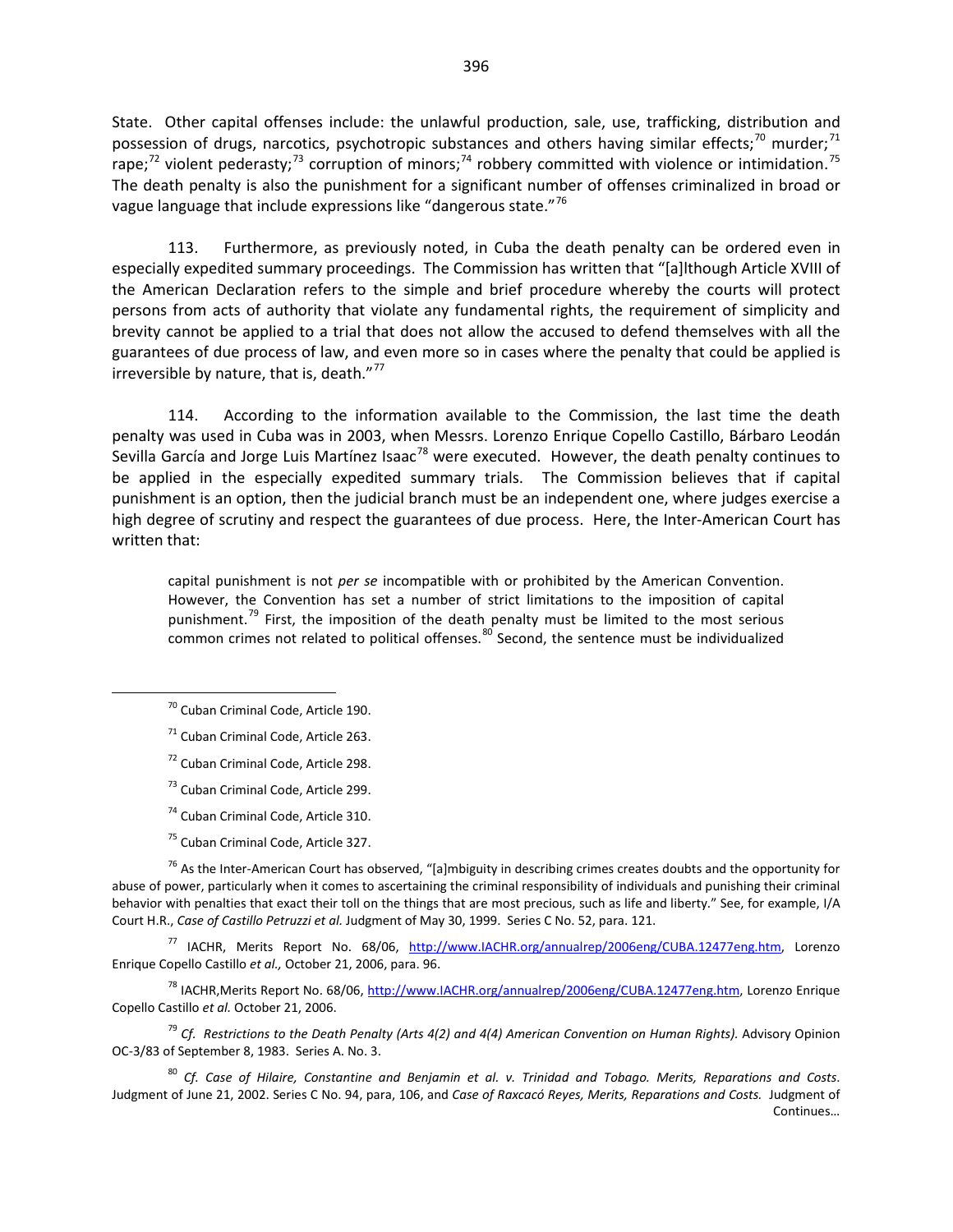in conformity with the characteristics of the crime, as well as the participation and degree of culpability of the accused.<sup>[81](#page-5-0)</sup> Finally, the imposition of this sanction is subject to certain procedural guarantees, and compliance with them must be strictly observed and reviewed.<sup>[82](#page-5-1)</sup>

115. The IACHR observes a gradual trend in the hemisphere toward abolition of the death penalty<sup>[83](#page-5-2)</sup> and, accordingly, appreciates the Cuban State's observation to the effect that it understands and respects the arguments of the international movement that advocates for the abolition of or a moratorium on the death penalty.<sup>[84](#page-5-3)</sup>

#### **2. Right to liberty and security of the person**

116. With respect to the right to liberty and security of the person, the American Declaration indicates that every human being has the right to liberty<sup>[85](#page-5-4)</sup> and no one may be deprived of it except in those cases and as per the forms established by pre-existing laws. $86$  According to the American Declaration, every person who has been deprived of liberty has the right to have the legality of his or her detention ascertained without delay by a court, and to be tried without undue delay, or otherwise to be released.<sup>[87](#page-5-6)</sup> In addition, every person accused of a crime has the right to be heard impartially and in a public proceeding, to be judged by courts previously established as per pre-existing laws, and to not be subject to cruel, infamous, or unusual punishment.<sup>[88](#page-5-7)</sup>

117. In relation to the right to personal liberty, the IACHR has observed with concern<sup>[89](#page-5-8)</sup> the continuation on the books and enforcement of criminal statutes in Cuba of the offense called "predelictive social dangerousness" ("*peligrosidad social pre-delictiva*"), provided for in the Criminal Code. Article 72 of the statute provides that:

 $\overline{a}$ 

<span id="page-5-1"></span><sup>82</sup> *Cf. Case of Fermín Ramírez*, *Merits, Reparations and Costs.* Judgment of June 20, 2005. Series C No. 126, para. 79. See also *Restrictions to the death penalty (Arts. 4(2) and 4(4) American Convention on Human Rights Advisory Opinion OC-3/83* of September 8, 1983. Series A. No. 3., para. 55, and *The Right to Information on Consular Assistance in the Framework of the Guarantees of Due Process of Law*. Advisory Opinion OC-16/99 of October 1, 1999. Series A No. 16, para. 135.

<span id="page-5-2"></span>*<sup>83</sup>* "Believing that abolition of the death penalty contributes to enhancement of human dignity and progressive development of human rights*," Second Optional Protocol to the International Covenant on Civil and Political Rights, aiming at the abolition of the death penalty,* adopted and proclaimed by General Assembly resolution 44/128 of 15 December 1989, available at: [http://www.ohchr.org/EN/ProfessionalInterest/Pages/2ndOPCCPR.aspx.](http://www.ohchr.org/EN/ProfessionalInterest/Pages/2ndOPCCPR.aspx) [Consulted November 6, 2013].

<span id="page-5-6"></span><span id="page-5-5"></span><span id="page-5-4"></span><span id="page-5-3"></span><sup>84</sup> UN, (2013) Universal Periodic Review, National report submitted in accordance with Human Rights Council resolution 16/21, annex, paragraph 5\* Cuba. Available at: [http://daccess-dds](http://daccess-dds-ny.un.org/doc/UNDOC/GEN/G13/106/93/PDF/G1310693.pdf?OpenElement)[ny.un.org/doc/UNDOC/GEN/G13/106/93/PDF/G1310693.pdf?OpenElement](http://daccess-dds-ny.un.org/doc/UNDOC/GEN/G13/106/93/PDF/G1310693.pdf?OpenElement) [Consulted November 6, 2013].

<sup>…</sup>continuation

September 15, 2005. Series C No. 133, para. 68. See also *Restrictions to the death penalty (Arts. 4(2) and 4(4) American Convention on Human Rights)*, Advisory Opinion OC-3/83 of September 8, 1983. Series A. No. 3.

<span id="page-5-0"></span><sup>81</sup> *Cf. Case of Hilaire, Constantine and Benjamin et al. v. Trinidad and Tobago. Merits, Reparations and Costs*. Judgment of June 21, 2002. Series C No. 94, para 103, 106 and 108, and *Case of Raxcacó Reyes*, *Merits, Reparations and Costs.*  Judgment of September 15, 2005. Series C No. 133, para. 81. See also *Restrictions to the death penalty (Arts. 4(2) and 4(4) American Convention on Human Rights)*, Advisory Opinion OC-3/83 of September 8, 1983. Series A. No. 3., para. 55.

<sup>85</sup> American Declaration, Article I.

<sup>86</sup> American Declaration, Article XXV.

<sup>87</sup> American Declaration, Article XXV.

<span id="page-5-7"></span><sup>88</sup> American Declaration, Article XXVI.

<span id="page-5-8"></span><sup>&</sup>lt;sup>89</sup> IACHR, Annual Report of the Inter-American Commission, 1998, April 16, 1999.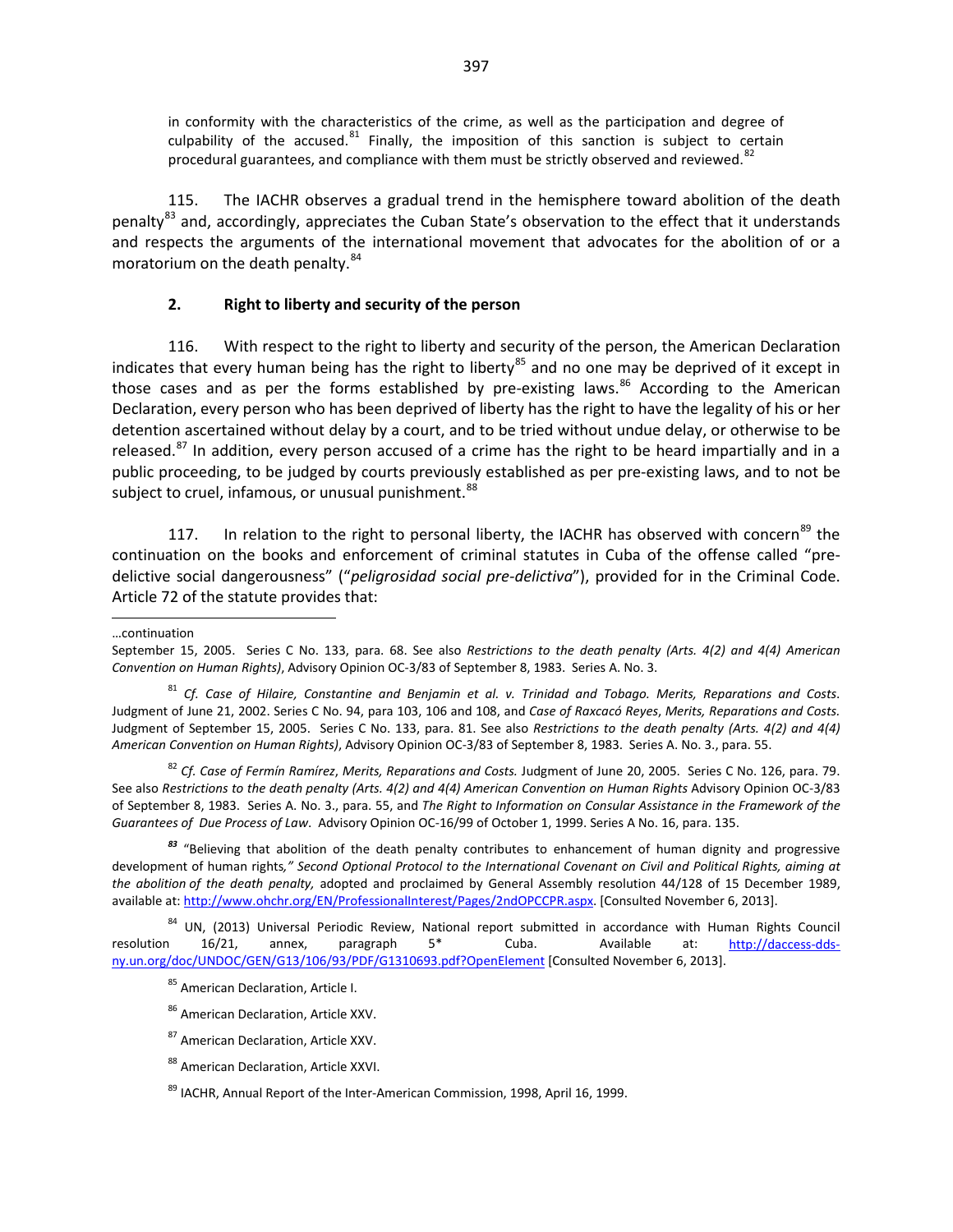Dangerous state is considered to be the special proclivity one finds in a person to commit crimes, demonstrated by the conduct observed in manifest contradiction with the norms of socialist morality.

118. The definition of "*estado peligroso*" ("dangerous state") is contained in Article 73(1) of the Criminal Code, which establishes that such a state "is noted when any of the following indicators of dangerousness is observed in the subject: (a) habitual drunkenness or dipsomania; (b) drug addiction; and (c) antisocial conduct." Article 73(2) provides:

anyone who habitually breaks the rules of social coexistence through acts of violence, or by other provocative acts, violates the rights of others, or who by his or her general conduct violates the rules of social co-existence or disturbs the order of the community, or lives as a social parasite from the work of others, or exploits or practices socially reproachable vices, is considered to be socially dangerous by virtue of such anti-social conduct.

119. Article 75(1) of the Criminal Code provides that "anyone who, although not covered by any of the dangerous states described in Article 73, has ties or relations to persons who are potentially dangerous to society, to other persons, and to the social, economic and political order of the social State and may therefore be inclined to commit crimes, shall be warned by the competent police authority."

120. If a person engages in one of the forms of conduct defined as dangerous, security measures, both pre- and post-delictive, may be applied to him or her. Article 78 of the Criminal Code provides that the person found to be in a "dangerous state" may be subject to the imposition of therapeutic, re-educational, or surveillance measures by the organs of the National Revolutionary Police. One of the therapeutic measures consists – according to Article  $79 -$  of being confined to care facilities, psychiatric institutions, or detoxification centers.<sup>[90](#page-6-0)</sup> The re-education measures are applied to allegedly anti-social individuals and consist of confinement in a special establishment for work or study, and handing the person over to a work collective for monitoring and orienting their conduct. These measures are imposed for at least one year and no more than four years.

121. These rules of the Cuban Criminal Code are supplemented by Decree No. 128, issued in 1991, which establishes that the declaration of pre-delictive dangerousness must be decided in a summary proceeding. According to that decree, the National Revolutionary Police puts together a case file that shows the conduct of the "dangerous person" and presents it to the Municipal Prosecutor, who has two days to decide whether to present it to the Municipal Court. If the Municipal Court considers the case file complete, it sets the date for the hearing in which the parties appear. Twenty-four hours after the hearing is held the Municipal Court must hand down its judgment.

122. The Commission considers that the criminal law should punish offenses or even frustrated attempts to commit an offense, but never attitudes or presumptions of an offense.<sup>[91](#page-6-1)</sup> The IACHR is concerned about the use of the criminal law provisions concerning dangerousness, for it is a subjective concept on the part of the person making such a determination, and its vagueness constitutes a factor of juridical insecurity for the population, since it creates the conditions for the authorities to

<span id="page-6-0"></span> $90$  IACHR, Annual Report of the Inter-American Commission, 1998, April 16, 1999.

<span id="page-6-1"></span> $91$  IACHR, Annual Report of the Inter-American Commission, 1998, April 16, 1999.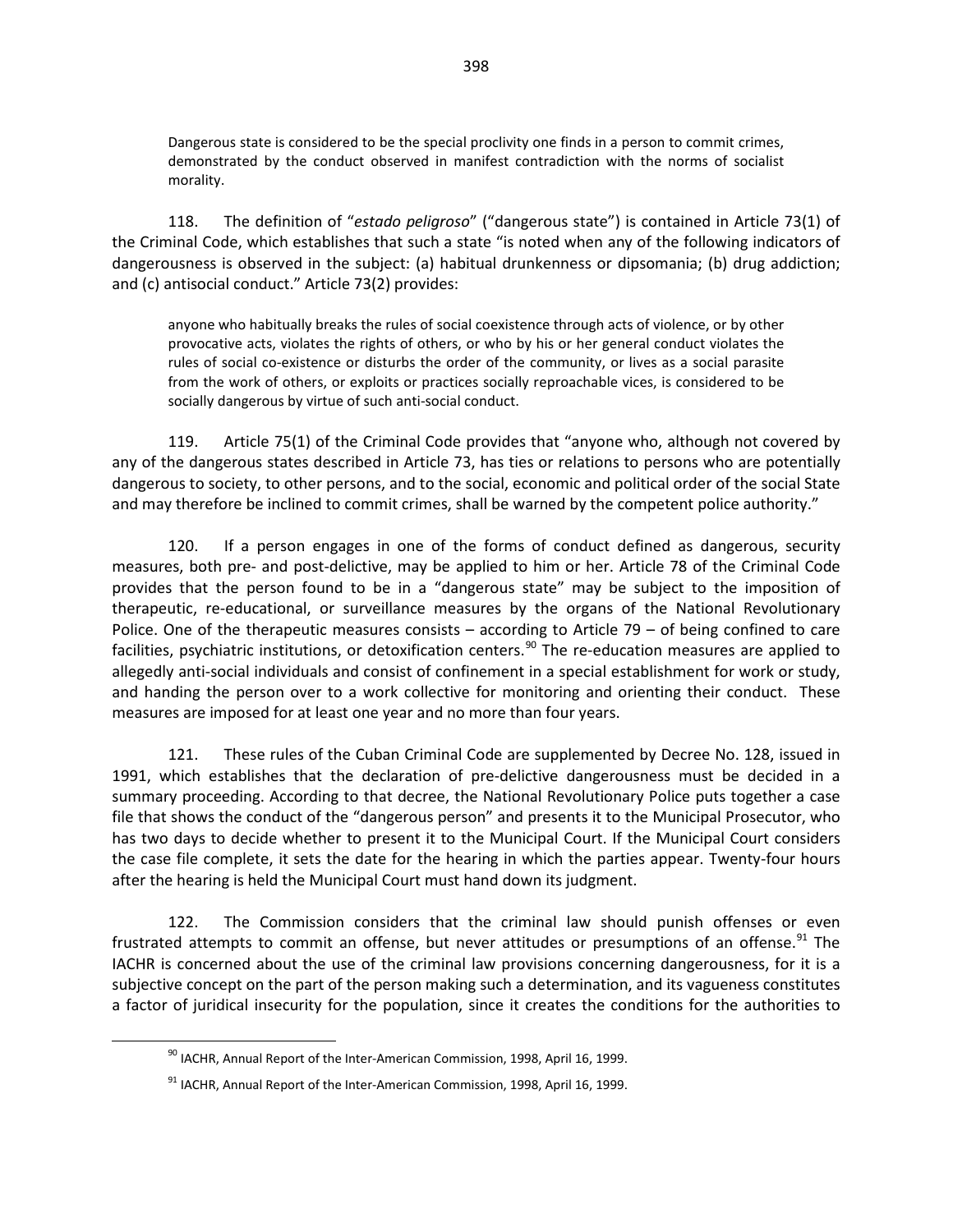commit arbitrary acts. The Commission also considers it extremely serious that these provisions – which are *per se* incompatible with the principles established in the American Declaration – are applied using a summary procedure to persons who have not committed any offense but who according to the discretion of the Cuban authorities are considered *dangerous* (*peligrosas*) to society, and therefore deserving of severe measures of security depriving them of liberty.<sup>[92](#page-7-0)</sup> In these cases, the State intervenes without limitations and does not hesitate to violate the right to individual liberty.

123. The impairments to the personal liberty of political dissidents in Cuba will be evaluated in the next section.

# **B. Respect for and guarantee of political rights**

124. Political rights are of fundamental importance and are closely related to a set of other rights that make democratic government possible. According to the Inter-American Democratic Charter signed in Lima, Peru, on September 11, 2001, representative democracy constitutes the system recognized and required in the OAS for the stability, peace, and development of the region. The existence of free elections, independent and effective branches of government, and full respect for the freedom of expression, among others, are foundational characteristics of democracy that cannot be evaluated in isolation. From that perspective, fully guaranteeing human rights is not possible with the effective and unrestricted recognition of the rights of persons to constitute and participate in political groupings.

125. The right to vote is one of the essential elements of democracy and one of the means by which citizens freely express their will and exercise the right to political participation. This right means that the citizens can directly and freely, in conditions of equality, choose who will represent them in making decisions on public affairs.<sup>[93](#page-7-1)</sup> Political participation in turn through the exercise of the right to be elected presupposes that citizens can run as candidates on equal conditions and that they can hold public office subject to election if they win the required number of votes. The American Convention prohibits the suspension of this right even in states of emergency.<sup>[94](#page-7-2)</sup>

126. One of the main criteria for including Cuba in Chapter IV of the Annual Report is the lack of free elections in keeping with internationally accepted standards, which violates the right to political participation enshrined in Article XX of the American Declaration of the Rights and Duties of Men, which provides:

<sup>92</sup> IACHR, Annual Report of the Inter-American Commission, 1998, April 16, 1999.

<span id="page-7-1"></span><span id="page-7-0"></span><sup>93</sup> IACHR, *Annual Report* 1990-1991, p. 557; IACHR, *Second Report on the Situation of Human Rights in Peru,* 2000, Chapter IV, Political Rights, A.1. See also I/A Court H.R. *Case of Castañeda Gutman v. Mexico*. Preliminary Objections, Merits, Reparations and Costs. Judgment of August 6, 2008. Series C No. 184.

<span id="page-7-2"></span><sup>&</sup>lt;sup>94</sup> Article 27 of the American Convention on Human Rights, Suspension of Guarantees, establishes at section 2: "The foregoing provision does not authorize any suspension of the following articles: …] and 23 (Right to Participate in Government), or of the judicial guarantees essential for the protection of such rights." See also, I/A Court H.R. *Case of Castañeda Gutman v. Mexico*. Preliminary Objections, Merits, Reparations and Costs. Judgment of August 6, 2008. Series C No. 184 and I/A Court H.R. The Word "Laws" in Article 30 of the American Convention on Human Rights. Advisory Opinion OC-6/86 of May 9, 1986. Series A No. 6, para. 34; and *Case of Yatama v. Nicaragua. Preliminary Objections, Merits, Reparations and Costs. Judgment of June 23,* 2005. Series C No. 127, para. 191.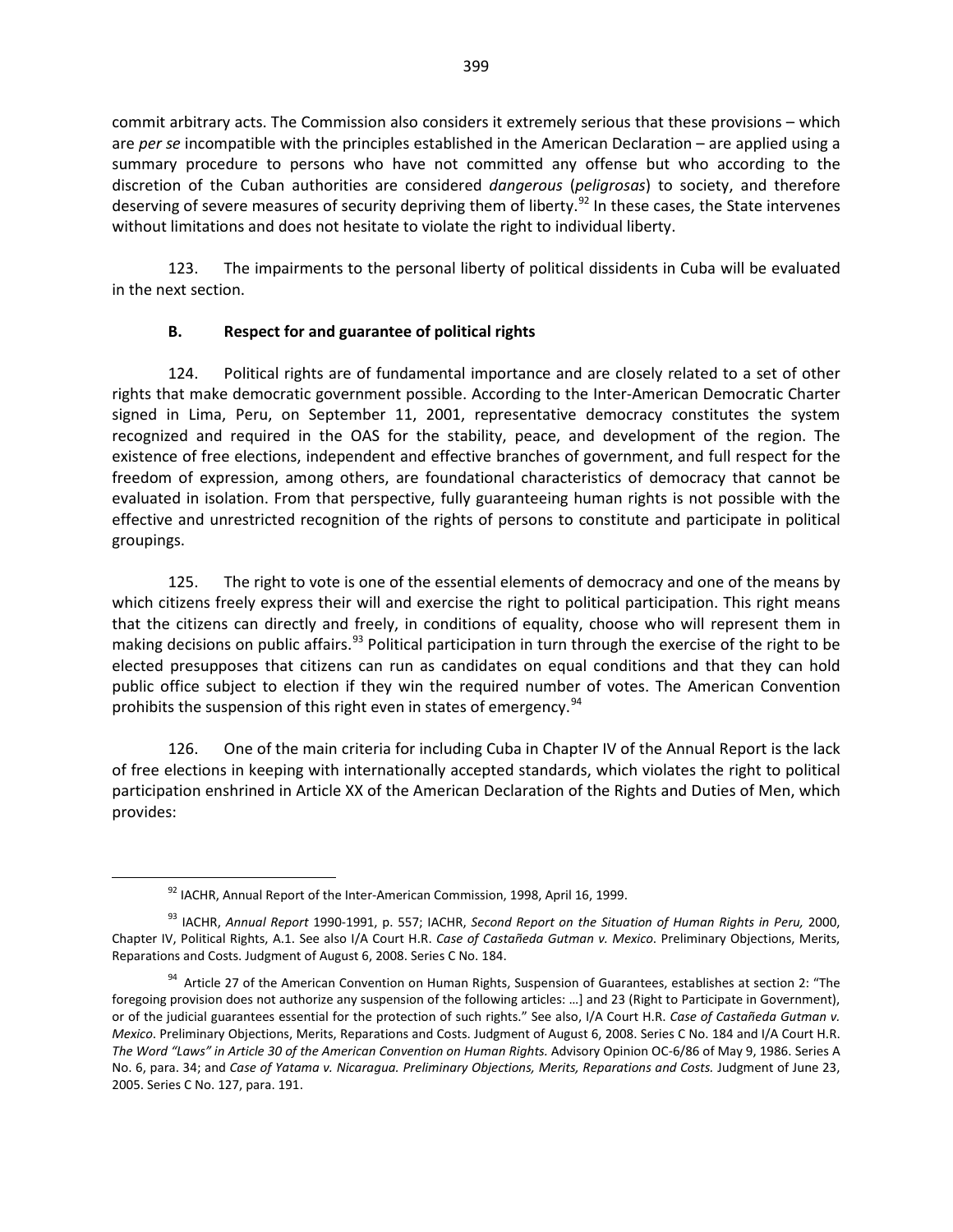Article XX – Right to vote and to participate in government. Every person having legal capacity is entitled to participate in the government of his country, directly or through his representatives, and to take part in popular elections, which shall be by secret ballot, and shall be honest, periodic and free.

127. Article 3 of the Inter-American Democratic Charter defines the elements of democratic government in the following terms:

Essential elements of representative democracy include, *inter alia*, respect for human rights and fundamental freedoms, access to and the exercise of power in accordance with the rule of law, the holding of periodic, free, and fair elections based on secret balloting and universal suffrage as an expression of the sovereignty of the people, the pluralistic system of political parties and organizations, and the separation of powers and independence of the branches of government.

128. The State has affirmed that "Cuba's democratic system is based on the principle of 'government of the people, by the people and for the people'," adding that "[t]he Cuban people participate in the exercise and active control of Government through its political and civil institutions and in the framework of its laws."<sup>[95](#page-8-0)</sup> In addition, it has stated that the restrictions provided for by law on the enjoyment of some political rights in Cuba have been the minimum essential for ensuring the right to self-determination, peace, and life of the entire people, as a response to the mounting anti-Cuban aggressiveness of the Empire.<sup>[96](#page-8-1)</sup>

129. The American Declaration and the Inter-American Democratic Charter reflect a broad conception of representative democracy which, as such, rests on the sovereignty of the people, and in which the functions by which power is exercised are performed by persons chosen in free elections representative of the popular will.

130. In the view of the Commission those elements are not present in the Cuban elections, which are characterized precisely by the lack of plurality and independence and the absence of a framework of free access to various sources of information. In light of the international standards noted, the Commission reiterates that the lack of free and fair elections, based on universal suffrage and secret ballot as an expression of popular sovereignty<sup>97</sup>, violates the right to political participation of the Cuban people.

#### **1. Situation of Defenders, Political Dissidents, and Political Repression**

131. In 2006, the Commission notified the parties and published, in its Annual Report, Report on the Merits 67/06<sup>[98](#page-8-3)</sup>, in Case 12,476 (Oscar Elías Biscet et al.) regarding the political dissidents who

<span id="page-8-0"></span><sup>&</sup>lt;sup>95</sup> National report presented by the State of Cuba; UN, Human Rights Council, Working Group on the Universal Periodic Review, Fourth session, Geneva, February 2 to 13, 2009. A/HRC/WG.6/4/CUB/1; November 4, 2008, para. 8.

 $96$  In Chapter 9, "Libro Blanco del 2007," published at the official website of the Ministry of Foreign Affairs of Cuba.

<span id="page-8-2"></span><span id="page-8-1"></span><sup>&</sup>lt;sup>97</sup> Article 3 of the Inter-American Democratic Charter establishes as one of the essential elements of representative democracy the holding of periodic, free, and fair elections based on universal suffrage and secret ballot, as an expression of the sovereignty of the people; and the plural regime of political parties and organizations.

<span id="page-8-3"></span> $98$  Notice of Report on the Merits No. 67/06 was given to the Cuban State and the petitioners' representatives on November 1, 2006. See in IACHR, Press Release No. 40/06, "IACHR announces two reports on human rights violations in Cuba," of November 1, 2006.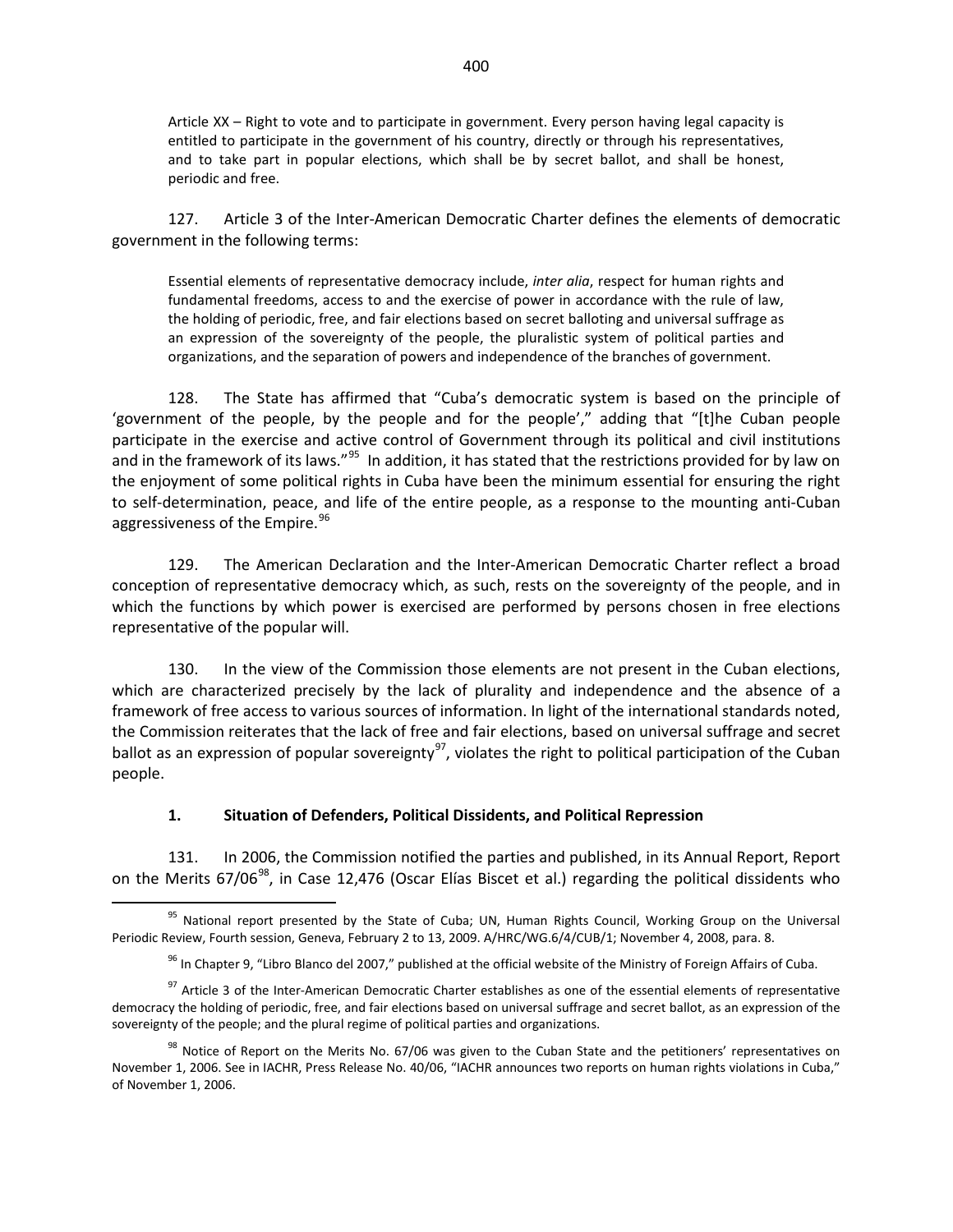were detained and prosecuted by highly summary procedures in the so-called "Black Spring" of 2003, based on the application of Article  $91<sup>99</sup>$  $91<sup>99</sup>$  $91<sup>99</sup>$  of the Cuban Criminal Code, as well as Law 88 on Protection of the National Independence and Economy of Cuba, for acts related to the exercise of fundamental freedoms such as the freedom of thought, conscience, opinion, and expression, as well as the right to peaceful assembly and free association. The sentences ranged from six months to 28 years in prison.

132. In Report 67/06, the IACHR concluded that the Cuban State violated several articles of the American Declaration, including Articles I, II, IV, VI, XX, XXI, XXII, XXV, and XXVI, to the detriment of the victims in the case; Article V in relation to eight of the victims; the violation of Article X to the detriment of 14 victims, and the violation of Article XVIII to the detriment of 73 victims. In addition, the Commission concluded that the State had not violated Articles IX, XI, or XVII of the American Declaration to the detriment of the victims.<sup>[100](#page-9-1)</sup>

133. Moreover, the IACHR recommended to the State of Cuba:

1. Order the immediate and unconditional release of the victims in this case, overturning their convictions inasmuch as they were based on laws that impose unlawful restrictions on their human rights.

2. Adopt any measures necessary to adapt its laws, procedures and practices to international human rights law. In particular, the Commission is recommending to the Cuban State that it repeal Law No. 88 and Article 91 of its Criminal Code, and that it initiate a process to amend its Constitution to ensure the independence of the judicial branch of government and the right to participate in government.

3. Redress the victims and their next of kin for the pecuniary and non-pecuniary damages suffered as a result of the violations of the American Declaration herein established.

4. Adopt the measures necessary to prevent a recurrence of similar acts, in keeping with the State's duty to respect and ensure human rights. $101$ 

134. From July 2010 to March 2011, the Government of Cuba released persons who had been deprived of liberty since 2003 in the "Black Spring" ("Primavera Negra"), including the victims of Case 12,476 before the IACHR.<sup>[102](#page-9-3)</sup> Most of the people were released under the condition to be sent to Spain.

135. The IACHR reiterates that the guilty judgments handed down against the political dissidents should be set aside since they were based on laws that imposed illegitimate restrictions on human rights. [103](#page-9-4) In addition, granting conditional release amounting to house arrest (*licencias* 

<span id="page-9-3"></span><span id="page-9-2"></span><span id="page-9-1"></span><span id="page-9-0"></span> $99$  Article 91 of the Criminal Code of Cuba: "Whoever, in the interest of a foreign State, commits an act with the intent to cause damage to the independence of the Cuban State or the integrity of its territory, shall receive a sentence of between ten and twenty years or a death sentence."

<sup>&</sup>lt;sup>100</sup> See complete report at: [http://www.cidh.org](http://www.cidh.org/)

<sup>&</sup>lt;sup>101</sup> See complete report at: [http://www.cidh.org](http://www.cidh.org/)

 $102$  IACHR, Report on the Merits No. 67/06, Case 12,476, Oscar Elías Biscet et al., October 21, 2006.

<span id="page-9-4"></span> $103$  IACHR, Report on the Merits No. 67/06, Case 12,476, Oscar Elías Biscet et al., October 21, 2006.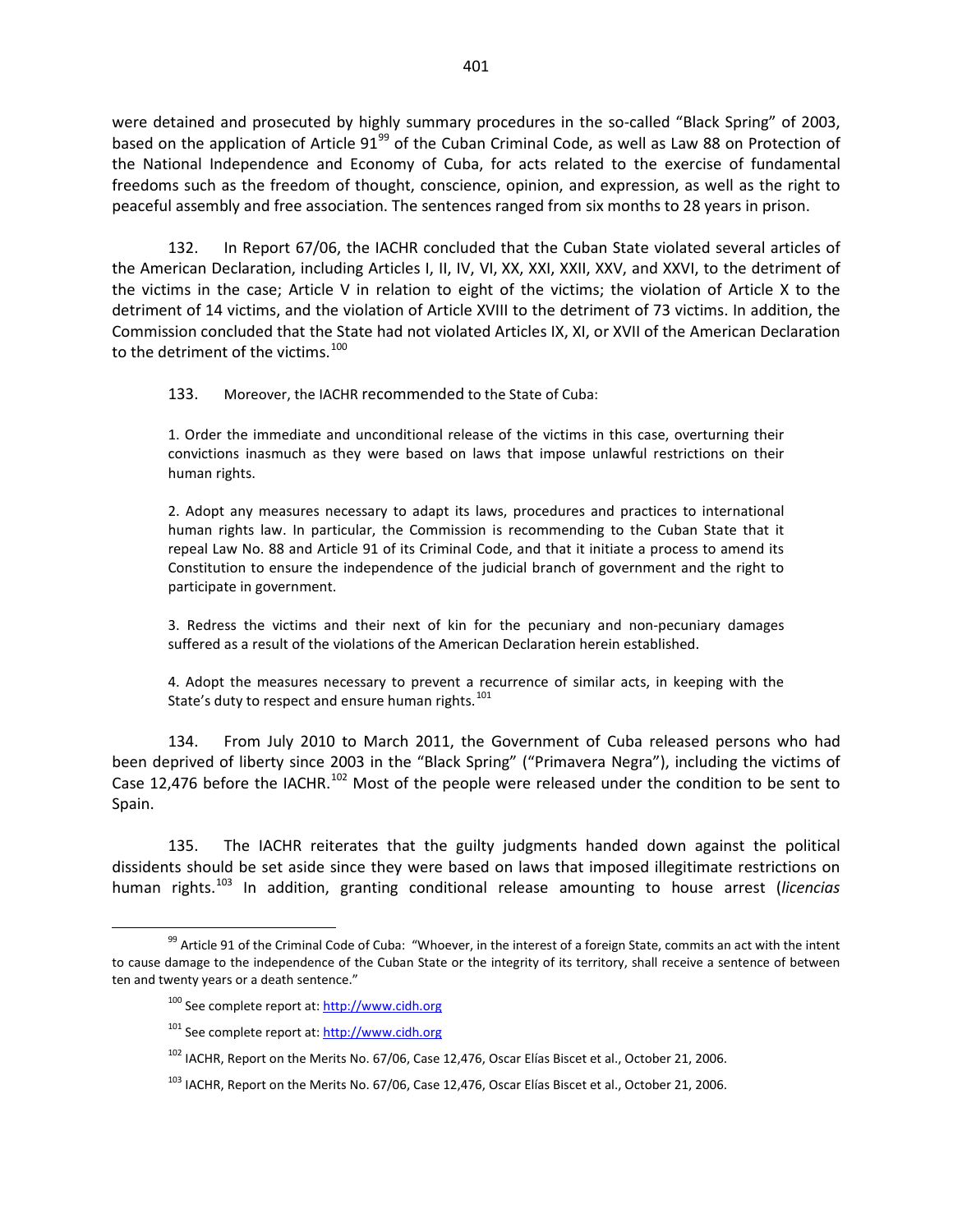*extrapenales*) to those who having been released opted to stay in Cuba does not constitute compliance with the recommendations that the IACHR issued in its report on the merits.<sup>[104](#page-10-0)</sup>

136. According to the information received, in the course of 2013 the Government continued to carry out what the IACHR has referred to as a tactic of political repression on the basis of systematic arrests for several hours or a few days, threats, and other forms of harassment directed against opposition activists.

137. In 2013, the Government has apparently continued its tactic of short-term arbitrary detentions without a court order, targeting political opponents, human rights activists, and independent journalists, who are usually held incommunicado for periods ranging from hours to days, normally at police stations. The IACHR has referred to this situation as a tactic of political repression on the basis of systematic arrests for several hours or a few days, threats, and other forms of harassment directed against opposition activists. In this regard, in 2012, the Committee against Torture expressed concern about the use of ambiguous criminal concepts such as "pre-criminal social dangerousness" to justify the imposition of security measures, restrictions on freedom of movement, intrusive surveillance, physical aggression and other acts of intimidation and harassment allegedly committed by officers of the National Revolutionary Police and members of State security bodies.

138. In 2013, the level of physical assaults, threats, harassment, and acts of repudiation against human rights defenders in Cuba was maintained, particularly those involved in the defense of the rights of persons who have been deprived of liberty for political reasons. According to Amnesty International, the Cuban Government does not recognize monitoring and protection of human rights has a legitimate activity, nor does it grant legal status to local human rights organizations.<sup>[105](#page-10-1)</sup> As noted, the repression of human rights defenders in Cuba takes the form of physical assaults and detentions for short periods of time, ranging from a few hours to several days.

139. Various human rights organizations have called attention to the rise in acts of repression, suspicious deaths of civic movement leaders, and the use of physical and psychological violence against human rights defenders. In that regard, the Christian Liberation Movement presented a report on the suspicious circumstances surrounding the deaths of Oswaldo Payá and Harold Cepero and called for a stop to threats against opposition members, particularly citing the fact that family members of Oswaldo Payá Sardiñas continue to receive death threats.<sup>[106](#page-10-2)</sup>

140. Specifically, the Commission has received information confirming the same pattern as that identified in Chapter IV of the 2012 Annual Report, which typically featured alleged physical assaults, arbitrary detentions, and restrictions on the peaceful exercise of the right to freedom of assembly of human rights defenders, political dissidents, and women defenders belonging to the Ladies in White group. In this regard, on October 28, 2013 the Commission decided to grant precautionary measures (PM-264-13) for the members of the Ladies in White organization, and asked the Republic of

 $104$  IACHR, Report on the Merits No. 67/06, Case 12,476, Oscar Elías Biscet et al., October 21, 2006.

<sup>105</sup> Amnesty International, *Annual Report 2013*

<span id="page-10-2"></span><span id="page-10-1"></span><span id="page-10-0"></span><sup>106</sup> Directorio Democrático Cubano, *Press Release: CUBA: organizaciones alertan sobre muertes y creciente violencia del régimen de La Habana previo a revisión de Cuba en la ONU* [CUBA: Organizations warn of killings, increasing violence by Havana regime ahead of UN Cuba review]. April 30, 2013.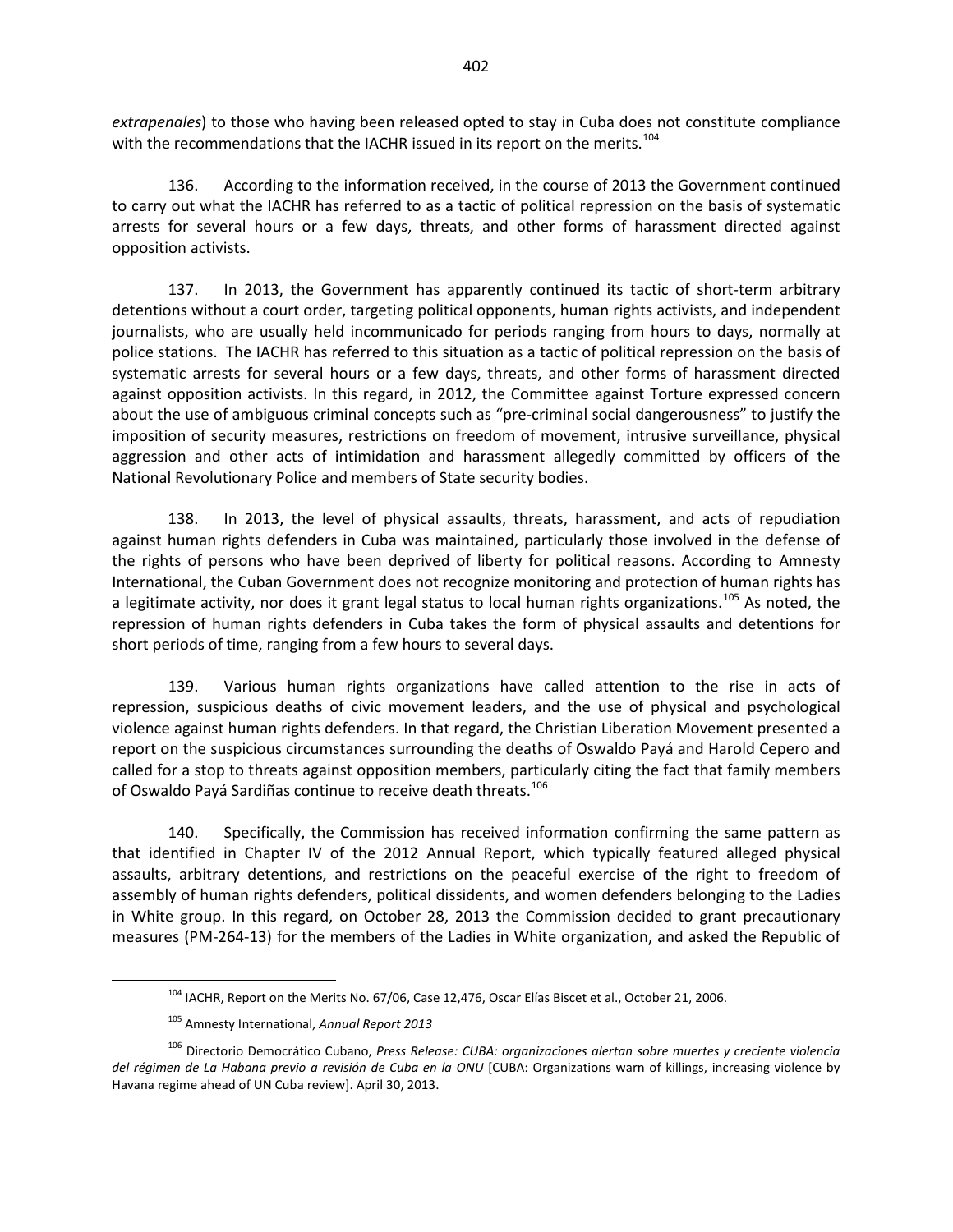Cuba to adopt "the measures necessary to safeguard the life and personal integrity of the members of the Ladies in White organization." Given the circumstances, the Commission was of the view that a number of factors converged in this matter –having to do with the situation of a specific group of women who are human rights defenders and who were said to be in the custody of the State for shortterm detentions- that warranted the immediate adoption of special measures of protection to avert the various types of dangers to which they are said to be constantly exposed and to enable them to conduct their activities safely.

141. The Commission wishes to underscore the importance of the work of human rights defenders in the region. It has consistently highlighted the importance of the work done by persons dedicated to promoting, monitoring and legally defending human rights and the organizations with which many of them are affiliated. The Commission therefore considers that the acts of violence and other attacks committed against human rights defenders not only violate the guarantees that attend every human being, but also attack the pivotal role that human rights defenders play in society and leave all those whom they strive to protect defenseless.

142. The Commission received information alleging that the State was systematically expelling human rights defenders and members of their families from universities and refusing to admit them to university-level education programs. The IACHR is compelled to reiterate that education is a human right and an essential enabler of the enjoyment of other rights.

143. The IACHR was also informed of an alleged practice on the part of the State whereby health clinics refuse to treat persons involved in the work of defending human rights, even in those cases where the condition of the human rights defender is extremely serious.<sup>[107](#page-11-0)</sup> The IACHR recalls that the right of every person, without discrimination, to physical, mental and moral integrity is protected under the American Convention on Human Rights. The right to personal integrity in the area of health is closely related to the right to health, since adequate and timely health services are one of the principal means of guaranteeing the right to personal integrity.

144. The Commission received information that states that on March 7, 2013, Yris Perez Aguilera, President of the Rosa Parks Women's Movement for Civil Rights was beaten up by government agents in Santa Clara, leaving her unconscious. A press release by the *Directorio Democrático Cubano* offers the following account: "According to witnesses to the assault, after dragging her by her hair from the patrol car in which they were traveling, supposedly to put her in another vehicle, he flung her to the asphalt several times, causing Yris to strike her head against the sidewalk, knocking her unconscious."<sup>[108](#page-11-1)</sup>

145. The Commission also received information from the Independent Trade Union Coalition of Cuba (CSIC) about acts of repression and police brutality committed against Iván Hernández Carrillo, an independent trade unionist and member of the "Group of 75 of the black spring of March 2003," when he sought to show solidarity with the Ladies in White Movement on Sunday, July 14, in the municipality of Colón, Matanzas Province. Five plainclothes policemen attacked the trade unionist in

<span id="page-11-0"></span><sup>107</sup> Information supplied during the 149th Session of the Inter-American Commission on Human Rights, *Hearing No. 27, Situation of Human Rights Defenders in Cuba, Hearing No. 28, Human Rights Situation of the "Ladies in White" in Cuba ,*  October 29, 2013. Video available at[: http://www.oas.org/es/cidh/multimedia/sesiones/149/2martes29a.asp](http://www.oas.org/es/cidh/multimedia/sesiones/149/2martes29a.asp)

<span id="page-11-1"></span><sup>108</sup> Directorio Democrático Cubano, *Press Release: Cuba: Yris Pérez Aguilera brutally beaten during March in Santa Clara, hospitalized.* March 7, 2013,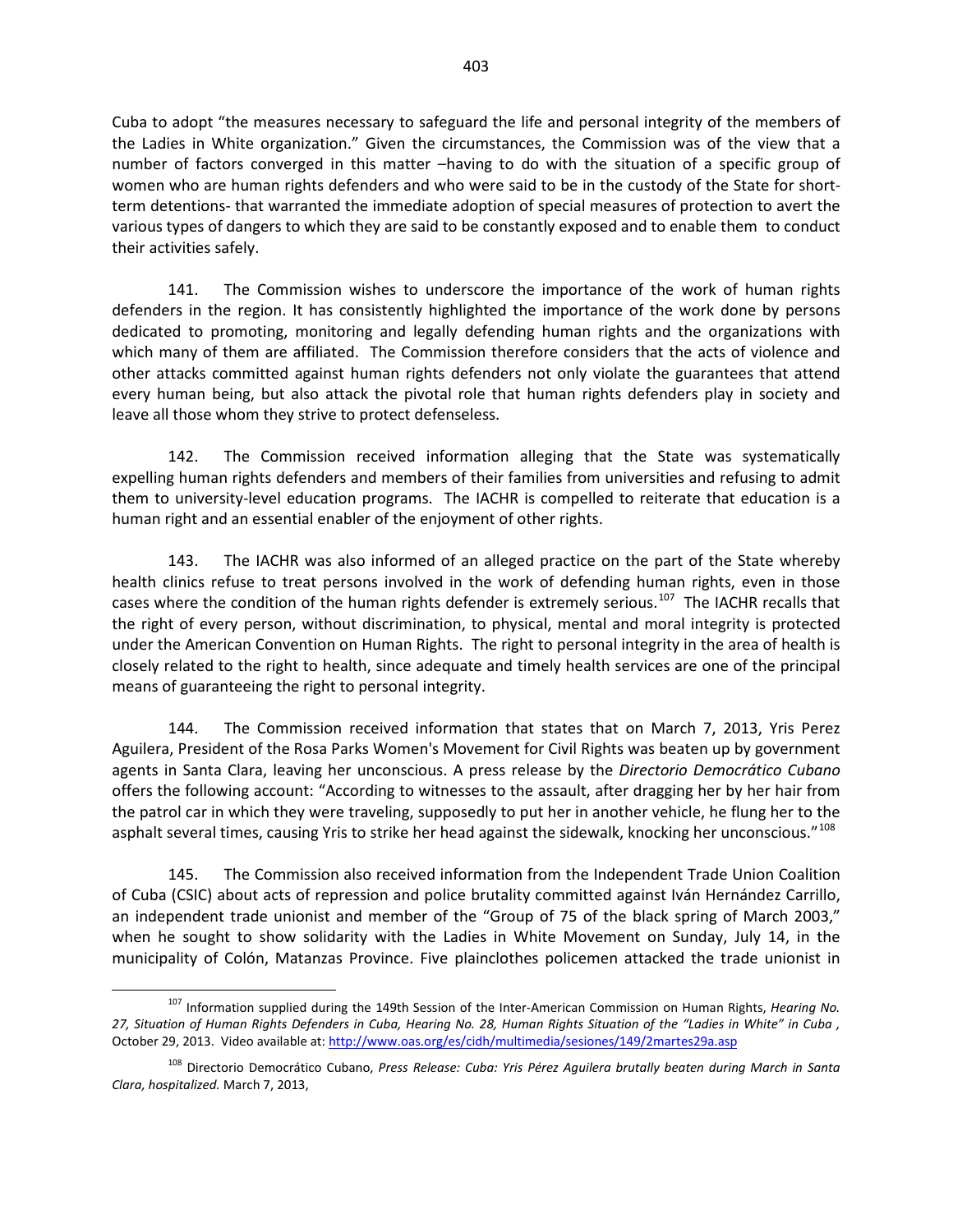broad daylight, striking him repeatedly in the stomach and on his back while stabbing him in the left shoulder with a pointed object. During the assault one of the agents whispered to Mr. Sernández Carrillo, "We are just waiting for the orders to kill you all." Subsequently, Mr. Hernández Carrillo was arrested and driven in a jeep to a remote location where he was released.<sup>[109](#page-12-0)</sup>

146. On October 29, 2013, during the IACHR's 149th regular session, the requesting organizations told the IACHR of cases of human rights defenders who have died in Cuba under circumstances that were never investigated. The Commission was told of cases like that of dissident Orlando Zapata Ramayo, who was allegedly killed while on a hunger strike in prison, and the cases of other human rights defenders who were killed in Cuban hospitals while in the custody of the Cuban security forces.<sup>110</sup>

147. For her part, Iris Tamara Pérez Aguilera, a human rights defender and wife of Jorge Luís García Pérez Antúnez, also a human rights defender, told the IACHR that because of her work, she had been the victim of physical assaults that left her unconscious in 2013. A beating she received from agents of the Political Police in early 2013 had serious consequences; she was unable to walk for three months; throughout her ordeal she was denied medical assistance. The Commission was also informed that the case of Damaris Moya Portielis is one of the cruelest. She was thrown on the floor while they forced a pen into her vagina. She was later arbitrarily detained; they threatened to rape her six-year-old daughter, whom she could not send to school. As a result of these events, she had to go on a hunger strike to demand protection for her daughter, whom she could not send to school. The human rights defenders who testified before the Commission also reported cases of other human rights defenders who had been the victims of beatings and arbitrary detention by the Political Police, and other forms of abuse, destruction of their property and video cameras, and acts of repression to retaliate for their peaceful activities. 111

148. On October 29, 2013, another hearing was held on the human rights situation of the "Ladies in White" in Cuba. That hearing was attended by Berta Soler, Magaly Norvis and Sayli Navarro, members of the Ladies in White, and by Laritza Diversent and Yasert Rojas, members of Cubalex. There, the speakers explained that members of the Ladies in White are usually portrayed in the media as representing foreign interests and as tools by which to slander and defame Cuba. They pointed out that in the last six months the repression against the Ladies in White became more intense. The events in the province of Holguín, Villa Clara and Matanzas were particularly disturbing, especially those in the municipalities of Cárdenas and Colón.<sup>[112](#page-12-3)</sup>

<span id="page-12-0"></span><sup>&</sup>lt;sup>109</sup> Independent Trade Union Coalition of Cuba (CSIC), Press Release of July 16, 2013 [Document in the Archive of the Executive Secretariat]

<span id="page-12-1"></span><sup>&</sup>lt;sup>110</sup> IACHR, *Hearing on the Situation of Human Rights Defenders in Cuba*. 149<sup>th</sup> Session of the IACHR. Washington, D.C., October 29, 2013. Available at: <http://www.oas.org/es/cidh/audiencias/Hearings.aspx?Lang=en&Session=132&page=2> [Consulted on November 6, 2013].

<span id="page-12-2"></span><sup>&</sup>lt;sup>111</sup> IACHR, *Hearing on the Situation of Human Rights Defenders in Cuba*. 149<sup>th</sup> Session of the IACHR. Washington, D.C., October 29, 2013.

<span id="page-12-3"></span><sup>&</sup>lt;sup>112</sup> IACHR, *Hearing on the Human Rights Situation of the "Ladies in White" in Cuba.* 149<sup>th</sup> Session of the IACHR. Washington, CD.C., Cortober 29, 2013. Available at: <http://www.oas.org/es/cidh/audiencias/Hearings.aspx?Lang=en&Session=132&page=2>[Consulted on November 6, 2013].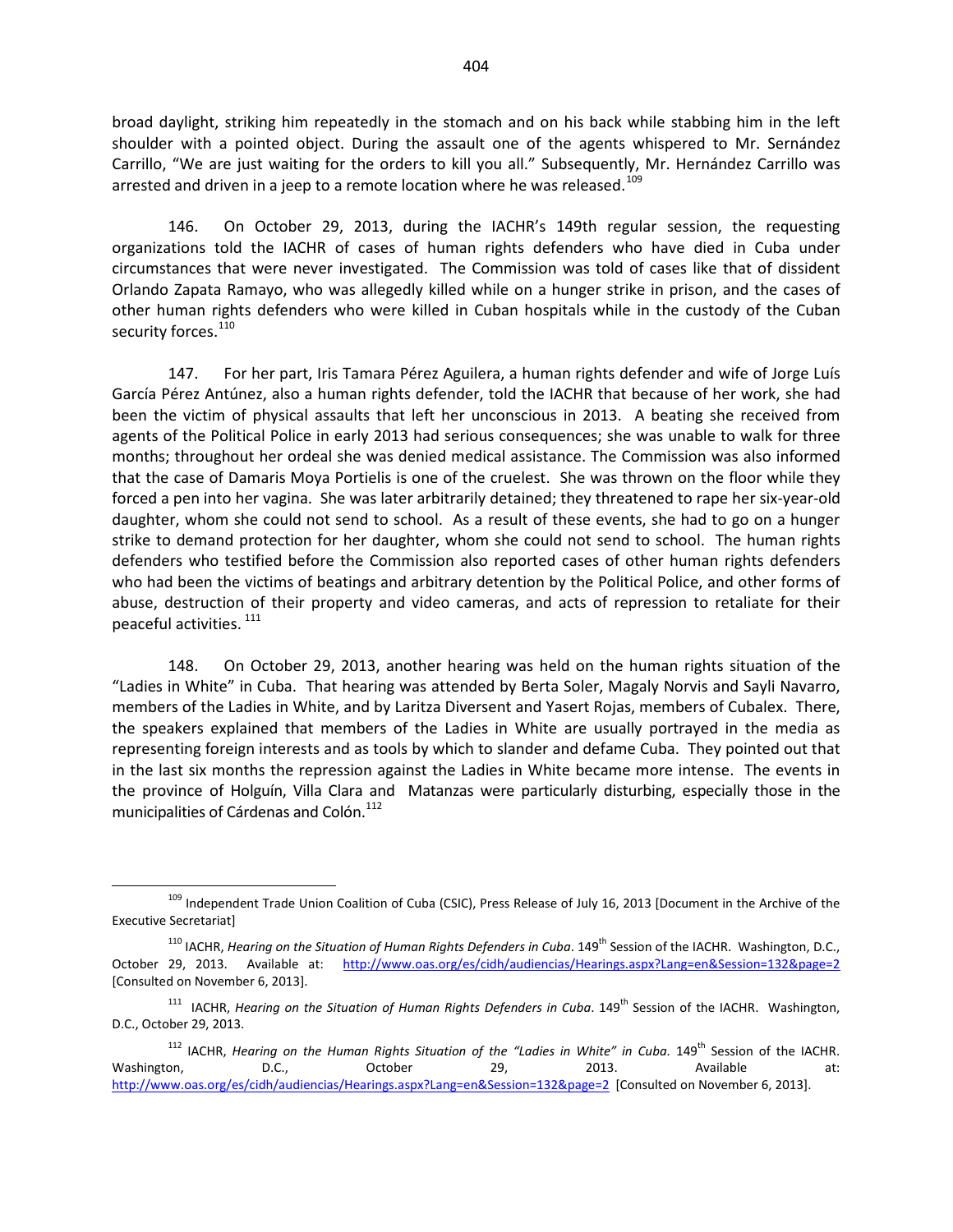149. The Ladies in White also told the IACHR that the Rapid Response Brigades, which they said were organizations sponsored by the Cuban government, stage "acts of repudiation" [*mítines de repudio*] to prevent them from getting to church and/or participating in peaceful marches. The acts of repudiation staged by members of these brigades are not spontaneous; instead, those involved are summoned and at times even forced to attend the "acts" by the regime's Political Police. They also maintained that during these acts of repudiation, civilians and members of the security services beat up members of the Ladies in White, inflicting broken bones, torn muscles, sprains, abrasions and other physical injuries; the victims are then refused medical treatment. The members of the Ladies in White are subsequently detained and transported to prisons or are left to fend for themselves in unpopulated areas far from their homes, with no personal identification documents or money and exposed to dangers of all kinds. They also pointed out that at the time of their arrest, no record is made of their admittance to the police station or how long they remained there, and no record of the arrest is made.<sup>[113](#page-13-0)</sup>

150. The IACHR also received information to the effect that the Ladies in White are usually taken directly to cells with neither hygienic facilities nor privacy. Their jailers force them to strip and to bend over to check whether they have any recording or other devices in their genitals. Recently, a group of more than 10 women from Havana were forcibly stripped and, in the presence of various officials from State Security and agents of the National Police, were carefully searched These women were beaten and threatened that a long, semi-flexible object with a bulb at the tip would be introduced into their vagina. <sup>[114](#page-13-1)</sup>

151. Organizations dedicated to the defense of human rights have told the IACHR that family members of human rights defenders in Cuba tend to be victims of intimidation and threats from State authorities, as a form of repression and punishment for the work their family members do.<sup>[115](#page-13-2)</sup> In the case of the Ladies in White, they testified that the majority are mothers whose children are treated differently by the National Education System. For example, their children are required to receive Communist indoctrination and can be expelled from school if they refuse. One of the reports the Commission received concerned the daughter of one of the Ladies in White who was 14 when she finished her basic secondary school studies, but was not allowed to pursue pre-university studies on the grounds that her mother was a counter-revolutionary.<sup>[116](#page-13-3)</sup> The Commission was also informed that the sons and daughters of political dissidents are expelled from university because of the work their parents do. These acts of repression are also evident in the difficulty that adults have in finding jobs or becoming integrated into social life in Cuba.<sup>[117](#page-13-4)</sup>

152. According to civil society organizations, the case of Sonia Garro Alfonso, a member of the Ladies in White group (an opposition movement consisting of female relatives of jailed dissidents)

<span id="page-13-0"></span><sup>&</sup>lt;sup>113</sup> IACHR, *Hearing on the Situation of Human Rights Defenders in Cuba*. 149<sup>th</sup> Session of the IACHR. Washington, D.C., October 29, 2013.

<span id="page-13-1"></span><sup>&</sup>lt;sup>114</sup> IACHR, *Hearing on the Situation of Human Rights Defenders in Cuba*. 149<sup>th</sup> Session of the IACHR. Washington, D.C., October 29, 2013.

<span id="page-13-2"></span><sup>&</sup>lt;sup>115</sup> IACHR, *Hearing on the Situation of Human Rights Defenders in Cuba*. 149<sup>th</sup> Session of the IACHR. Washington, D.C., October 29, 2013.

<span id="page-13-3"></span><sup>&</sup>lt;sup>116</sup> IACHR, *Hearing on the Situation of Human Rights Defenders in Cuba*. 149<sup>th</sup> Session of the IACHR. Washington, D.C., October 29, 2013.

<span id="page-13-4"></span><sup>&</sup>lt;sup>117</sup> IACHR, *Hearing on the Situation of Human Rights Defenders in Cuba*. 149<sup>th</sup> Session of the IACHR. Washington, D.C., October 29, 2013.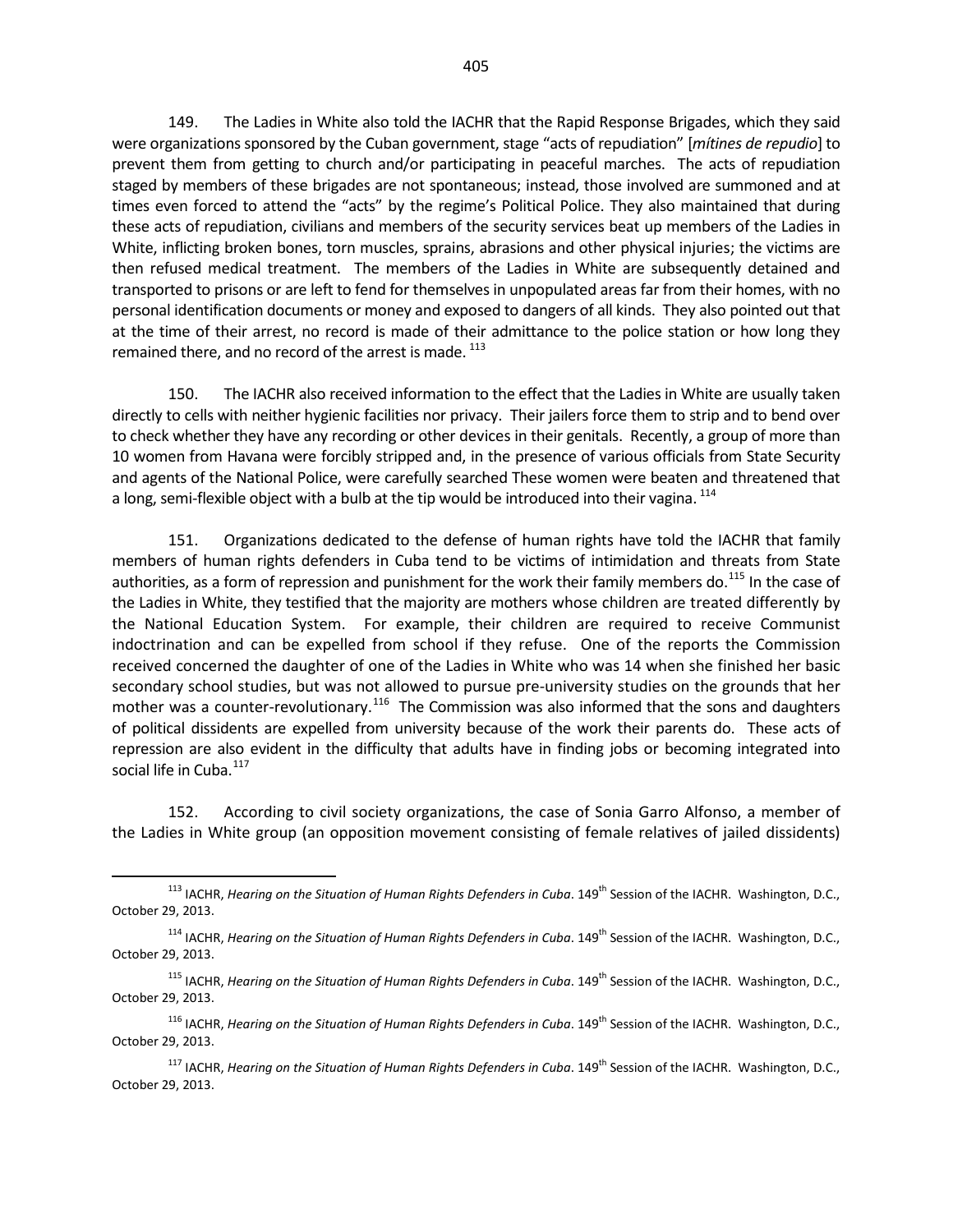and founder of the Independent Afro-Cuban Foundation, a civil society organization,<sup>[118](#page-14-0)</sup> is illustrative of deprivations of liberty of this type, given that she has been held in pretrial detention accused of the crimes of "public disorder" and "attempted murder" since March 18, 2012, when she was arrested along with her husband, Ramón Alejandro Muñoz González, also a political dissident, in an operation carried out by members of the ant-riot forces, police, and state security agents, at their home in Havana. Mrs. Garro has reportedly been in detention for more than a year, which exceeds the statutory limit of six months established by Cuban law for keeping a person in custody while under investigation. She has been refused medical assistance on several occasions and the authorities are allegedly obstructing her, her family, and human rights organizations from having information about her state of health, given that they are not allowed access to the medical records at the prison where she is interned.<sup>[119](#page-14-1)</sup>

153. During the hearing on the human rights situation of the "Ladies in White" in Cuba, the Commission received additional information about the case of Mrs. Sonia Garro Alfonso, a member of the Ladies in White imprisoned since March 18, 2012. Her health had deteriorated since entering prison and prison officials were said to be denying her the medical care that her health problems required. At the time of the hearing, the Commission was informed that Mrs. Garro Alfonso was suffering from a number of health problems, such as malignant arterial hypertension and kidney problems; also, her body was covered with sores caused by a bacteriological infection.<sup>120</sup>

154. On October 31, 2013, two days after the hearing and just one day before the trial against Sonia Garro Alfonso, her husband Ramón Alejandro Muñoz González and another dissident Eugenio Hernández Hernández was slated to begin, the Cuban government decided to postpone it. It is public knowledge that postponement of trials of dissidents is nothing unusual. In this case, the court did not make public the reasons for its decision, nor did it set a new trial date.<sup>[121](#page-14-3)</sup>

155. For their part, Amnesty International<sup>[122](#page-14-4)</sup> and Human Rights Watch<sup>[123](#page-14-5)</sup> have published reports to the effect that in Cuba, arbitrary detentions for short periods of time are a routine practice in the case of peaceful demonstrators, independent journalists and human rights activists, and is a way of restricting their liberty for having exercised their freedom of expression, their right of assembly, their freedom of association and their freedom of movement. According to the Cuban Commission for Human Rights and National Reconciliation (hereinafter "CCDHRN"), between January and October 2013 it documented at least 4,540 persons either temporarily detained or facing trial on political grounds. By month, this figure breaks down as follows: January: 364, February: 504, March: 354, April: 366, May:

<span id="page-14-0"></span><sup>&</sup>lt;sup>118</sup> On November 8, 2012, the IACHR granted precautionary measures (MC-354-12) to Sonia Garro in order to protect the life and well-being.

<span id="page-14-1"></span><sup>119</sup> Cubalex, *Informe sobre la situación discriminación contra las mujeres en Cuba* [Report on the Situation of Discrimination against Women in Cuba]. 2013 [in the Commission archive].

<span id="page-14-2"></span><sup>&</sup>lt;sup>120</sup> IACHR, *Hearing on the Human Rights Situation of the "Ladies in White" in Cuba.* 149<sup>th</sup> Session of the IACHR. Washington, October 29, 2013.

<span id="page-14-3"></span>*<sup>121</sup> Diario de Cuba*, *El régimen suspende el juicio contra Sonia Garro* [Regime postpones trial of Sonia Garro]. October 31, 2012. Available [in Spanish] at:: [http://www.diariodecuba.com/derechos-humanos/1383238672\\_5741.html](http://www.diariodecuba.com/derechos-humanos/1383238672_5741.html) [Consulted on November 6, 2013].

<span id="page-14-4"></span><sup>122</sup> See, Amnesty International, *Annual Report. Cuba 2013.* Available at: [http://www.amnestyusa.org/research/reports/annual-report-cuba-2013.](http://www.amnestyusa.org/research/reports/annual-report-cuba-2013) 

<span id="page-14-5"></span><sup>123</sup> See, Human Rights Watch, *World Report 2013.* Available at: [http://www.hrw.org/world-report/2013/country](http://www.hrw.org/world-report/2013/country-chapters/112973?page=2)[chapters/112973?page=2](http://www.hrw.org/world-report/2013/country-chapters/112973?page=2) [Consulted November 6, 2013].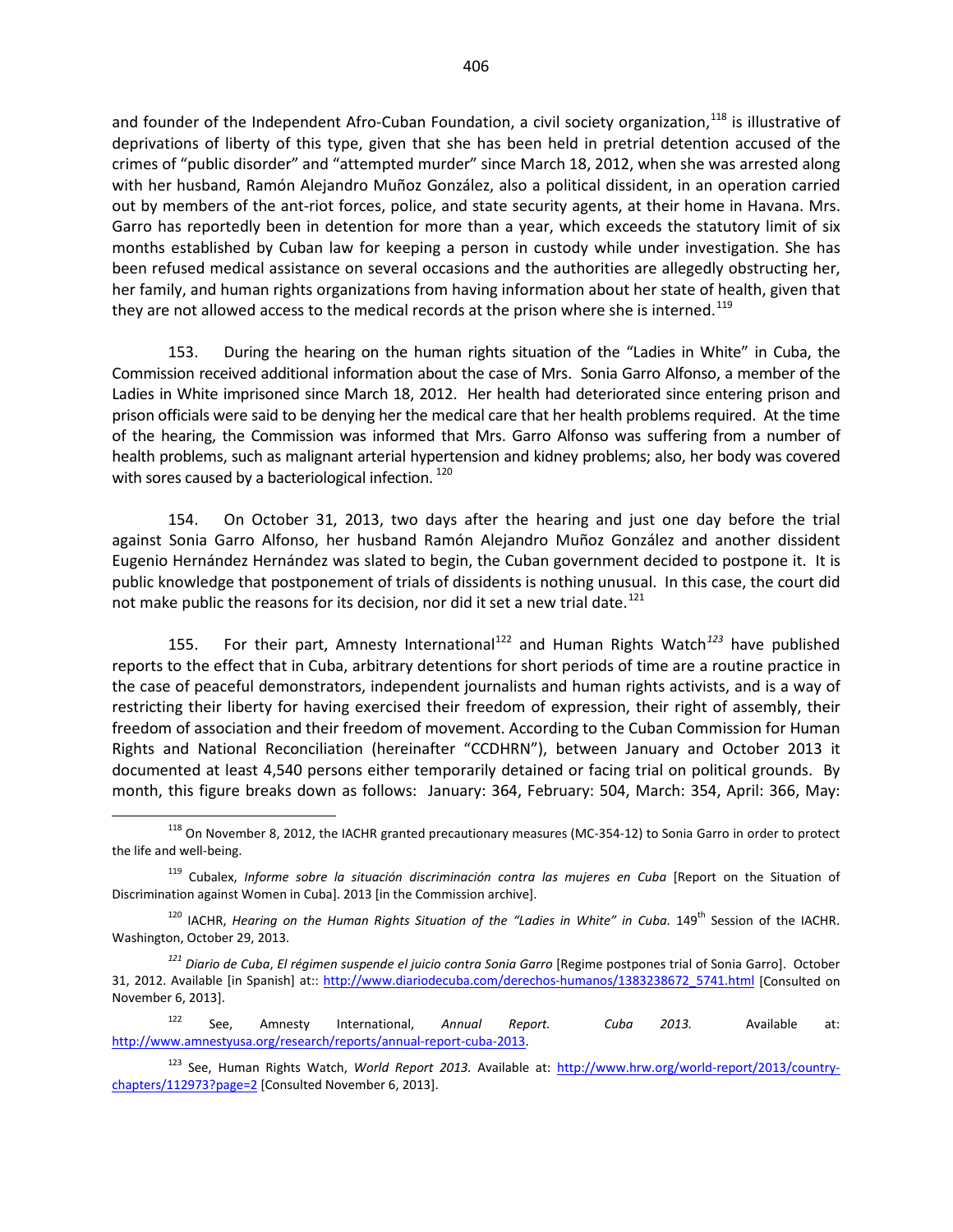375, June: 180, July: 233, August: 547, September: 708 and October: 909. According to this organization, the 909 detentions for political reasons documented during October 2013 is one of the highest figures for one month in the last two decades. The CCDHRN has maintained that, in addition to the disturbing increase in the number of detentions, there has also been an unwarranted uptick in violence by police and para-police (rapid response brigades) and brutal physical assaults against dissidents engaged in peaceful demonstration. The IACHR observes with concern that the figures for 2013 indicate a clear trend toward increasing political repression in Cuba throughout 2013.<sup>[124](#page-15-0)</sup>

156. The CCDHRN has reported that in 2013, the many repressive actions organized, encouraged or allowed by the Secret Political Police continue to be a matter of grave concern.<sup>[125](#page-15-1)</sup> The Commission has been told by human rights defenders that government sympathizers continue to stage "acts of repudiation" in front of human rights organizations and the homes of the Ladies in White.<sup>[126](#page-15-2)</sup>

157. Hunger strikes remain a recurring method of putting pressure on the Cuban government. The Secretariat received information that on May 10, 2013, the political dissident Osvaldo Rodríguez Acosta went on hunger strike at Este Combined Prison, demanding a review of the case against him, his eldest son, and his wife, and requesting that he and his son be held in the same prison while his case was being reviewed. The Secretariat also received information about the critical health of Mr. Luis Enrique Santos Caballero, who was close to death as a result of a hunger strike that he began on May 24, 2013, demanding a home Mr. Santos Caballero and Mrs. Ramona Maday García Ruiz, his wife, were evicted by state security agents from their home in the city of Santa Clara in reprisal for being activists in the pro-democracy movement in Cuba. According to information available to the Secretariat, as of July 16, 2013, after 53 days, Mr. Santos Caballero was still on hunger strike.<sup>[127](#page-15-3)</sup>

#### **C. Right to Due Process of Law and Judicial Independence**

158. The IACHR has consistently mentioned in its reports on Cuba the lack of independence and impartiality of courts and the absence of the right to a fair trial and to due process in prosecution of persons sentenced to death, as well as persons considered to be political dissidents, a particularly serious situation due to the use of summary proceedings in these instances.

159. In its Chapter IV Reports on Cuba from prior years, including 2012, the IACHR reiterated that the death penalty remaining on the books as punishment in a significant number of broadly-worded or vague criminal offenses, for example "Status of threat"<sup>[128](#page-15-4)</sup> and criminal proceedings continuing to take

<span id="page-15-0"></span><sup>&</sup>lt;sup>124</sup> Report of the Cuban Commission for Human Rights and National Reconciliation. Some Acts of Political Repression in October 2013. Available [in Spanish] at: [http://observacuba.org/wp-content/uploads/pdfs/2013/overview-octubre2013](http://observacuba.org/wp-content/uploads/pdfs/2013/overview-octubre2013-ocdh.pdf) [ocdh.pdf](http://observacuba.org/wp-content/uploads/pdfs/2013/overview-octubre2013-ocdh.pdf) [Consulted November 6, 2013].

<span id="page-15-1"></span><sup>&</sup>lt;sup>125</sup> Report of the Cuban Commission for Human Rights and National Reconciliation, Some Acts of Political Repression in June 2013.

<sup>126</sup> Amnesty International, *Annual Report. Cuba 2013.*

<span id="page-15-3"></span><span id="page-15-2"></span><sup>&</sup>lt;sup>127</sup> Hunger striker Luis Enrique Santos Caballero in "critical" condition. Available at: <http://pedazosdelaisla.wordpress.com/category/luis-enrique-santos-caballero/> [Consulted November 6, 2013].

<span id="page-15-4"></span><sup>128</sup> As has been noted by the Inter-American Court, "ambiguity in describing crimes creates doubts and the opportunity for abuse of power, particularly when it comes to ascertaining the criminal responsibility of individuals and punishing their criminal behavior with penalties that exact their toll on the things that are most precious, such as life and liberty." See, for example, IA Ct. of HR, Case of Castillo Petruzzi et al, Judgment of May 30, 1999, Series C. N° 52, par. 121.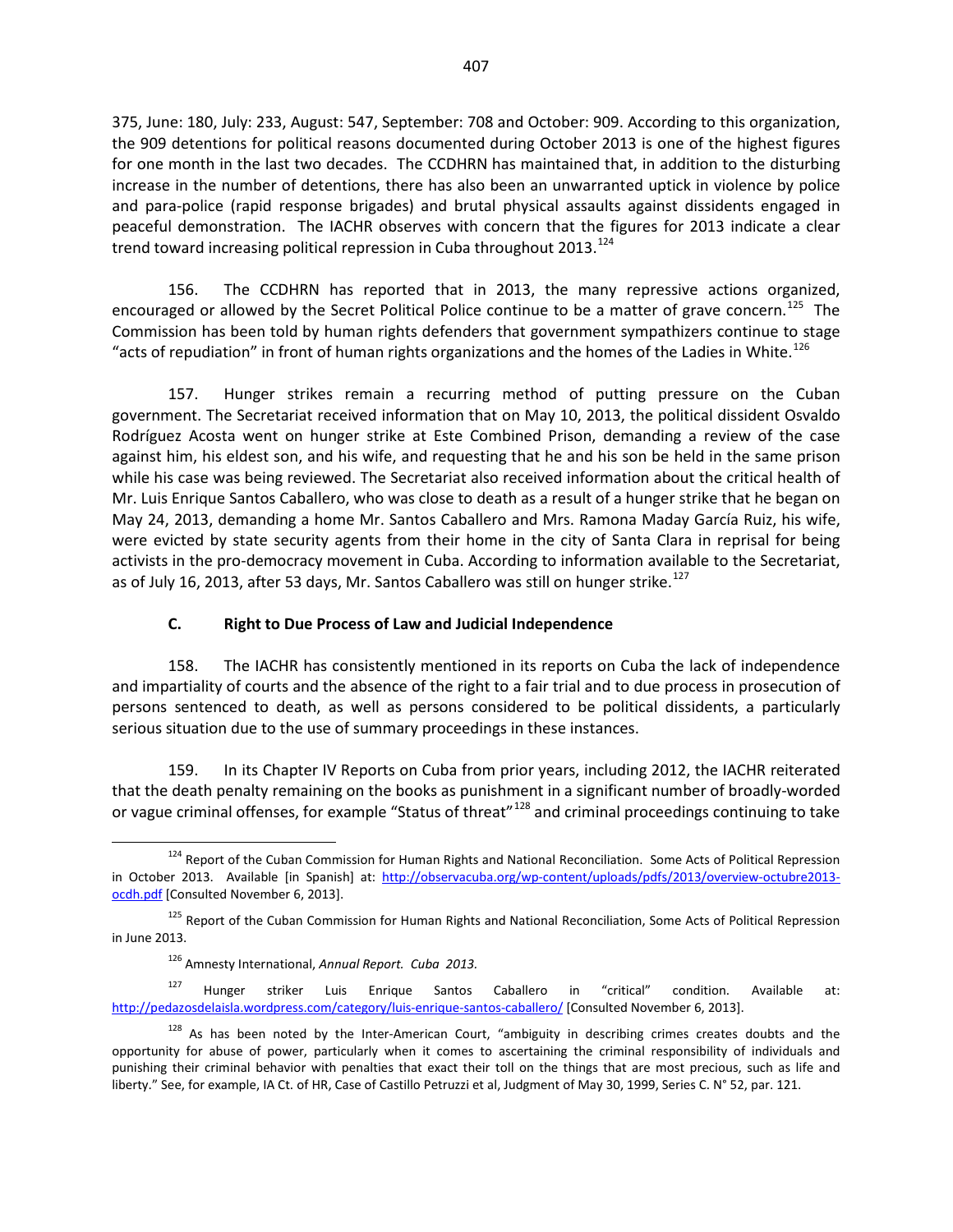place without sufficient due process guarantees, -summary proceedings, lack of trusted defense counsel and jurors of dubious independence and impartiality standing in judgment- is tantamount to a violation of international human rights protection instruments. It may lead to the application of disproportionate punishments and enormous discretion, which could do away with any chance of an effective defense of the individual appearing before the authorities.<sup>[129](#page-16-0)</sup> Allegedly there has been no change in this situation in 2013 vis-à-vis that of prior years.

#### **D. Right to residence and movement**

#### **1. Restrictions on the right to residence and movement within Cuba**

160. As regards the right of residence, in its Annual Report 2012, the Commission emphasized the restrictions that impede the full exercise of this right of every person to reside freely within the territory of Cuba, particularly in the city of Havana.<sup>[130](#page-16-1)</sup> As of Decree 217 of 1997 on internal migration regulations to Havana, restrictions were established to reside freely in this city for people who come from other parts of the country, might try domiciled, reside or live permanently in a house located in Havana, or those who come from other municipalities and try to domiciliate, reside or live permanently in a house located in the municipalities of Old Havana, Central Havana, Cerro and Diez de Octubre were required to request permission to administrative authorities to reside in the capital.<sup>[131](#page-16-2)</sup> The decree in question imposed fines and the obligation to return to the place of origin for those who contravene its provisions.

161. Therefore, people interested in residing in the City of Havana had to apply for permission to permanently reside there and if they did in violation of domestic law risked fines and deportation to their place of origin. Although it is not a crime to be in Havana, Decree 217 has resulted in the police arresting and deporting to their places of origin to those persons who do not comply with the provisions of the Decree. When a person who has already been deported is deported again they may be subjected to pre-criminal security measures.<sup>[132](#page-16-3)</sup> According to Human Rights Watch and human rights organizations, Decree 217 is often used to prevent political dissidents from traveling to Havana and taking part in rallies and demonstrations, as well as a mechanism to persecute dissidents from other parts of Cuba who live in Havana.<sup>[133](#page-16-4)</sup>

<span id="page-16-0"></span><sup>&</sup>lt;sup>129</sup> According to the Cuban State, application of the death penalty is of an exceptional nature and only for the commission of the most serious offenses. The Cuban Criminal Code establishes that:

Article 29.1. The punishment of death is of an exceptional nature, and only is applied by the court in the most serious cases of the commission of the crimes for which it is established.

<sup>2.</sup> The punishment of death may not be imposed on persons under 20 years of age nor on women who are pregnant when they commit the offense or when the sentence is handed down.

<sup>3.</sup> The punishment of death is executed by firing squad.

<sup>130</sup> See IACHR, *Annual Report 2012, Chapter IV, Cuba*.

<span id="page-16-2"></span><span id="page-16-1"></span><sup>&</sup>lt;sup>131</sup> Council of Ministers, Decree No. 217 of 1997, April 22, 1997. Available at: http://www.gacetaoficial.cu/html/regulacionesmigratoriasparaC.H.html [Consulted November 6, 2013].

<span id="page-16-4"></span><span id="page-16-3"></span><sup>&</sup>lt;sup>132</sup> Cubalex, *Informe sobre la situación discriminación contra las mujeres en Cuba* [Report on the Situation of Discrimination against Women in Cuba]. 2013 [document in the Commission archive].

<sup>133</sup> Human Rights Watch, *World Report 2013.*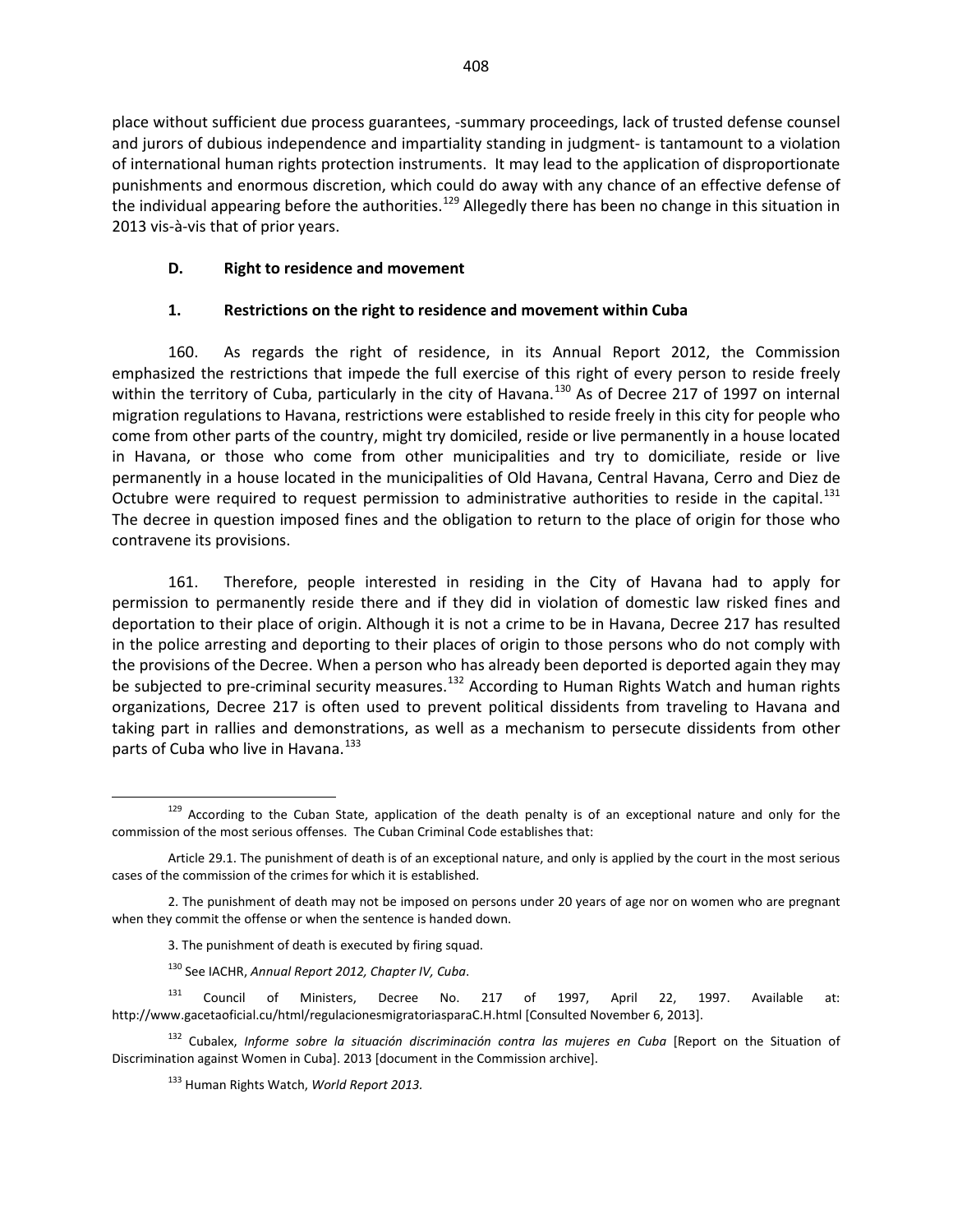162. Article 5 of Decree No. 217 of 1997 was amended by Decree No. 293 of 2011, by which an exception is made for the requirement to go through the authorization procedure for certain persons from other provinces who request to make a permanent move to the city of Havana<sup>134</sup>, which includes: (a) the spouse, children, parents, grandparents, grandchildren, and siblings of the person authorized; (b) the minor children of the spouse of the person authorized; (c) the persons found legally incompetent; (d) the nuclear family of the person to whom real property is assigned as a matter of the interest of the state or society. The Commission values the reform; nonetheless, it observes that restrictions that have a detrimental impact on the right to residence and movement continue in place.

163. In this regard, the Commission would reiterate the recommendation it made in its 2012 Annual Report to the effect that the Cuban State should repeal Decree 217 of 1997, as well as its supplemental provisions, and adopt the measures necessary to guarantee to all persons the rights to freely determine their place of residence and freedom of movement in Cuban territory.

# **2. Restrictions on the right of Cuban nationals to leave and enter Cuba**

164. Since 1983, the Commission has addressed the lack of constitutional protection of the right to freedom of movement in Cuba, which is an obstacle for its enjoyment. Under the Migration Act, Law No. 1312 of 1976, to leave or enter the country, the Cubans and required a current passport and an exit permit, granted by the Minister of Interior<sup>135</sup>. On October 16 2012, the Decree-Law No. 302 was published in the Official Gazette of the Republic of Cuba. This Decree-Law was promulgated by the State Council and amended the 1976 Migration Act. This reform entered into force on January 14, 2013. The main changes introduced to the Migration Act are the partial suppression of the requirement for permission to leave the territory, the extension of the period required for a Cuban national who has traveled abroad to considered as an emigrant, the which went from 11 to 24 months, the elimination the need for a letter of invitation from the host country as well as the possibility that girls and boys can travel temporarily, once have the authorization of their parents or legal guardians. Before this reform, girls and children Cubans could only leave the country permanently.

165. Although the Decree-Law No. 302 of 2012 reflects progress with regards the Migration Act, the Commission has noted that Decree-Law establishes a number of assumptions by which certain Cuban nationals who reside in Cuba cannot obtain a passport or may not leave the country when for reasons of "national defense and security so require" , for "lack of authorization established under rules designed to preserve the skilled workforce for the economic , social and country's scientific-technical and for the safety and protection of official information", "[w]hen for other reasons of public interest, as determined by the authorities" , among other reasons. In its 2012 Annual Report, the Commission noted that the generality of terms confer a broad discretion to the Cuban authorities to allow or not the exit of Cuban nationals, in particular those who express anti-government views.

<span id="page-17-0"></span>166. According to the Cuban Commission for Human Rights and National Reconciliation, as of June 2013, the Government continued to authorize foreign travel for political dissidents, "with the obvious intention of sending out false signs of change, given that the widespread, institutionalized violation of the right of all Cubans, without exception, to come and go freely from the island persists, as

<sup>&</sup>lt;sup>134</sup> Council of Ministers, Decree No. 293 of 2011, published in the Gaceta Oficial of November 16, 2011.

<span id="page-17-1"></span><sup>&</sup>lt;sup>135</sup> Council of Ministers, Law 1312 (Migration Law), September 20, 1976, Article 1.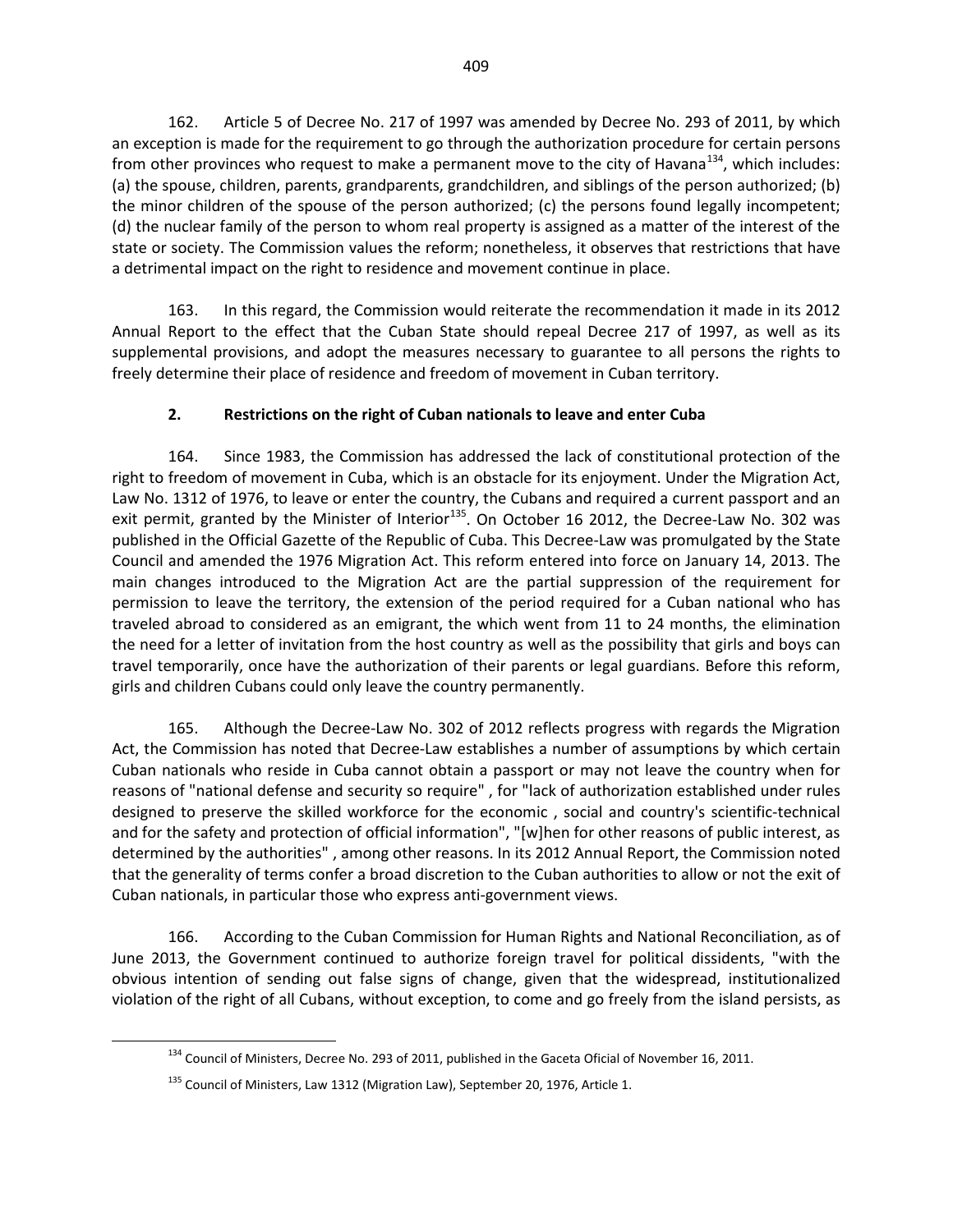does the right of all Cubans to move freely throughout the country and establish themselves in any of its provinces without fear of being detained and deported under arrest, as has happened to several tens of thousands of citizens at least in the past 15 years.<sup>[136](#page-18-0)</sup>

167. A In turn, the Commission noted that the situation of the Cuban people traveling abroad on private business and stayed out of Cuba for more than 11 months lost permission to return to the country<sup>[137](#page-18-1)</sup> and therefore their quality as residents in the island. The 11 months term changed to 24 months from the entry into force of Decree-Law No. 302 of 2012<sup>[138](#page-18-2)</sup>. The restriction of the term to be abroad stays and involves sanctions for exceeding it. Among them there are restrictions on access to free services such as health, education, the right to social security, the right to vote and right to property. These provisions also have a direct impact on the right to the protection of family life of those persons, who are deprived of joining relatives who remain in Cuba. In addition to the above, this situation poses additional obstacles to Cuban migrants who are in an irregular situation, since they cannot return to their country of origin and also have an immigration status that impede them regularly reside in the country in which they are residing.

### **E. State observance and guarantee of the exercise of freedom of expression**[139](#page-18-3)

168. At the hearing on the "Situation of the right to freedom of expression in Cuba," held on March 11, 2013 during the Commission's 147th session, the Commission received reports of multiple explosions at media outlets and journalists being trailed, assaulted and threatened. It also received reports on the criminal penalties given to dissidents and opponents of the Government because of their exercise of freedom of expression, and specifically about the fact that many journalists are in preventive detention. The petitioner organizations highlighted the case of independent journalist Calixto Ramón Martínez Arias, who had reportedly been in preventive detention and awaiting trial since September 16, 2012, for the alleged crime of *desacato* of the figures of Fidel and Raúl Castro, after he did some investigative reporting on a donation of medications that was deteriorating at the International Airport, and in alleged retaliation for having reported a cholera outbreak in the eastern part of the country. The petitioners also mentioned the case of Sonia Garro, an activist in the Ladies in White [*Damas de Blanco*] movement and the beneficiary of precautionary measures ordered by the Commission. She reportedly has spent a year in preventive detention, and still no trial date has as yet been set. They also reported about the situation of other journalists and media workers who have been the victims of aggression and arrest for having exercised their freedom of expression. They added that there were currently some 70 political prisoners in the country, at least half of whom are awaiting trial. Their situation is made all the worse by the terrible prison conditions, the lack of food and the alleged torture of detainees.<sup>[140](#page-18-4)</sup>

<span id="page-18-0"></span><sup>136</sup> Report of the Cuban Commission for Human Rights and National Reconciliation, *Algunos Actos de Represión Política en el mes de junio de 2013* [Some acts of political repression in June 2013].

 $^{137}$  Consejo de Ministros, Decreto Ley N° 302, 16 de Octubre de 2012, artículo 24.1 literal f).

<span id="page-18-2"></span><span id="page-18-1"></span><sup>&</sup>lt;sup>138</sup> Consejo de Ministros, Decreto Ley N° 302, 16 de Octubre de 2012, artículo 9.2. El Decreto-Ley N° 302 de 2012 permite solicitar prórrogas de estancia en el exterior en caso de que se excedan los 24 meses, las cuales serán otorgadas por un consulado cubano.

<span id="page-18-3"></span><sup>&</sup>lt;sup>139</sup> The Inter-American Commission tasked the Office of the Special Rapporteur for Freedom of Expression with preparation of this section of the report.

<span id="page-18-4"></span><sup>&</sup>lt;sup>140</sup> IACHR. 147 Period of Sessions. March 11, 2013. Hearing on the Situation of Freedom of Expression in Cuba. Available for consultation at: [http://www.oas.org/es/cidh/audiencias/Hearings.aspx?Lang=en&Session=131;](http://www.oas.org/es/cidh/audiencias/Hearings.aspx?Lang=en&Session=131) IACHR. April 5,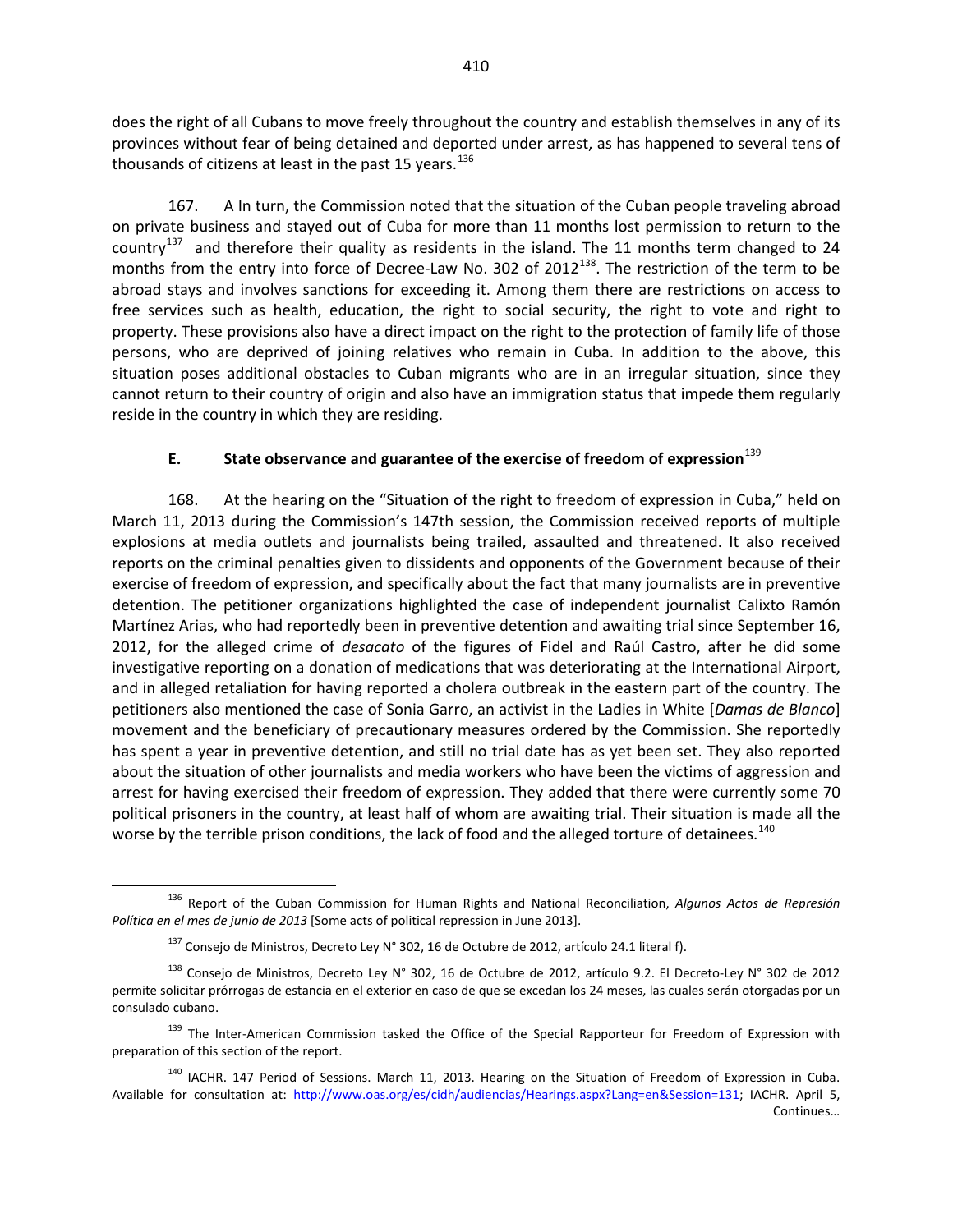169. According to the information provided, the existence of a legal framework that runs contrary to international standards on freedom of expression,<sup>[141](#page-19-0)</sup> the concentration of media outlets in the hands of the State, and the constant restriction, suppression, and criminalization of critical speech have perpetuated a climate of intimidation that makes it impossible to freely exercise freedom of expression, and have led to significant self-censorship among dissidents voices. The petitioners pointed out that under Law 88 of 1999, at least twenty-five journalists have been sentenced to prison, some for as long as 20 years. They also observed that the Government heavily polices demonstrations, which are always under surveillance and are allowed according to the impact that might have.<sup>[142](#page-19-1)</sup>

170. For the petitioner organizations, the small changes that Cuban society has experienced with respect to freedom of expression are due to developments on communications technologies. However, there are significant barriers to internet access, which is not readily available; connection speeds are slow and rates high for the average salary in Cuba. On this last point, they explained that one hour of internet access costs one third the salary of a professional in Cuba, which induces the creation of a parallel market for the internet. They emphasized the fact that Cuba has no privately owned internet service for citizens, who are able to access the internet only at public places, state offices, embassies, foreign or mixed companies, or some local companies, some academic centers or cybercafés, and that such access is off limits to dissidents. According to what was reported, the majority of the media outlets in Cuba are State owned and the few private media outlets that do exist have limited circulations. Most are owned by the Catholic Church or are internet-based media dedicated to discussion outside the island, but not on the island. $143$ 

171. Finally, the petitioners asked the Commission to urge the State to (i) amend the laws that restrict freedom of expression in Cuba, so that they conform to international standards on the subject; (ii) stop criminalizing citizens who merely want to express, inform and organize themselves

…continuation

 $\overline{a}$ 

<sup>2013.</sup> *[Press Release 23/13. IACHR Wraps Up Its 147th Session;](http://www.oas.org/en/iachr/media_center/PReleases/2013/023.asp)* and *[Annex to the Press Release Issued at the Close of the 147th](http://www.oas.org/en/iachr/media_center/PReleases/2013/023A.asp)  [Session](http://www.oas.org/en/iachr/media_center/PReleases/2013/023A.asp)*.

<span id="page-19-0"></span><sup>141</sup> Here, the petitioners mentioned, *inter alia,* Article 53 of the Constitution of Cuba, which recognizes the right to freedom of expression. The petitioners stated that this right is recognized only to the extent that it serves the purposes of socialist society. That article of the Constitution also states that "the press, radio, television, cinema, and other mass media are the property of the State or society and can never be privately owned. This is a means to ensure that they serve the working people and the interests of society exclusively." They also mentioned Law 88 on Protection of the National Independence and Economy of Cuba of February 16, 1999, allegedly known as the Gag Rule. They contend that this law can be used to sentence citizens to up to 20 years in prison if their actions are deemed to have subverted or attempted to subvert national order. According to the petitioners, simply questioning the supremacy of the Communist party would qualify as subversion. Under the law, any citizen can face punishment if, by whatever means, he or she collaborates with foreign radio or television broadcasters, newspapers, magazines or other media. Government of Cuba. *[Constitución de la República de Cuba](http://www.cuba.cu/gobierno/cuba.htm)*. February 24, 1976; Cuba. Ley No.88 de Protección de la independencia nacional y la economía de Cuba. February 16, 1999. Available for consultation at[: http://ruleoflawandcuba.fsu.edu/law-88.cfm.](http://ruleoflawandcuba.fsu.edu/law-88.cfm)

<span id="page-19-1"></span><sup>&</sup>lt;sup>142</sup> IACHR. 147 Period of Sessions. March 11, 2013. Hearing on the Situation of Freedom of Expression in Cuba. Available for consultation at: [http://www.oas.org/es/cidh/audiencias/Hearings.aspx?Lang=en&Session=131;](http://www.oas.org/es/cidh/audiencias/Hearings.aspx?Lang=en&Session=131) IACHR. April 5, 2013. *[Press Release 23/13. IACHR Wraps Up Its 147th Session;](http://www.oas.org/en/iachr/media_center/PReleases/2013/023.asp)* and *[Annex to the Press Release Issued at the Close of the 147th](http://www.oas.org/en/iachr/media_center/PReleases/2013/023A.asp)  [Session](http://www.oas.org/en/iachr/media_center/PReleases/2013/023A.asp)*.

<span id="page-19-2"></span><sup>&</sup>lt;sup>143</sup> IACHR. 147 Period of Sessions. March 11, 2013. Hearing on the Situation of Freedom of Expression in Cuba. Available for consultation at: [http://www.oas.org/es/cidh/audiencias/Hearings.aspx?Lang=en&Session=131;](http://www.oas.org/es/cidh/audiencias/Hearings.aspx?Lang=en&Session=131) IACHR. April 5, 2013. *[Press Release 23/13. IACHR Wraps Up Its 147th Session;](http://www.oas.org/en/iachr/media_center/PReleases/2013/023.asp)* and *[Annex to the Press Release Issued at the Close of the 147th](http://www.oas.org/en/iachr/media_center/PReleases/2013/023A.asp)  [Session](http://www.oas.org/en/iachr/media_center/PReleases/2013/023A.asp)*.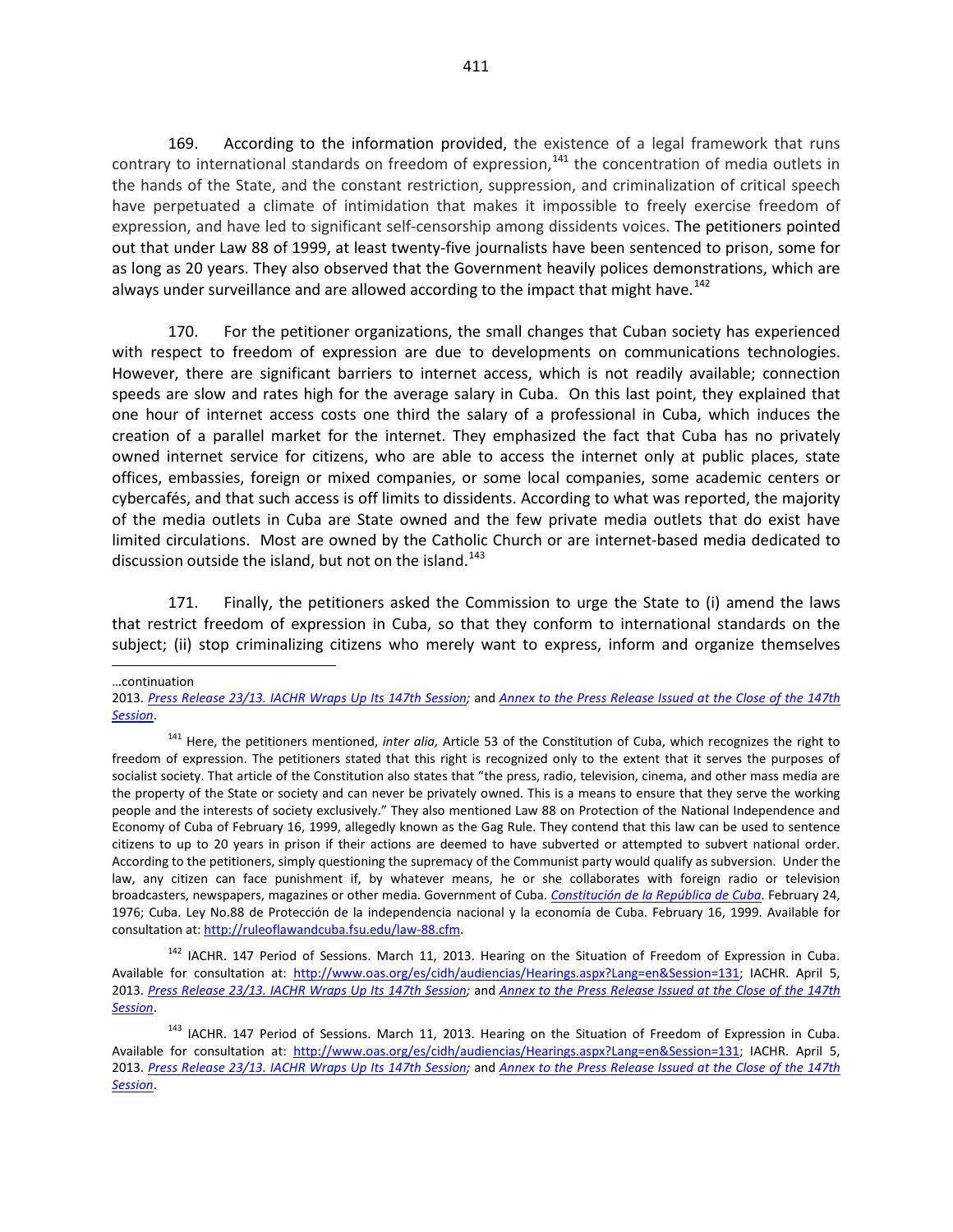peacefully, and to stop the repression targeted at them; (iii) guarantee the conditions necessary for unfettered practice of journalism and allow the existence of media outlets not owned by the State; and (iv) facilitate citizens' unrestricted access to the internet.<sup>[144](#page-20-0)</sup>

172. Subsequently, the IACHR received information indicating that journalist Calixto Ramón Martínez Arias, a correspondent for *Centro de Información Hablemos Press,* was released on April 9. He had been in the custody of the National Police since September 2012. According to what was reported, no official charges were even filed against the journalist, although he was reportedly accused of the crime of *desacato* of the figures of Fidel and Raúl Castro. He was never formally tried. During his detention, Martínez Arias went on a hunger strike to protest the terrible conditions in prison and to demand his freedom. $145$ 

173. During the IACHR's 149 Period of Sessions, a public hearing was held on October 29, 2013 on the human rights situation of the Ladies in White in Cuba. At the hearing, the petitioners explained that the members of that movement, which emerged in March 2003 after the events known as the "Black Spring", are the victims of constant aggression, harassment, detentions and "acts of repudiation" by alleged State agents. The petitioners alleged that their situation was unsafe, a problem compounded by the impunity that attended the attacks against them. They also said they were victims of repression that included beatings, arrests, threats or restrictions on their children's access to school; but it also involved discriminatory mistreatment based on their gender, race, sexual identity and orientation, health and other factors. They focused particularly on the situation of one of their leaders, Sonia Garro, who had been in custody since March 18, 2012, charged of "alleged assault, disturbing the peace, and attempted homicide". Her co-defendant was her husband, activist Ramón Alejandro Muñoz. The petitioners explained that Garro's health was poor and that she was reportedly not receiving the proper medical care; she had also reportedly said that she feared for her life inside the prison, where she was afraid to eat the food.<sup>[146](#page-20-2)</sup> Garro had allegedly been severely beaten in two occasions by one of the agents in charge of caring for the inmates inside the prison.<sup>[147](#page-20-3)</sup> Finally, the petitioners reported that the hearing in the trial against Garro was scheduled for November 1, 2013 and that she could be facing a

<span id="page-20-0"></span><sup>&</sup>lt;sup>144</sup> IACHR. 147 Period of Sessions. March 11, 2013. Hearing on the Situation of Freedom of Expression in Cuba. Available for consultation at: [http://www.oas.org/es/cidh/audiencias/Hearings.aspx?Lang=en&Session=131;](http://www.oas.org/es/cidh/audiencias/Hearings.aspx?Lang=en&Session=131) IACHR. April 5, 2013. *[Press Release 23/13. IACHR Wraps Up Its 147th Session;](http://www.oas.org/en/iachr/media_center/PReleases/2013/023.asp)* and *[Annex to the Press Release Issued at the Close of the 147th](http://www.oas.org/en/iachr/media_center/PReleases/2013/023A.asp)  [Session](http://www.oas.org/en/iachr/media_center/PReleases/2013/023A.asp)*.

<span id="page-20-1"></span><sup>145</sup> Martí Noticias. April 10, 2013. *Liberan [en Cuba a Calixto Ramón Martínez Arias](http://www.martinoticias.com/media/video/21362.html)* [Calixto Ramón Martínez Arias released in Cuba]; Directorio Democrático Cubano. April 10, 2013. *Victoria [de la Resistencia Cubana: liberan a Calixto Ramón](http://www.directorio.org/comunicadosdeprensa/note.php?note_id=3441)  [Martínez](http://www.directorio.org/comunicadosdeprensa/note.php?note_id=3441)* [A Victory for the Cuban Resistance: Calixto Ramón Martínez is released]; El Nuevo Herald. April 11, 2013. *[Liberan a](http://www.elnuevoherald.com/2013/04/11/1451039/liberan-a-periodista-disidente.html#storylink=cpy)  [periodista disidente cubano Calixto R. Martínez](http://www.elnuevoherald.com/2013/04/11/1451039/liberan-a-periodista-disidente.html#storylink=cpy)* [They release Cuban dissident journalist Calixto R. Martínez]; Committee to Protect Journalists (CPJ). April 10, 2013. *[CPJ welcomes release of Cuban journalist;](https://www.cpj.org/2013/04/cpj-welcomes-release-of-cuban-journalist.php)* PEN International. February 22, 2013. *News: CUBA: Two journalists [jailed, one writer sentenced to five years in prison](http://www.pen-international.org/newsitems/cuba-two-journalists-jailed-one-writer-sentenced-to-five-years-in-prison/)*; Martí Noticias. January 30, 2013. *[Amnistía](http://www.martinoticias.com/content/calixto-ramon-libertad-cuba/18999.html)  [Internacional pide libertad de periodista cubano](http://www.martinoticias.com/content/calixto-ramon-libertad-cuba/18999.html)* [Amnesty International Asks for Cuban Journalist's Release]; elEconomista.es. December 7, 2012. *[La SIP exige a Cuba liberación de periodista en huelga de hambre](http://ecodiario.eleconomista.es/internacional/noticias/4455593/12/12/La-SIP-exige-a-Cuba-liberacion-de-periodista-en-huelga-de-hambre.html)* [The IAPA demands that Cuba release journalist on hunger strike].

<span id="page-20-2"></span><sup>&</sup>lt;sup>146</sup> IACHR. 149 Period of Sessions. October 29, 2013. Hearing on the Human Rights Situation of the "Ladies in White" in Cuba. Available for consultation at: <http://www.oas.org/es/cidh/audiencias/Hearings.aspx?Lang=en&Session=132>

<span id="page-20-3"></span><sup>&</sup>lt;sup>147</sup> IACHR. 149 Period of Sessions. October 29, 2013. Hearing on the Human Rights Situation of the "Ladies in White" in Cuba. Available for consultation at: [http://www.oas.org/es/cidh/audiencias/Hearings.aspx?Lang=en&Session=132;](http://www.oas.org/es/cidh/audiencias/Hearings.aspx?Lang=en&Session=132) ProCubaLibre/Cubanet. August 13, 2013. *[Golpean a Sonia Garro en prisión](http://www.procubalibre.org/nota.asp?id=14302)*; Centro de Información Hablemos Press. August 8, 2013. *[Sonia Garro es golpeada por carceleras](http://www.cihpress.com/2013/08/sonia-garro-es-golpeada-por-carceleras.html)*; Cárceles en Cuba/Cuba Noticias. August 26, 2013. *[Golpeada brutalmente Sonia](http://carcelesencuba.blogspot.com/2013/08/golpeada-brutalmente-sonia-garro.html)  [Garro](http://carcelesencuba.blogspot.com/2013/08/golpeada-brutalmente-sonia-garro.html)*.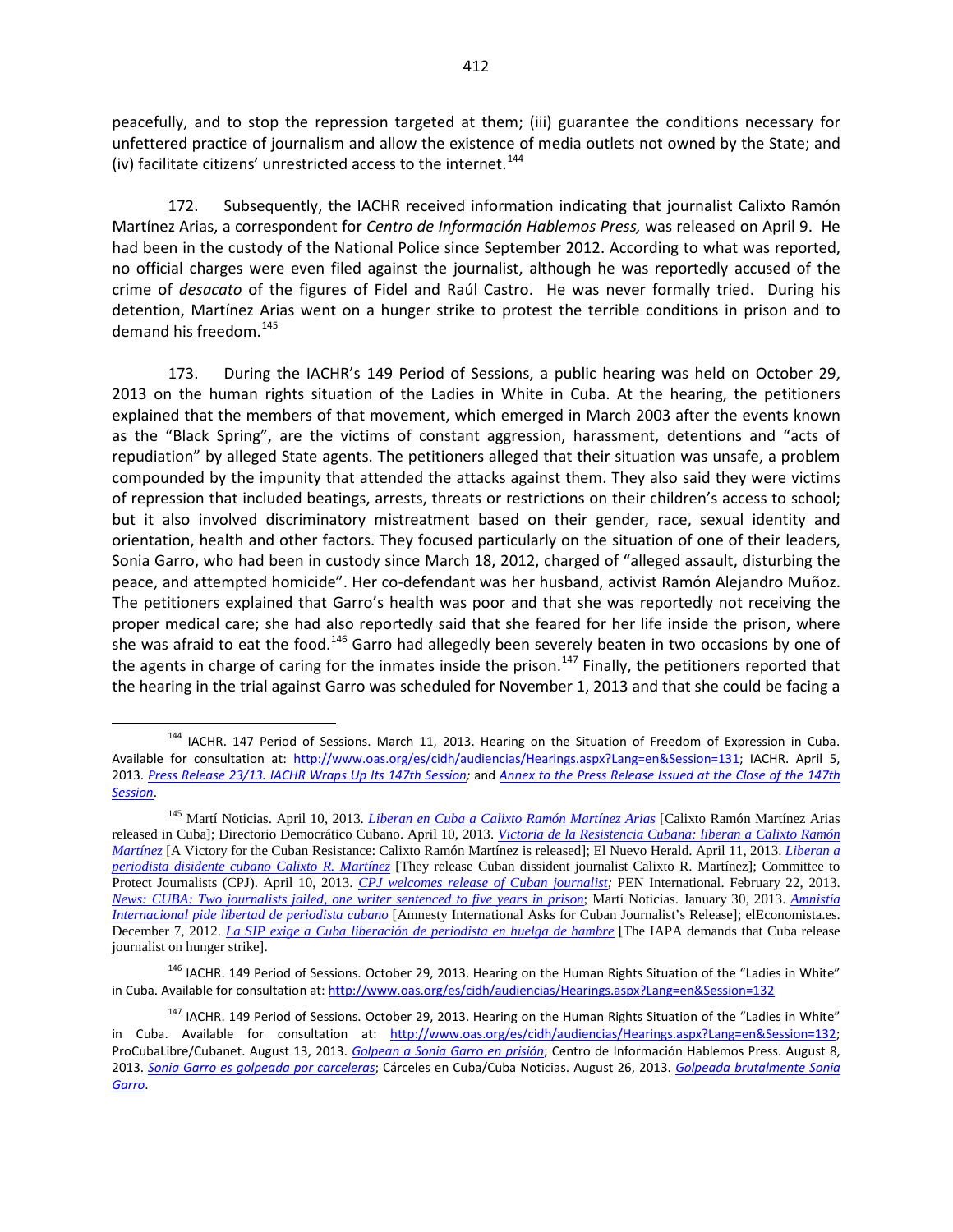sentence of 10 years in prison. They asked that the Commission make a statement on the matter and, most especially, that it ask the Cuban Government to ensure that the guarantees of due process would be observed at trial.<sup>[148](#page-21-0)</sup>

174. On this last point, the IACHR received information indicating that on October 31, the hearing scheduled for November 1 in the trial of Sonia Garro, her husband Ramón Alejandro Muñoz and dissident Eugenio Hernández Hernández, who could be facing 10, 14 and 11 years, respectively, had been postponed. According to what was reported, the court has not given any reason for the postponement and did not set a new trial date.<sup>[149](#page-21-1)</sup> The IACHR was also informed of the show of force staged by police agents at José Martí International Airport when the leader of the Ladies in White, Berta Soler, returned to Cuba. She attended the IACHR's public hearing and was returning to the country to be present for the hearing held in the trial of Sonia Garro. More than a dozen members of the movement were reportedly detained.<sup>[150](#page-21-2)</sup>

175. The IACHR is troubled by the facts reported and, as it has on other occasions, must point out that in Cuba, there are no guarantees of any kind to ensure exercise of the right to freedom of expression.

### **1. Detention, attacks and threats against defenders, journalists, members of the opposition and demonstrators**

176. In 2013, the IACHR received information concerning multiple short-term arrests, detentions, harassment and threats against journalists, activists, human rights defenders and opponents of the government, all because they had expressed their views and been critical of the government. Some of these incidents also occurred in the context of peaceful demonstrations and protest activities against the national government and were the work of state security forces. Some of the principal cases reported are summarized below.

177. The IACHR received information concerning various acts of harassment and detention of members of the Ladies in White group. According to the information available, the Ladies in White had complained that on Sunday, January 6, 14 of their members had reportedly been detained in various provinces across the country to prevent them from attending mass.<sup>[151](#page-21-3)</sup> They also reported that on January 18, three Ladies in White had been stopped and assailed by State security agents as they were

<span id="page-21-0"></span><sup>&</sup>lt;sup>148</sup> IACHR. 149 Period of Sessions. October 29, 2013. Hearing on the Human Rights Situation of the "Ladies in White" in Cuba. Available for consultation at: <http://www.oas.org/es/cidh/audiencias/Hearings.aspx?Lang=en&Session=132>

<span id="page-21-1"></span><sup>149</sup> Diario de Cuba. October 31, 2012. *[El régimen suspende el juicio contra Sonia Garro](http://www.diariodecuba.com/derechos-humanos/1383238672_5741.html)* [Regime postpones Sonia Garro's trial]; Martí Noticias. October 31, 2013. *[Suspenden juicio a Sonia Garro](http://www.martinoticias.com/content/cuba-damasdeblanco-berta-soler-sonia-garro/28812.html)* [Sonia Garro's trial postponed]; El Nuevo Herald. November 1, 2013. *[Suspenden juicio a activistas cubanos y aumentan arrestos de disidentes](http://www.elnuevoherald.com/2013/11/01/1605168/suspenden-juicio-a-activistas.html)* [Trial of Cuban dissidents postponed and more dissidents arrested]; Cubanet. September 16, 2013. *[Sonia Garro y Ramón Muñoz serán llevados a juicio](http://www.cubanet.org/noticias/sonia-garro-y-ramon-munoz-seran-llevados-a-juicio/)* [Sonia Garro and Ramón Muñoz will stand trial*.*]

<span id="page-21-2"></span><sup>150</sup> Centro de Información Hablemos Press. November 1, 2013. *[Detienen a Damas de Blanco que intentaban recibir a](http://www.cihpress.com/2013/11/detienen-damas-de-blanco-que-intentaban.html)  [su líder](http://www.cihpress.com/2013/11/detienen-damas-de-blanco-que-intentaban.html)* [Ladies in White waiting to welcome leader are detained]; Martí Noticias. October 31, 2013. *[Suspenden juicio a Sonia](http://www.martinoticias.com/content/cuba-damasdeblanco-berta-soler-sonia-garro/28812.html)  [Garro](http://www.martinoticias.com/content/cuba-damasdeblanco-berta-soler-sonia-garro/28812.html)* [Sonia Garro's trial postponed].

<span id="page-21-3"></span><sup>151</sup> ACI Prensa. January 8, 2013. *[Cuba: Detienen catorce Damas de Blanco en primer domingo de 2013](http://www.aciprensa.com/noticias/cuba-detienen-catorce-damas-de-blanco-en-primer-domingo-de-2013-77401/#.UfA2WtI3vwR)* [14 Ladies in White detained on first Sunday of 2013]; CatInfor. January 9, 2013. *[Cuba: Detienen catorce Damas de Blanco en primer domingo](http://catinfor.com/2013/01/09/cuba-detienen-catorce-damas-de-blanco-en-primer-domingo-de-2013/)  [de 2013](http://catinfor.com/2013/01/09/cuba-detienen-catorce-damas-de-blanco-en-primer-domingo-de-2013/)* [Cuba: 14 Ladies in White detained on first Sunday in 2013].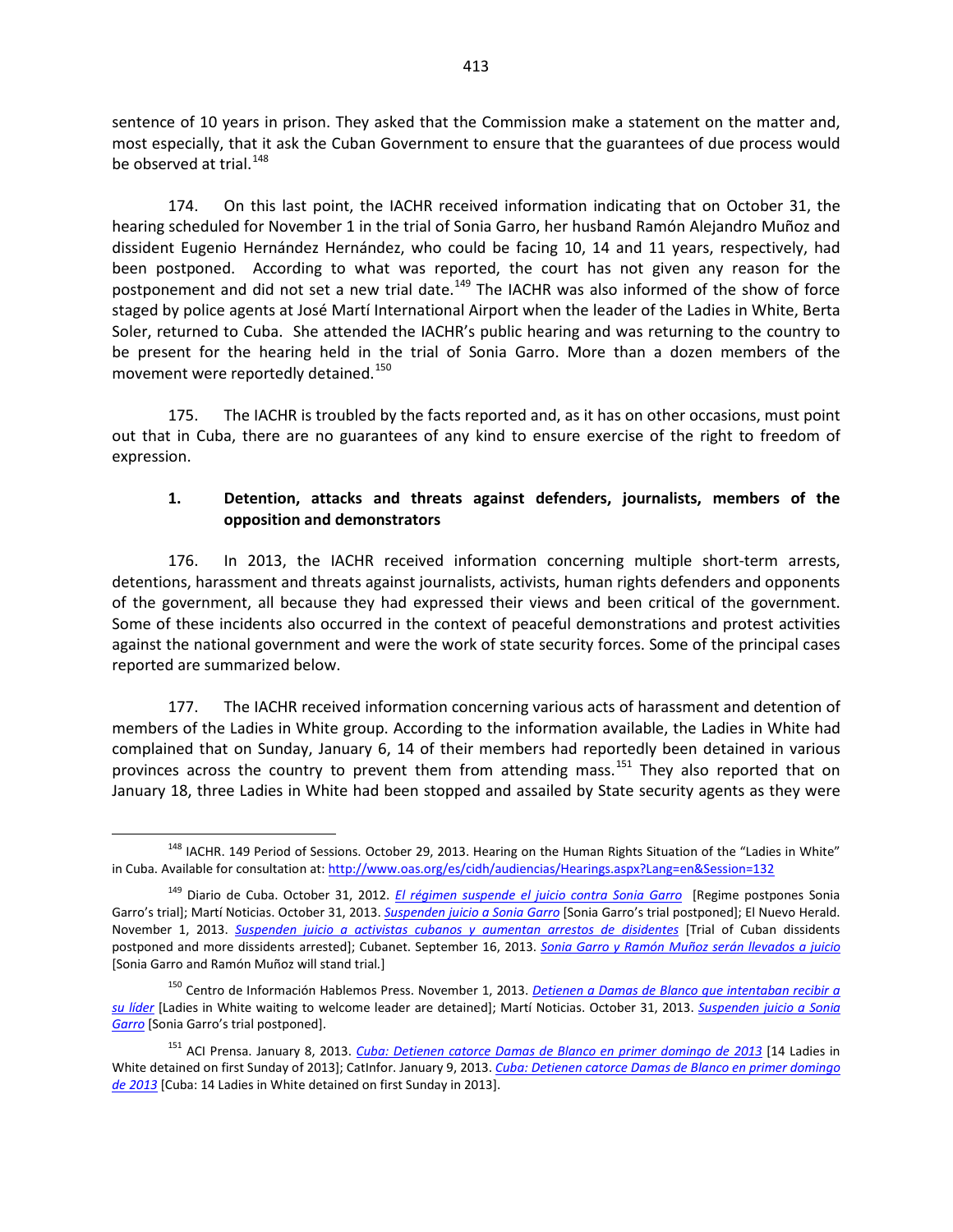on their way to church.<sup>[152](#page-22-0)</sup> On January 21, nine members of the Ladies in White movement were reportedly detained by agents of State Security as they were on their way to attend a literary tea at the organization's headquarters in Havana.<sup>[153](#page-22-1)</sup> They also reported that on January 27, 36 women who are members of the Ladies in White movement were arrested in various parts of the country, in many instances to prevent them from attending religious services.<sup>154</sup> According to reports, on February 13 and 14 some 30 Ladies in White were detained and some were beaten as an event to mark the birthday of a deceased activist and founder of the movement, Laura Pollán, was wrapping up.<sup>[155](#page-22-3)</sup> On February 24, at least 54 members of the Ladies in White were detained as they were leaving a mass held in Havana to commemorate the anniversary of the death of Orlando Zapata Tamayo and four members of the Brothers to the Rescue.<sup>[156](#page-22-4)</sup> On March 18, members of the movement were reportedly beaten in the municipality of Palma Soriano, province of Santiago de Cuba, after participating in a literary tea held to mark the anniversary of the events of March 2003, known as the "Black Spring".<sup>157</sup> On March 27, 16 Ladies in White were detained, forced to board a bus and taken to two isolated places, where they were held for some five hours.<sup>[158](#page-22-6)</sup> Similarly, on April 7, supposed police agents had detained at least 58 members of the Ladies in White as they were on their way to church in the province of Santiago de Cuba and held them for some three hours. Five Ladies in White were reportedly detained in the Province of Santa Clara, and another five in Holguín.<sup>159</sup> The available information indicates that on April 13, three activists in the group were reportedly detained in the province of Santiago de Cuba by supposed officers with the Revolutionary National Police (PNR) and the State Security Department (DSE), to prevent them

<span id="page-22-0"></span><sup>152</sup> Centro de Información Hablemos Press. January 22, 2013. *[Damas de Blanco golpeadas cuando se dirigían a](http://www.cihpress.com/2013/01/damas-de-blanco-golpeadas-cuando-se.html)  [santuario](http://www.cihpress.com/2013/01/damas-de-blanco-golpeadas-cuando-se.html)* [Ladies in White beaten on the way to church]; Misceláneas de Cuba. January 24, 2013. *[Damas de Blanco golpeadas](http://www.miscelaneasdecuba.net/web/Article/Index/51813ac63a682e0f88c52d4c#.UmwzMyj9_KY)  [cuando se dirigían a santuario](http://www.miscelaneasdecuba.net/web/Article/Index/51813ac63a682e0f88c52d4c#.UmwzMyj9_KY)* [Ladies in White beaten as they head for church]*.*

<span id="page-22-1"></span><sup>153</sup> Centro de Información Hablemos Press. January 22, 2013. *[Damas de Blanco golpeadas cuando se dirigían a](http://www.cihpress.com/2013/01/damas-de-blanco-golpeadas-cuando-se.html)  [santuario](http://www.cihpress.com/2013/01/damas-de-blanco-golpeadas-cuando-se.html)* [Ladies in White beaten on the way to church]; Ladies in White Association. January 22, 2013. *[Arrestan a Damas de](http://www.damasdeblanco.org/index.php?option=com_content&view=article&id=1528:arrestan-a-damas-de-blanco&catid=1:archivo-noticias&Itemid=5)  [blanco](http://www.damasdeblanco.org/index.php?option=com_content&view=article&id=1528:arrestan-a-damas-de-blanco&catid=1:archivo-noticias&Itemid=5)* [Ladies in White arrested]; Martí Noticias. January 21, 2013. *[Arrestan a Damas de blanco](http://www.martinoticias.com/content/cuba-damas-de-blanco-centro-habana-seguridad-del-estado/18695.html)* [Ladies in White arrested].

<span id="page-22-2"></span><sup>154</sup> Centro de Información Hablemos Press. January 28, 2013. *[Incremento del hostigamiento y arrestos contra las](http://www.cihpress.com/2013/01/incremento-del-hostigamiento-y-arrestos.html)  [Damas de Blanco](http://www.cihpress.com/2013/01/incremento-del-hostigamiento-y-arrestos.html)* [Harassment and arrests of Ladies in White increasing].

<span id="page-22-3"></span><sup>155</sup> M.A.R. por Cuba. February 14, 2013. *[MAR por Cuba denuncia maltrato a Damas de Blanco](http://www.marporcuba.org/?p=3126)* [MAR por Cuba denounces mistreatment of Ladies in White]; ACI Prensa. February 14, 2013. *[Cuba: Detienen a Berta Soler junto a treinta Damas](http://www.aciprensa.com/noticias/cuba-detienen-a-berta-soler-junto-a-treinta-damas-de-blanco-65614/#.Ue_9uNI3vwQ)  [de blanco](http://www.aciprensa.com/noticias/cuba-detienen-a-berta-soler-junto-a-treinta-damas-de-blanco-65614/#.Ue_9uNI3vwQ)* [Cuba: Berta Soler and thirty other Ladies in White detained]; Asociación Damas de Blanco. February 14, 2013. *[Las](http://www.damasdeblanco.org/index.php?option=com_content&view=article&id=1545:las-damas-de-blanco-rememoran-a-su-fundadora-laura-pollan&catid=1:archivo-noticias&Itemid=5)  [Damas de Blanco rememoran a su fundadora Laura Pollán](http://www.damasdeblanco.org/index.php?option=com_content&view=article&id=1545:las-damas-de-blanco-rememoran-a-su-fundadora-laura-pollan&catid=1:archivo-noticias&Itemid=5)* [Ladies in White Commemorate Founder Laura Pollán]; Hazte Oir. February 15, 2013. *[La dictadura cubana acosa y detiene a treinta Damas de blanco](http://www.hazteoir.org/noticia/50807-dictadura-cubana-acosa-y-detiene-treinta-damas-blanco)* [Cuban dictatorship harasses and detains thirty Ladies in White].

<span id="page-22-4"></span><sup>156</sup> Cuba Democracia y Vida. February 24, 2013. *CUBA AUDIO: [Arrestan violentamente a más de 50 Damas de blanco](http://cubademocraciayvida.org/web/article.asp?artID=20338)* [CUBA AUDIO: More than 50 Ladies in White brutally arrested]; Martí Noticias. February 24, 2013. *[Arrestan a más de 50 Damas](http://www.martinoticias.com/content/damas-de-blanco-cuba-violemcia-arrestos/19814.html)  [de blanco](http://www.martinoticias.com/content/damas-de-blanco-cuba-violemcia-arrestos/19814.html)* [More than 50 Ladies in White Arrested]; Asociación Damas de Blanco. February 24, 2013. *[Asamblea Nacional se](http://www.damasdeblanco.org/index.php?option=com_content&view=article&id=1558:asamblea-nacional-se-estrena-con-arrestos-y-represion-en-las-calles&catid=1:archivo-noticias&Itemid=5)  [estrena con arrestos y represión en las calles](http://www.damasdeblanco.org/index.php?option=com_content&view=article&id=1558:asamblea-nacional-se-estrena-con-arrestos-y-represion-en-las-calles&catid=1:archivo-noticias&Itemid=5)* [National Asembly begins with arrests and repression on the streets].

<span id="page-22-5"></span><sup>157</sup> Centro de Información Hablemos Press. March 20, 2013. *[Golpean y arrestan a Damas de Blanco en Santiago de](http://www.cihpress.com/2013/03/golpean-y-arrestan-damas-de-blanco-en.html)  [Cuba](http://www.cihpress.com/2013/03/golpean-y-arrestan-damas-de-blanco-en.html)* [Ladies in White Beaten and Arrested in Santiago de Cuba]; Pedazos de la Isla. March 19, 2013. *[Pedradas contra Damas de](http://pedazosdelaisla.wordpress.com/2013/03/19/pedradas-contra-damas-de-blanco-en-palma-soriano-vecinos-salen-para-defenderlas/)  [Blanco en Palma Soriano, vecinos salen para defenderlas](http://pedazosdelaisla.wordpress.com/2013/03/19/pedradas-contra-damas-de-blanco-en-palma-soriano-vecinos-salen-para-defenderlas/)* [Rocks thrown against Ladies in White in Palma Soriano, neighbours go to their aid].

<span id="page-22-6"></span><sup>158</sup> Centro de Información Hablemos Press. March 27, 2013. *[Ómnibus del terror y la vileza](http://www.cihpress.com/2013/03/omnibus-del-terror-y-la-vileza.html)* [An Omnibus of Terror and Villainy]; Voz desde el destierro. March 27, 2013. *[Cuba: Ómnibus del terror y la vileza contra las Damas de Blanco](http://vozdesdeeldestierro.juancarlosherreraacosta.over-blog.es/article-cuba-omnibus-del-terror-y-la-vileza-contra-las-damas-de-blanco-116586046.html)* [Cuba: An Omnibus of Terror and Villainy against the Ladies in White].

<span id="page-22-7"></span><sup>159</sup> Centro de Información Hablemos Press. April 8, 2013. *[Detienen a cincuenta Damas de Blanco en Santiago de Cuba](http://www.cihpress.com/2013/04/detienen-cincuenta-damas-de-blanco-en.html)* [Fifty Ladies in White Detained in Santiago de Cuba]; Martí Noticias. April 7, 2013. *[Detienen a Damas de Blanco](http://www.martinoticias.com/content/detienen-damas-de-blanco-cobre/21239.html)* [Ladies in White Detained].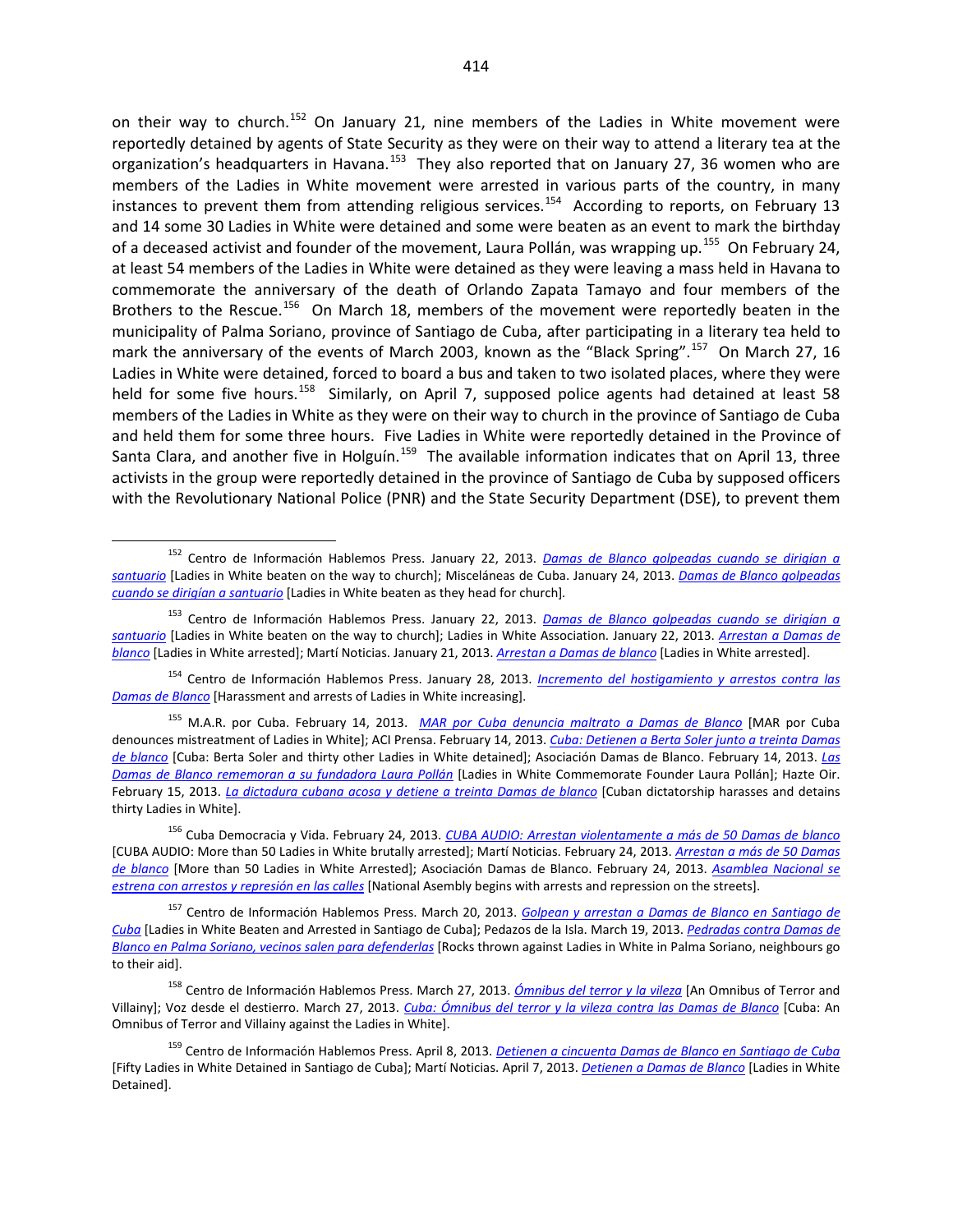from attending mass the following day.<sup>[160](#page-23-0)</sup> On April 28, a number of Ladies in White were reportedly beaten and insulted outside and inside a church, as they were attending mass, by persons presumably connected to the government.<sup>[161](#page-23-1)</sup> On Sunday, July 14, some twelve Ladies in White were reportedly assailed by alleged security forces after attending mass in the province of Matanzas.<sup>[162](#page-23-2)</sup> According to reports from members of the Ladies in White movement and the Cuban Patriotic Union [*Unión Patriótica de Cuba*] (UNPACU), on August 17 and 18, 2013, there were some 20 episodes in which members were detained, and multiple acts of harassment committed against them in Santiago de Cuba, Holguín, Havana, Matanzas and Pinar del Río. The available information indicates that nationwide, some 17 Ladies in White were detained on August  $18.^{163}$  $18.^{163}$  $18.^{163}$  On September 8, during the celebration of the feast of the Virgen de la Caridad del Cobre, multiple members of the Ladies in While were detained and beaten nationwide, as were other activists and opponents of the government as they returned from Sunday mass. According to what was reported, similar incidents of violence and detentions of members of the movement occurred on Sunday, September 22.<sup>[164](#page-23-4)</sup> On Sunday, October 20, several activists were detained in a police operation staged at the end of a religious service at the Church of Santa Rita de Casia in Havana. Among those detained were members of the Ladies in White. That same day, more than 30 members of the group were said to have been detained in various provinces across the country.[165](#page-23-5)

<span id="page-23-2"></span><sup>162</sup> Martí Noticias. July 14, 2013. *[Agreden a Damas de Blanco](http://www.martinoticias.com/content/damas-golpeadas-colon-matanzas-/24380.html)* [Ladies in White Assailed]; Observatorio Cubano de Derechos Humanos. July 15, 2013. *[Acción Urgente contra represión de activistas de UNPACU y Damas de Blanco](http://observacuba.org/accion-urgente-contra-represion-de-activistas-de-unpacu-y-damas-de-blanco/)* [Urgent Action against repression of activists from UNPACU and Ladies in White]; Asociación Damas de Blanco. July 15, 2013. *[Detenidos y](http://www.damasdeblanco.org/index.php?option=com_content&view=article&id=1665:detenidos-y-golpeados-activistas-y-damas-de-blanco-en-matanzas&catid=1:archivo-noticias&Itemid=5)  [golpeados activistas y Damas de Blanco en Matanzas](http://www.damasdeblanco.org/index.php?option=com_content&view=article&id=1665:detenidos-y-golpeados-activistas-y-damas-de-blanco-en-matanzas&catid=1:archivo-noticias&Itemid=5)* [In Matanzas, activists and Ladies in White detained and beaten].

<span id="page-23-3"></span><sup>163</sup> ABC.es/EFE. August 19, 2013. *[Nueva oleada represiva contra la disidencia en Cuba](http://www.abc.es/internacional/20130819/abci-disidentes-cubanos-denuncian-nueva-201308191837.html)* [New wave of repression against dissent in Cuba]; Martí Noticias/EFE. August 19, 2013. *[Disidentes denuncian detenciones en Cuba](http://www.martinoticias.com/content/cuba-detenciones-disidentes-damas-de-blanco/26525.html)* [Dissidents denounce detentions in Cuba]; Asociación Damas de Blanco. August 18, 2013. *[Represión contra Damas de Blanco en Cuba](http://www.damasdeblanco.org/index.php?option=com_content&view=article&id=1686:represion-contra-damas-de-blanco-en-cuba&catid=1:archivo-noticias&Itemid=5)*. [Represion against Ladies in White in Cuba].

<span id="page-23-0"></span><sup>160</sup> Centro de Información Hablemos Press. April 17, 2013. *[Arrestan a Dama de Blanco en Santiago de Cuba](http://www.cihpress.com/2013/04/arrestan-dama-de-blanco-en-santiago-de.html)* [Ladies in White Arrested in Santiago de Cuba]; Misceláneas de Cuba. April 18, 2013. *[Arrestan a Dama de Blanco en Santiago de Cuba](http://www.miscelaneasdecuba.net/web/Article/Index/51813c4b3a682e0f88c5303e#.UfAiW9I3vwQ)* [They Arrest Ladies in White in Santiago de Cuba].

<span id="page-23-1"></span><sup>161</sup> Unión Patriótica de Cuba (UNPACU)/YouTube. 28 de abril de 2013. Publicado por Ana Belkis Ferrer Garcia. *[Damas](http://www.youtube.com/watch?v=3QxY1XrRHQI#t=20)  [de Blanco en la Iglesia Nuestra Señora del Rosario 284-13](http://www.youtube.com/watch?v=3QxY1XrRHQI#t=20)* [Ladies in White in the Church of Nuestra Senora del Rosario]; ACI Prensa. April 29, 2013. *[VIDEO: Damas de Blanco: Agentes del gobierno cubano las golpean dentro de una iglesia](http://www.aciprensa.com/noticias/damas-de-blanco-agentes-del-gobierno-cubano-las-golpean-dentro-de-una-iglesia-98305/#.UfA4ztI3vwR)* [VIDEO: Ladies in White: Agents of the Cuban Government Beat Them Inside a Church].

<span id="page-23-4"></span><sup>164</sup> Centro de Información Hablemos Press. September 9, 2013. *[Damas de Blanco y opositores acompañaron a la](http://www.cihpress.com/2013/09/damas-de-blanco-y-opositores.html)  [Virgen en La Habana](http://www.cihpress.com/2013/09/damas-de-blanco-y-opositores.html)* [Ladies in White and opposition members accompanied the Virgin in Havana]; Instituto Cubano por la Libertad de Expresión y Prensa (ICLEP). September 8, 2013. *[Prosiguió este 8 de septiembre el hostigamiento contra las damas de](http://iclep.org/prosiguio-este-8-de-septiembre-el-hostigamiento-contra-las-damas-de-blanco-y-sus-acompanantes/)  [blanco y sus acompañantes](http://iclep.org/prosiguio-este-8-de-septiembre-el-hostigamiento-contra-las-damas-de-blanco-y-sus-acompanantes/)* [This September 8 the harassment of Ladies in White and those with them continued]; Red Latinoamericana y del Caribe para la Democracia (RedLad). September 2013. *[Agresión contra Guillermo Fariñas y Damas de](http://www.redlad.org/node/191)  [Blanco en Cuba](http://www.redlad.org/node/191)* [Assault on Guillermo Fariñas and Ladies in White in Cuba]; Pro Cuba Libre. September 23, 2013. *[Matanzas:](http://www.procubalibre.org/nota.asp?id=14371)  [Damas de Blanco denuncian otro domingo de arrestos, golpes y 'actos de repudio'](http://www.procubalibre.org/nota.asp?id=14371)* [Matanzas: Ladies in White denounce another Sunday of arrests, beatings and "acts of repudiation']; Asociación Damas de Blanco. September 9, 2013. *[Cientos de](http://www.damasdeblanco.org/index.php?option=com_content&view=article&id=1700:cientos-de-activistas-y-damas-de-blanco-acuden-a-las-iglesias-en-el-dia-de-la-caridad&catid=1:archivo-noticias&Itemid=5)  [activistas y Damas de Blanco acuden a las iglesias en el día](http://www.damasdeblanco.org/index.php?option=com_content&view=article&id=1700:cientos-de-activistas-y-damas-de-blanco-acuden-a-las-iglesias-en-el-dia-de-la-caridad&catid=1:archivo-noticias&Itemid=5) de la Caridad* [Hundreds of activists and Ladies in White go to Church during the day of the Caridad]; Asociación Damas de Blanco. September 23, 2013. *[Matanzas: Damas de Blanco](http://www.damasdeblanco.org/index.php?option=com_content&view=article&id=1707:matanzas-damas-de-blanco-denuncian-otro-domingo-de-arrestos-golpes-y-actos-de-repudio&catid=1:archivo-noticias&Itemid=5)  [denuncian otro domingo de arrestos, golpes y 'actos de repudio'](http://www.damasdeblanco.org/index.php?option=com_content&view=article&id=1707:matanzas-damas-de-blanco-denuncian-otro-domingo-de-arrestos-golpes-y-actos-de-repudio&catid=1:archivo-noticias&Itemid=5)* [Killings: Ladies in White denounce another Sunday of arrests, beatings and acts of repudiation].

<span id="page-23-5"></span><sup>165</sup> Misceláneas de Cuba. October 22, 2013. *[Alrededor de 180 Damas de Blanco desfilaron este domingo en](http://www.miscelaneasdecuba.net/web/Article/Index/526629393a682e0f08af18c4) todo el [país](http://www.miscelaneasdecuba.net/web/Article/Index/526629393a682e0f08af18c4)* [Around 180 Ladies in White marched this Sunday nationwide]; Asociación Damas de Blanco. October 20, 2013. *[Arrestadas](http://www.damasdeblanco.org/index.php?option=com_content&view=article&id=1726:arrestadas-damas-de-blanco-y-opositores&catid=1:archivo-noticias&Itemid=5)  [Damas de blanco y opositores](http://www.damasdeblanco.org/index.php?option=com_content&view=article&id=1726:arrestadas-damas-de-blanco-y-opositores&catid=1:archivo-noticias&Itemid=5)* [Ladies in White and members of the opposition arrested].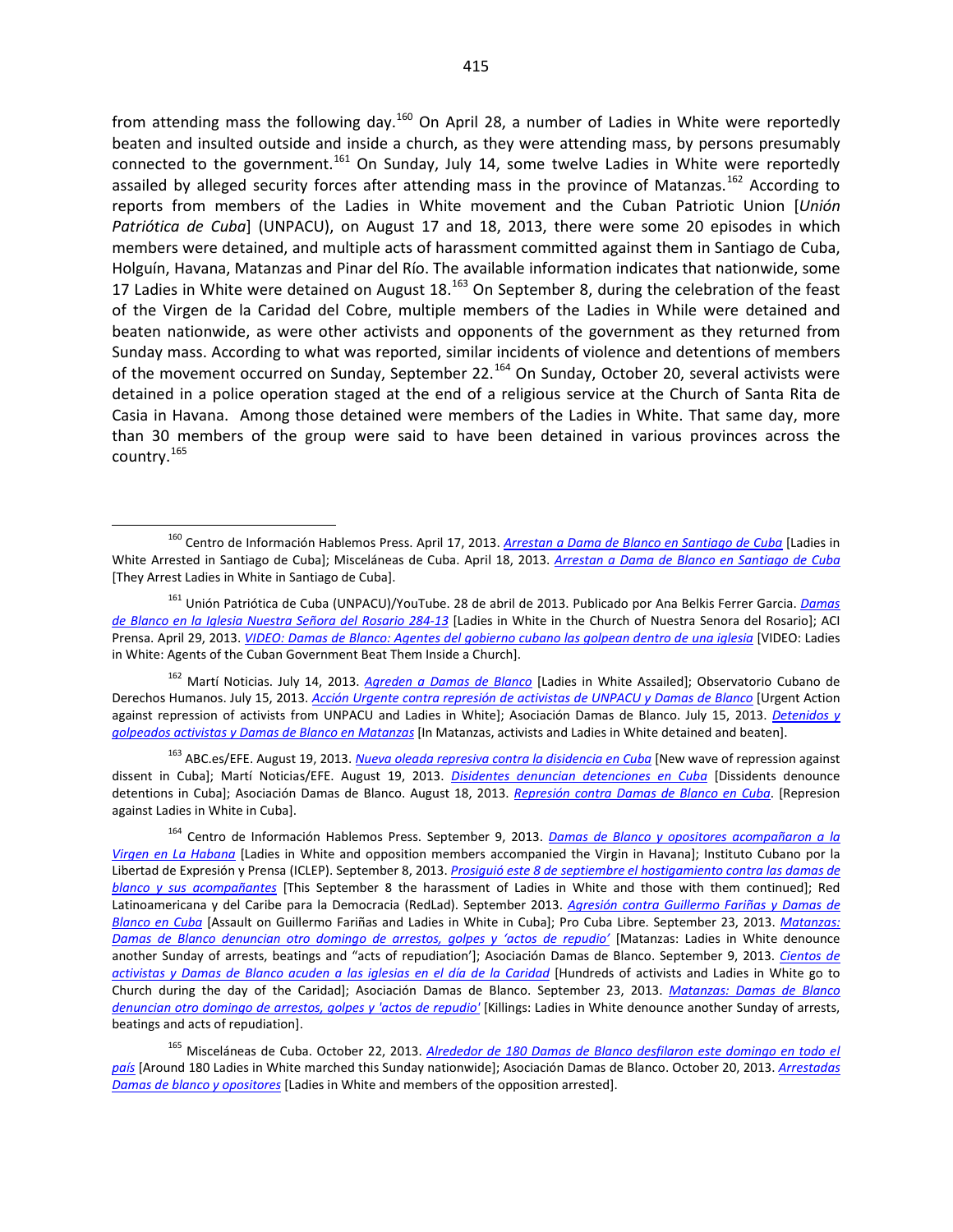178. On January 30, police agents reportedly detained journalists Yusmila Reyna Ferrera and Hergues Frandín, and searched their residences in La Maya, province of Santiago de Cuba.<sup>[166](#page-24-0)</sup>

179. On February 5, independent journalist Héctor Julio Cedeño Negrín was allegedly beaten and arrested as he was taking pictures of inspectors said to have been committing acts of violence. The journalist was accused of an alleged "assault" against the police officer who detained him and reportedly spent 12 days in custody, during which time he went on a hunger strike.<sup>[167](#page-24-1)</sup> Following his release, the journalist said that he was informed that he was still under investigation, under house arrest and had to check in with a police station periodically.<sup>[168](#page-24-2)</sup>

180. On February 11, 2013, supposed agents of the National Police searched the homes of Pedro Luis González Díaz and Bernardo León Martínez in Pinar del Río. The two were activists and members of the political opposition. The police were looking for copies of the document "The Citizen Demand for Another Cuba" ["*Demanda Ciudadana por otra Cuba*"]. Both activists were held for several hours.<sup>[169](#page-24-3)</sup>

181. Ángel Santiesteban Prats, a writer and author of a blog critical of the government called "Los hijos que nadie quiso" has reportedly been imprisoned since February 28, 2013, after a Havana provincial court sentenced him in early 2012 to five years in prison for the supposed crimes of "trespassing and battery." $170$  On January 28, 2013, the People's Supreme Court reportedly denied his appeal and confirmed his conviction. Santiesteban maintained that the charges against him had been trumped up and were politically motivated. $171$ 

<span id="page-24-3"></span>*<sup>169</sup> Centro de Información Hablemos Press. February 14, 2013.* [Registros y detenciones en Pinar del Río en busca de](http://www.cihpress.com/2013/02/registros-y-detenciones-en-pinar-del.html?utm_source=feedburner&utm_medium=email&utm_campaign=Feed%3A+Cihpress+%28CIHPRESS%29)  [Demanda ciudadana](http://www.cihpress.com/2013/02/registros-y-detenciones-en-pinar-del.html?utm_source=feedburner&utm_medium=email&utm_campaign=Feed%3A+Cihpress+%28CIHPRESS%29) *[Search for 'Citizen Demand' lead to household searches and detentions in Pinar del Río]; Comisión de*  Derechos Humanos y Reconciliación Nacional. March 4, 2013. [Cuba: Algunos actos de represión](http://www.fidh.org/IMG/pdf/informe_ccdhrn_febrero_2013.pdf) política en el mes de febrero de [2013](http://www.fidh.org/IMG/pdf/informe_ccdhrn_febrero_2013.pdf) *[Cuba: some acts of political repression in February 2013].*

<span id="page-24-0"></span><sup>166</sup> Centro de Información Hablemos Press. January 31, 2013. *[Sigue detenido el periodista independiente Héctor Julio](http://www.cihpress.com/2013/02/sigue-detenido-el-periodista.html)  [Cedeño \(audio\)](http://www.cihpress.com/2013/02/sigue-detenido-el-periodista.html)* [The leader and general coordinator of the Oasis program detained]; Martí Noticias. January 31, 2013. *[Detienen](http://www.martinoticias.com/content/detenidos-saniago-de-cuba-hergues-frandin-yusmila/19056.html)  [a periodistas independientes en Santiago de Cuba](http://www.martinoticias.com/content/detenidos-saniago-de-cuba-hergues-frandin-yusmila/19056.html) (audio)* [Independent journalists detained in Santiago de Cuba].

<span id="page-24-1"></span>*<sup>167</sup> Centro de Información Hablemos Press. February 8, 2013.* [Sigue detenido el periodista independiente Héctor Julio](http://www.cihpress.com/2013/02/sigue-detenido-el-periodista.html)  [Cedeño](http://www.cihpress.com/2013/02/sigue-detenido-el-periodista.html) (audio) *[Independent journalist Héctor Julio Cedeño still in custody]; Martí Noticias. February 9, 2013.* [Reportero que](http://www.martinoticias.com/content/cuentapropistas-cuba-hector-julio-cedeno-/19358.html)  [captó abusos a cuentapropistas es trasladado al vivac](http://www.martinoticias.com/content/cuentapropistas-cuba-hector-julio-cedeno-/19358.html) *[Reporter who photographed abuses of self-employed workers is moved to tent]; Cuba Democracia y Vida. February 6, 2013.* [CUBA: Detenido el periodista Independiente Héctor Julio Cedeño Negrín](http://www.cubademocraciayvida.org/web/article.asp?artID=20113)  [por tomar fotografías](http://www.cubademocraciayvida.org/web/article.asp?artID=20113) *[Independent journalist Héctor Julio Cedeño Negrín arrested for taking photographs]; Knight Center for Journalism in the Americas. February 12, 2013.* [Cuban journalist jailed after photographing inspectors, declares hunger strike](https://knightcenter.utexas.edu/blog/00-12927-cuban-journalist-jailed-after-photographing-inspectors-declares-hunger-strike)*; Martí Noticias. February 18, 2013.* [Liberan a comunicador de Hablemos Press](http://www.martinoticias.com/content/liberan-comunicador-hector-julio-hablemos-press/19635.html) *[Hablemos Press Journalist released]; Net for Cuba. February 20, 2013.* [Liberan al periodista independiente cubano Héctor Julio Cedeño Negrín](http://netforcuba.org/liberan-al-periodista-independiente-cubano-hector-julio-cedeno-negrin/) *[Cuban independent journalist Julio Cedeno Negrín released].*

<span id="page-24-2"></span><sup>168</sup> Martí Noticias. February 18, 2013. *[Liberan a comunicador de Hablemos Press](http://www.martinoticias.com/content/liberan-comunicador-hector-julio-hablemos-press/19635.html) (audio)* [Hablemos Press journalist released]; Net for Cuba. February 20, 2013. *[Liberan al periodista independiente cubano Héctor Julio Cedeño Negrín](http://netforcuba.org/liberan-al-periodista-independiente-cubano-hector-julio-cedeno-negrin/)* [Cuban independent journalist Héctor Julio Cedeño Negrín released]; Centro de Información Hablemos Press/YouTube. February 19, 2013. *[Declaraciones del periodista Héctor Julio Cedeño](http://www.youtube.com/watch?v=MBrvB7yy_lE)* [Journalist Héctor Julio Cedeño statements].

<span id="page-24-4"></span>*<sup>170</sup> Havana Times. December 10, 2012.* [Cuban Writer Angel Santiesteban Gets 5-Year Prison Sentence](http://www.havanatimes.org/?p=83399#sthash.X9ppHn2d.dpuf)*; Cubaencuentro. December 8, 2012.* [Escritor cubano, condenado a cinco años de prisión](http://www.cubaencuentro.com/cuba/noticias/escritor-cubano-condenado-a-cinco-anos-de-prision-282080) *[Cuban writer sentenced to five years in prison]; Committee to Protect Journalists (CPJ). February 28, 2013. [Authorities must explain conviction of Cuban writer](https://www.cpj.org/2013/02/authorities-must-explain-conviction-of-cuban-write-1.php#more); Reporters Without Borders. April 29, 2013.* [Call for release of blogger held for past two months.](http://en.rsf.org/cuba-call-for-release-of-blogger-held-29-04-2013,44451.html)

<span id="page-24-5"></span>*<sup>171</sup> Cubaencuentro. December 30, 2012.* [Escritor cubano apela su sentencia en la Isla](http://www.cubaencuentro.com/cultura/noticias/escritor-cubano-apela-su-sentencia-en-la-isla-282463) *[Cuban writer appeals his*  sentence on the island]; Café Fuerte. January 31, 2013. [Tribunal Supremo ratifica sentencia contra el escritor Angel Santiesteban](http://cafefuerte.com/cuba/noticias-de-cuba/sociedad/2540-tribunal-supremo-ratifica-sentencia-contra-el-escritor-angel-santiesteban) *[Supreme Court confirms sentence of writer Angel Santíesteban]; El Nuevo Herald. February 13, 2013.* [Supremo ratifica](http://www.elnuevoherald.com/2013/02/13/1405970/rechazan-sentencia-contra-escritor.html#storylink=cpy)  Continues…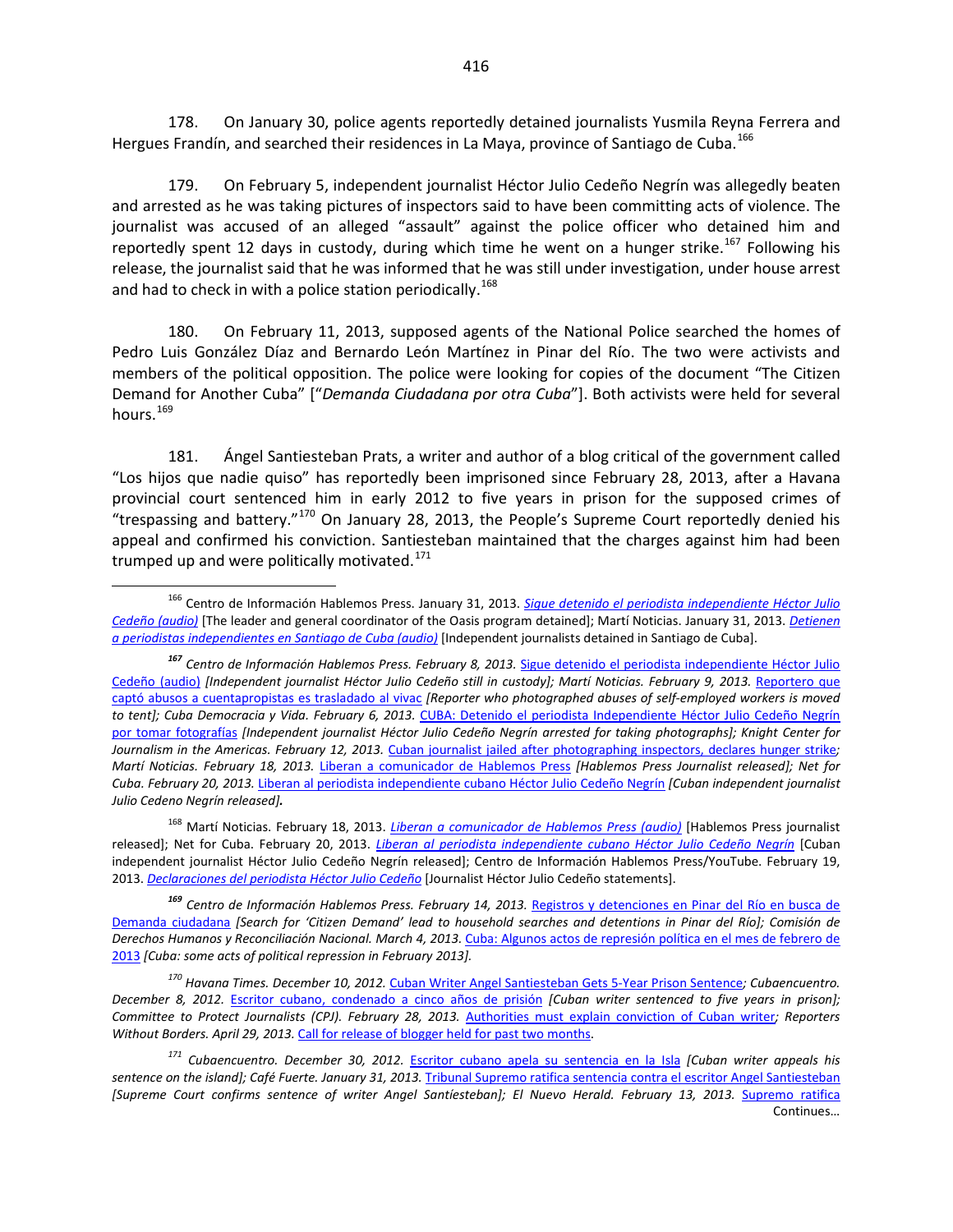182. On March 7, human rights defender Yris Pérez Aguilera, president of the Movimiento Femenino por los Derechos Civiles Rosa Parks was reportedly detained and beaten by police during a demonstration. The activist was taken to a hospital unconscious as a result of the beating.<sup>[172](#page-25-0)</sup>

183. Also in March 2013, journalist Alberto Gil Triai Casales was reportedly held, verbally abused and threatened with death by State Security Force agents as he was on his way to an event organized in the home of a political activist.  $173$ 

184. On March 14, agents of State Security and the National Police allegedly assaulted members of the opposition political party Movimiento Opositores por una Nueva República, supposedly to prevent them from holding a meeting.<sup>[174](#page-25-2)</sup>

185. On March 2013, there was a break-in at the home of activist and member of the political opposition Martha Beatriz Roque, by persons supposedly linked to an association of former revolutionary fighters. The assailants reportedly beat up Roque and a number of her friends who were at her home at the time.<sup>[175](#page-25-3)</sup>

186. On March 26, journalists, human rights defenders and members of the political opposition were reportedly detained by police to stop them from attending a meeting of an independent civil society group attended by various opposition militants and activists.<sup>[176](#page-25-4)</sup>

 $\overline{a}$ 

<span id="page-25-1"></span><sup>173</sup> Centro de Información Hablemos Press. March 15, 2013. *[Agreden a periodista en San Miguel del Padrón](http://www.cihpress.com/2013/03/agreden-periodista-en-san-miguel-del.html?utm_source=feedburner&utm_medium=email&utm_campaign=Feed%3A+Cihpress+%28CIHPRESS%29)* [Journalist in San Miguel del Padrón assailed]; Uncommon Sense. March 16, 2013. *[Cuban secret police threaten to kill independent](http://marcmasferrer.typepad.com/uncommon_sense/2013/03/cuban-secret-police-threaten-to-kill-independent-journalist-alberto-gil-triai-casales.html)  [journalist Alberto Gil Triai Casales](http://marcmasferrer.typepad.com/uncommon_sense/2013/03/cuban-secret-police-threaten-to-kill-independent-journalist-alberto-gil-triai-casales.html)*.

<sup>…</sup>continuation

[sentencia contra escritor cubano y disidente Santiesteban](http://www.elnuevoherald.com/2013/02/13/1405970/rechazan-sentencia-contra-escritor.html#storylink=cpy) *[Supreme Court confirms sentence of Cuban writer and dissident Santíesteban]; Havana Times. February 5, 2013.* [Cuba Supreme Court Reaffirms Ruling Against Opposition Writer;](http://www.havanatimes.org/?p=87150#sthash.LgiSr4PS.dpuf) *Committee to Protect Journalists (CPJ).* [Authorities must explain conviction of Cuban writer](https://www.cpj.org/2013/02/authorities-must-explain-conviction-of-cuban-write-1.php#more)*; Reporters Without Borders. April 29, 2013.* [Call for](http://en.rsf.org/cuba-call-for-release-of-blogger-held-29-04-2013,44451.html)  [release of blogger held for past two months.](http://en.rsf.org/cuba-call-for-release-of-blogger-held-29-04-2013,44451.html)

<span id="page-25-0"></span><sup>172</sup> Diario de Cuba. March 7, 2013. *[Disidentes: La activista Yris Pérez Aguilera pierde el conocimiento por una fuerte](http://www.diariodecuba.com/derechos-humanos/1362677768_925.html)  [golpiza de la Policía](http://www.diariodecuba.com/derechos-humanos/1362677768_925.html)* [Dissidents: Activist Yris Pérez Aguilera loses consciousness from heavy police beating]; Directorio Democrático Cubano. March 7, 2013. *[Cuba: golpean brutalmente a Yris Pérez Aguilera durante marcha en Santa Clara y es](http://www.directorio.org/comunicadosdeprensa/note.php?note_id=3427)  [hospitalizada](http://www.directorio.org/comunicadosdeprensa/note.php?note_id=3427)* [Cuba: Yris Pérez Aguilera brutally beaten during march in Santa Clara and is hospitalized]; M.A.R. por Cuba. March 18, 2013. *[Desde Cuba: Llamado a campaña de solidaridad con Yris Pérez Aguilera para que se le brinde asistencia](http://www.marporcuba.org/?p=3198)  [médica](http://www.marporcuba.org/?p=3198)* [From Cuba: Call for campaign of solidarity with Yris Pérez Aguilera to demand that she receive medical care].

<span id="page-25-2"></span><sup>174</sup> Centro de Información Hablemos Press. March 19, 2013. *[Violenta represión policial para impedir reunión](http://www.cihpress.com/2013/03/violenta-represion-policial-para.html)* [Violent police repression to stop meeting]; Blogs de Cuba. March 19, 2013. *[Violenta represión policial para impedir reunión](http://blogsdecuba.impela.net/2013/03/violenta-represion-policial-para-impedir-reunion/)* [Brutal police repression to stop meeting]*.*

<span id="page-25-3"></span><sup>175</sup> M.A.R. por Cuba. March 28, 2013. *[Martha Beatriz Roque acosada](http://www.marporcuba.org/?p=3255)* [Martha Beatriz Roque accused]; Martí Noticias. March 29, 2013. *[Golpeada, atropellada y lesionada Marta Beatriz Roque](http://www.martinoticias.com/content/article/20971.html)* [Marta Beatriz Roque beaten, trampled and injured]; Comision Cubana de Derechos Humanos y Reconciliación Nacional. April 2, 2013. *[Cuba: algunos actos de represión política en el](http://www.cubaencuentro.com/var/cubaencuentro.com/storage/original/application/daaa1808a32d3011f65224b8ea4a71da.pdf)  [mes de marzo de 2013](http://www.cubaencuentro.com/var/cubaencuentro.com/storage/original/application/daaa1808a32d3011f65224b8ea4a71da.pdf)* [Cuba: some acts of political repression in March 2013].

<span id="page-25-4"></span><sup>176</sup> Centro de Información Hablemos Press. April 1, 2013. *[Detenidos periodistas y opositores que intentaban participar](http://www.cihpress.com/2013/04/detenidos-periodistas-y-opositores-que.html)  [en una reunión](http://www.cihpress.com/2013/04/detenidos-periodistas-y-opositores-que.html)* [Journalists and members of opposition who attempt to participate in a meeting detained]; Martí Noticias. March 27, 2013. *[Impiden asistencia de opositores a reunión de nuevo proyecto disidente](http://www.martinoticias.com/audio/Audio/9148.html)* [Members of opposition prevented from attending meeting of new dissident Project].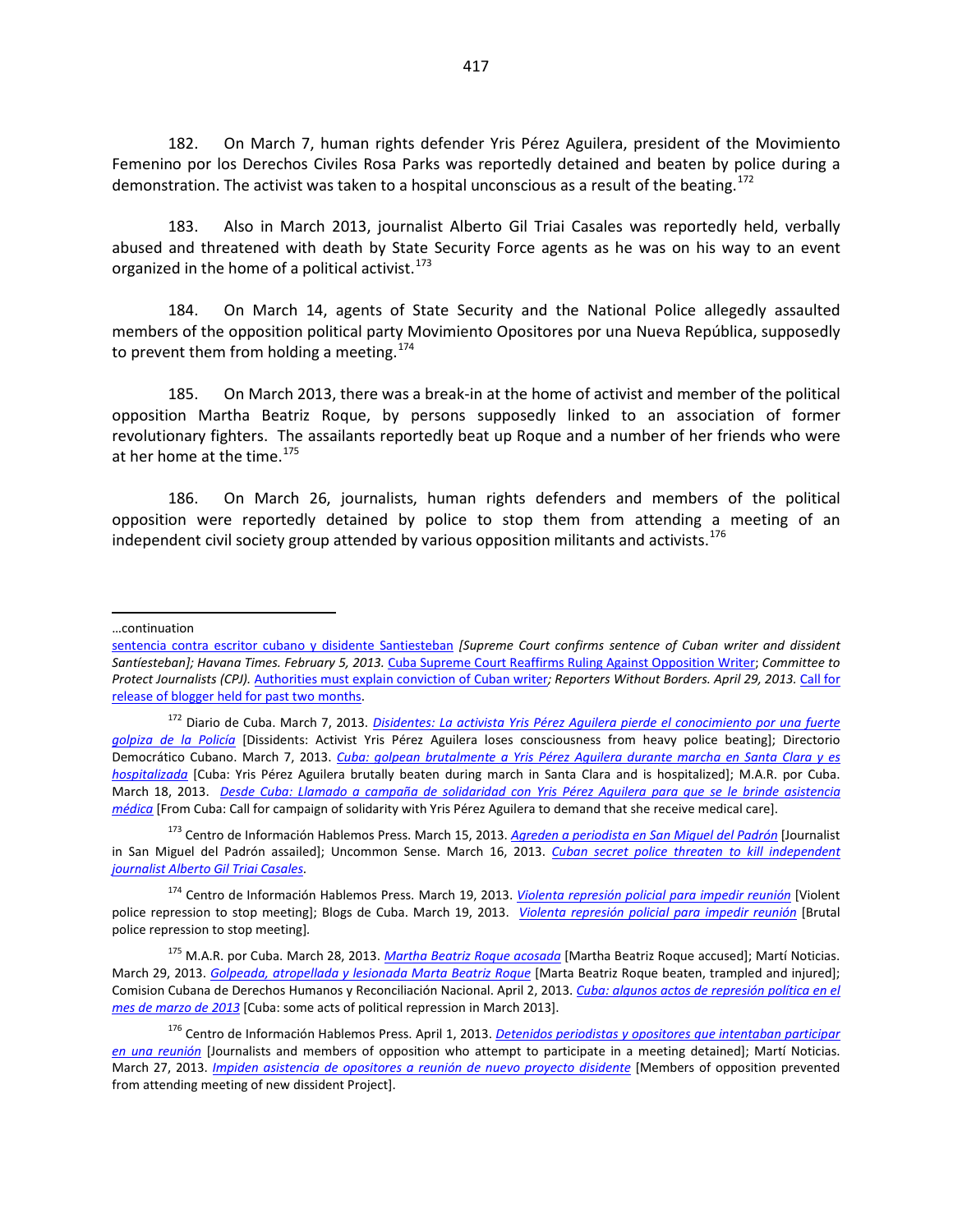187. On April 10, two young members of the Republican Party of Cuba, which opposes the government, were reportedly detained by National Police on accusations of *desacato* and resistance.[177](#page-26-0)

188. On April 16, agents of State Security and the National Police arrested a number of political activists when they were trying to attend a course on human rights that was to be given in the home of Hugo Damián Prieto Blanco, leader of the group Frente de Línea Dura y Boicot Orlando Zapata. According to what was reported, agents surrounded the house and prevented people from entering.<sup>[178](#page-26-1)</sup>

189. On April 13, six activists with the Liberal Party were reportedly detained and beaten by agents of the Revolutionary National Police (PNR) and the Department of State Security (DSE), after circulating pamphlets containing the Universal Declaration of Human Rights.<sup>[179](#page-26-2)</sup>

190. Agents from the State Security Department reportedly made death threats against activist and member of the opposition Jorge Luis Santana Reyes, allegedly for organizing political meetings in his home that were critical of the government. According to what was reported, the security forces arrested and interrogated those who were attending an activity held in his home to commemorate the "Black Spring." Furthermore, on April 21, police agents reported invaded Santana Reyes' home yet again after a meeting of members of the Red Cubana de Comunicadores Comunitarios. According to reports, Santana Reyes was allegedly held for over 4 hours.<sup>[180](#page-26-3)</sup>

191. On May 22, *Centro de Información Hablemos Press* journalist Gerardo Younel Avila Perdomo was reportedly detained and questioned. According to the photo journalist, he was subjected to pressure and threats, but remained silent. He was reportedly released after 10 hours.<sup>[181](#page-26-4)</sup>

192. On May 30, independent journalist Manuel Guerra Pérez was allegedly detained. According to what the journalist reported, officials interrogated him and threatened him in connection with his journalism, and expressed a particular interest in articles published by *Cubanet* in which the journalist had criticized the government.<sup>[182](#page-26-5)</sup>

<span id="page-26-0"></span><sup>177</sup> Centro de Información Hablemos Press. April 17, 2013. *[Dos jóvenes Republicanos acusados de Desacato y](http://www.cihpress.com/2013/04/dos-jovenes-republicanos-acusados-de.html)  [Resistencia](http://www.cihpress.com/2013/04/dos-jovenes-republicanos-acusados-de.html)* [Two Republican youths accused of contempt and resistance]; CubaNet. April 12, 2013. *[Arrestan a dos jóvenes del](http://www.cubanet.org/noticias/arrestan-a-dos-jovenes-del-partido-republicano/)  [Partido Republicano](http://www.cubanet.org/noticias/arrestan-a-dos-jovenes-del-partido-republicano/)* [Two Republican Party youth arrested].

<span id="page-26-1"></span><sup>178</sup> Centro de Información Hablemos Press. April 18, 2013. *[Detenidos activistas ante curso sobre Derechos Humanos](http://www.cihpress.com/2013/04/detenidos-activistas-ante-curso-sobre.html)* [Activists trying to attend human rights course detained]; Misceláneas de Cuba. April 18, 2013. *[Arrestan a activistas que por](http://www.miscelaneasdecuba.net/web/Article/Index/51813c553a682e0f88c53050#.UdR0r9I3vwQ)  [asistir a curso sobre derechos humanos](http://www.miscelaneasdecuba.net/web/Article/Index/51813c553a682e0f88c53050#.UdR0r9I3vwQ)* [Activists arrested as they attempt to attend human rights course].

<span id="page-26-2"></span><sup>179</sup> Centro de Información Hablemos Press. April 16, 2013. *[Declaraciones DD HH: Propaganda enemiga en Cuba](http://www.cihpress.com/2013/04/declaraciones-dd-hh-propaganda-enemiga.html)* [Human Rights Declarations: Enemy propaganda in Cuba]; Misceláneas de Cuba. April 17, 2013. *[Declaraciones DD HH:](http://miscelaneasdecuba.net/web/Article/Index/51813c463a682e0f88c53035)  [Propaganda enemiga en Cuba](http://miscelaneasdecuba.net/web/Article/Index/51813c463a682e0f88c53035)* [Human Rights Declarations: enemy propaganda in Cuba].

<span id="page-26-3"></span><sup>180</sup> Centro de Información Hablemos Press. March 27, 2013. *[Policías amenazan de muerte a opositor](http://www.cihpress.com/2013/03/policias-amenazan-de-muerte-opositor.html)* [Police threaten member of opposition with death]; Misceláneas de Cuba. April 24, 2013. *[Detenido por no cooperar](http://www.miscelaneasdecuba.net/web/Article/Index/51813c793a682e0f88c53093#.Um2xRij9_KY)* [Detained for not cooperating].

<span id="page-26-4"></span><sup>181</sup> Cuba Libre Digital. May 26, 2013. *[La dictadura castrista detiene a periodista independiente para chantajearlo](http://www.cubalibredigital.com/index.php?option=com_content&view=article&id=14523:la-dictadura-detiene-a-periodista-independiente-para-chantajearlo&catid=1:principal&Itemid=21)* [The Castro Dictatorship detains independent journalist for blackmailing it]; Centro de Información Hablemos Press. May 25, 2013. *[Detienen a un foto-reportero de Hablemos Press por 10 horas](http://www.cihpress.com/2013/05/detienen-un-foto-reportero-de-hablemos.html?utm_source=feedburner&utm_medium=email&utm_campaign=Feed%3A+Cihpress+%28CIHPRESS%29)* [Photo-journalist from Hablemos Press detained for 10 hours]*.*

<span id="page-26-5"></span><sup>182</sup> Cubanet. May 31, 2013. *[Manuel Guerra Pérez, periodista independiente, arrestado, interrogado y amenazado](http://www.cubanet.org/noticias/manuel-guerra-perez-periodista-independiente-arrestado-interrogado-y-amenazado/)* [Manuel Guerra Pérez, independent journalist, arrested, interrogated and threatened]; Desde Cuba Hector Julio Cedeño. *[Detienen al periodista Manuel Guerra Pérez](http://hector-julio-cedeno.blogspot.com/2013/06/detienen-al-periodista-manuel-guerra.html)* [Journalist Manuel Guerra Pérez detained].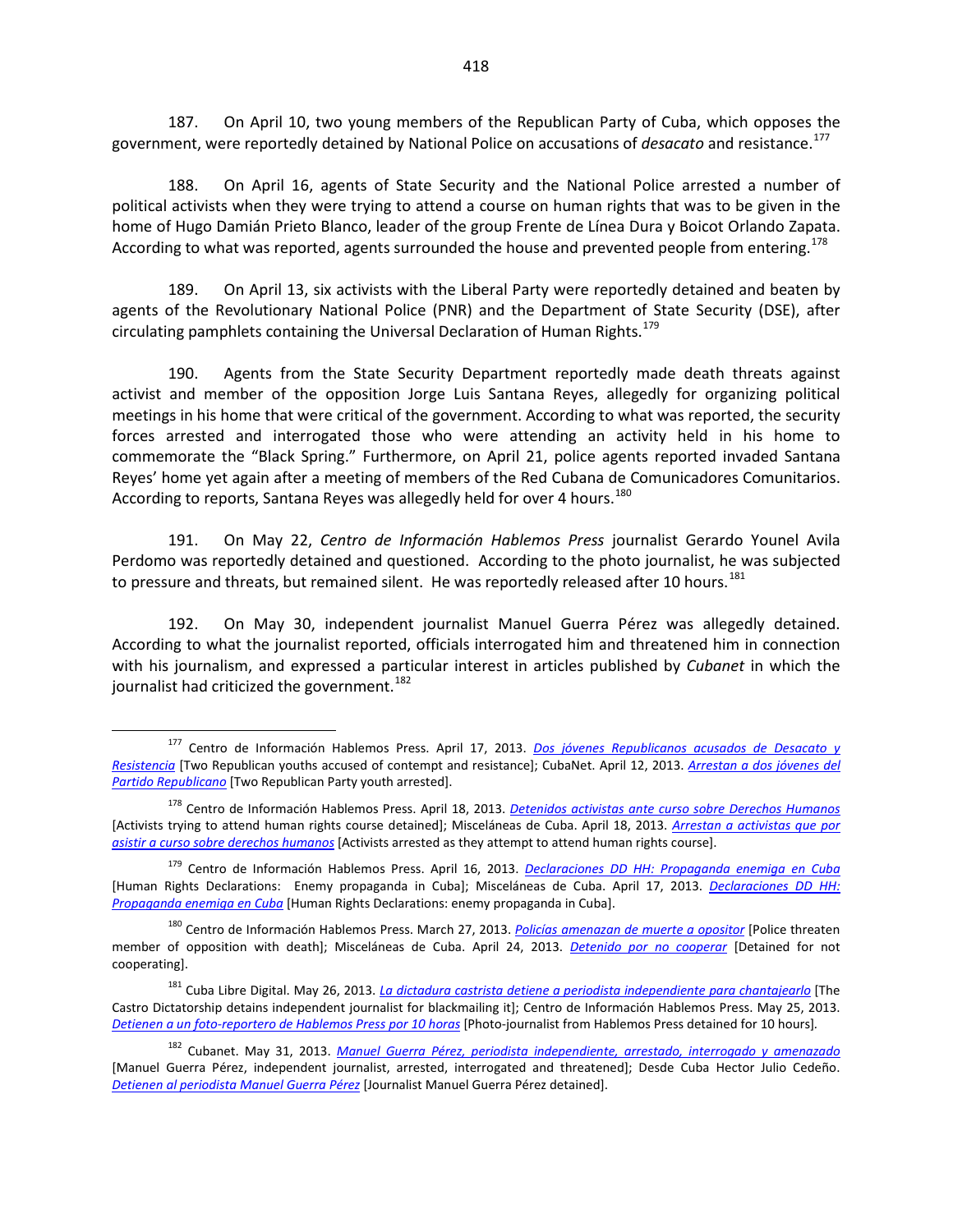193. The IACHR received information indicating that on June 1 in the city of Bayamo, members of the group called Pastors for Change had been beaten and detained as they were preaching in a market. According to what was reported, the assailants were in civilian dress. However, they used government vehicles in the operation. Similarly, on August 30, 14 members of the group had been violently repressed to prevent them from participating in a vigil in the city of Bayamo. On September 7, group member Felipe Yulier Espinosa Rodríguez had reportedly denounced that police agents had opened a case file on him for the alleged crime of "pre-criminal social threat".<sup>[183](#page-27-0)</sup>

194. On Sunday, September 1, over 70 persons in different provinces across the country were reportedly detained. According to what was reported, during the Sunday activities of the Ladies in White movement, a number of members of the group, together with other members of the opposition, were reportedly arrested by agents of the State.<sup>[184](#page-27-1)</sup>

195. On September 10, journalist Guillermo Fariñas was detained by individuals presumed to be State agents after participating in a peaceful demonstration of over 200 drivers of horse-drawn carriages protesting a tax hike. According to what was reported, during his detention Fariñas was beaten and mistreated. Some hours later the journalist was set free, but no reason for his detention was given.<sup>[185](#page-27-2)</sup>

196. Similarly, on September 26 members of the Opposition Movement for a New Republic were detained in Santiago de las Vegas, municipality of Rancho Boyeros, as they were circulating copies of the so-called "Citizen Demand for Another Cuba" ["*Demanda Ciudadana por otra Cuba*"], an initiative whose objective is to get the State to ratify international human rights covenants.<sup>[186](#page-27-3)</sup>

197. The IACHR was informed that in the month of September, the number of detentions and assaults against members of the opposition and peaceful dissidents in the country rose, particularly in the case of members of the Ladies in White movement and the Patriotic Union of Cuba (UNPACU). In

<span id="page-27-0"></span><sup>183</sup> Diario de Cuba. June 1, 2013. *[Detenidos y golpeados ocho miembros de Pastores por el Cambio que predicaban en](http://www.diariodecuba.com/derechos-humanos/1370125437_3546.html)  [un mercado de Bayamo](http://www.diariodecuba.com/derechos-humanos/1370125437_3546.html)* [Eight members of Pastors for Change who preached in a Bayamo market detained and beaten]; Centro de Información Hablemos Press. September 3, 2013. *[Golpean a Pastores por el Cambio en la Plaza de la Patria](http://www.cihpress.com/2013/09/golpean-pastores-por-el-cambio-en-la.html)* [Pastors for Change Beaten in Plaza de la Patria]; Centro de Información Hablemos Press. September 9, 2013. *[Integrante de Pastores por el](http://www.cihpress.com/2013/09/integrante-de-pastores-por-el-cambio.html?utm_source=feedburner&utm_medium=email&utm_campaign=Feed%3A+Cihpress+%28CIHPRESS%29)  [Cambio golpeados y con un expediente de Peligrosidad Social + Audio y Fotos](http://www.cihpress.com/2013/09/integrante-de-pastores-por-el-cambio.html?utm_source=feedburner&utm_medium=email&utm_campaign=Feed%3A+Cihpress+%28CIHPRESS%29)* [Member of Pastors for Change beaten and with and investigation for Social Dangerouness Opened + Audio and Photos].

<span id="page-27-1"></span><sup>184</sup> Centro de Información Hablemos Press. September 5, 2013. *[Más de 70 detenciones arbitrarias en menos de 24](http://www.cihpress.com/2013/09/mas-de-70-detenciones-arbitrarias-en.html?utm_source=feedburner&utm_medium=email&utm_campaign=Feed%3A+Cihpress+%28CIHPRESS%29)  [horas](http://www.cihpress.com/2013/09/mas-de-70-detenciones-arbitrarias-en.html?utm_source=feedburner&utm_medium=email&utm_campaign=Feed%3A+Cihpress+%28CIHPRESS%29)* [Over 70 arbitrary detentions in less than 24 hours]; Voz desde el destierro. September 5, 2013. *[Aumenta la represión en](http://vozdesdeeldestierro.juancarlosherreraacosta.over-blog.es/article-aumenta-la-represion-en-cuba-mas-de-70-detenciones-arbitrarias-en-menos-de-24-horas-119896555.html)  [Cuba: Más de 70 detenciones arbitrarias en menos de 24 horas](http://vozdesdeeldestierro.juancarlosherreraacosta.over-blog.es/article-aumenta-la-represion-en-cuba-mas-de-70-detenciones-arbitrarias-en-menos-de-24-horas-119896555.html)* [Repression in Cuba on the rise: More than 70 arbitrary detentions in less than 24 hours]; Asociación Damas de Blanco. September 2, 2013. *[Damas de Blanco se fortalecen, pese a](http://www.damasdeblanco.org/index.php?option=com_content&view=article&id=1695:damas-de-blanco-se-fortalecen-pese-a-represion&catid=1:archivo-noticias&Itemid=5)  [represión](http://www.damasdeblanco.org/index.php?option=com_content&view=article&id=1695:damas-de-blanco-se-fortalecen-pese-a-represion&catid=1:archivo-noticias&Itemid=5)* [Ladies in White get strenghten, even though repression].

<span id="page-27-2"></span><sup>185</sup> El País. September 11, 2013. *[Detenido en Cuba el disidente Guillermo Fariñas](http://internacional.elpais.com/internacional/2013/09/11/actualidad/1378863588_331324.html)* [Dissident Guillermo Fariñas detained]; Red Latinoamericana y del Caribe para la Democracia (RedLad). September 2013. *[Agresión contra Guillermo Fariñas](http://www.redlad.org/node/191)  [y Damas de Blanco en Cuba](http://www.redlad.org/node/191)* [Assault on Guillermo Fariñas and Ladies in White in Cuba]; Martí Noticias. September 11, 2013. *[Fariñas presentará denuncia ante fiscalía militar en Cuba](http://www.martinoticias.com/content/farinas-cuba-fiscalia-militar-denunica/27376.html)* [Fariñas will file complaint with the office of the military prosecutor in Cuba].

<span id="page-27-3"></span><sup>186</sup> Centro de Información Hablemos Press. September 26, 2013. *[Arrestan a activistas del](http://www.cihpress.com/2013/09/arrestan-activistas-del-movimiento.html?utm_source=feedburner&utm_medium=email&utm_campaign=Feed%3A+Cihpress+%28CIHPRESS%29) Movimiento Nueva [República](http://www.cihpress.com/2013/09/arrestan-activistas-del-movimiento.html?utm_source=feedburner&utm_medium=email&utm_campaign=Feed%3A+Cihpress+%28CIHPRESS%29)* [Activists with the New Republic Movement arrested]; Voz desde el destierro. September 27, 2013. *[Represión en](http://vozdesdeeldestierro.juancarlosherreraacosta.over-blog.es/article-represion-en-cuba-arrestan-a-activistas-del-movimiento-nueva-republica-120287832.html)  [Cuba: Arrestan a activistas del Movimiento Nueva República](http://vozdesdeeldestierro.juancarlosherreraacosta.over-blog.es/article-represion-en-cuba-arrestan-a-activistas-del-movimiento-nueva-republica-120287832.html)* [Repression in Cuba: Activists with the New Republic Movement arrested]; CaféFuerte. June 12, 2012. *[Documento: Demanda ciudadana por otra Cuba](http://cafefuerte.com/documentos/1938-documento-demanda-ciudadana-por-otra-cuba/)* [Document: Citizen Demand for Another Cuba].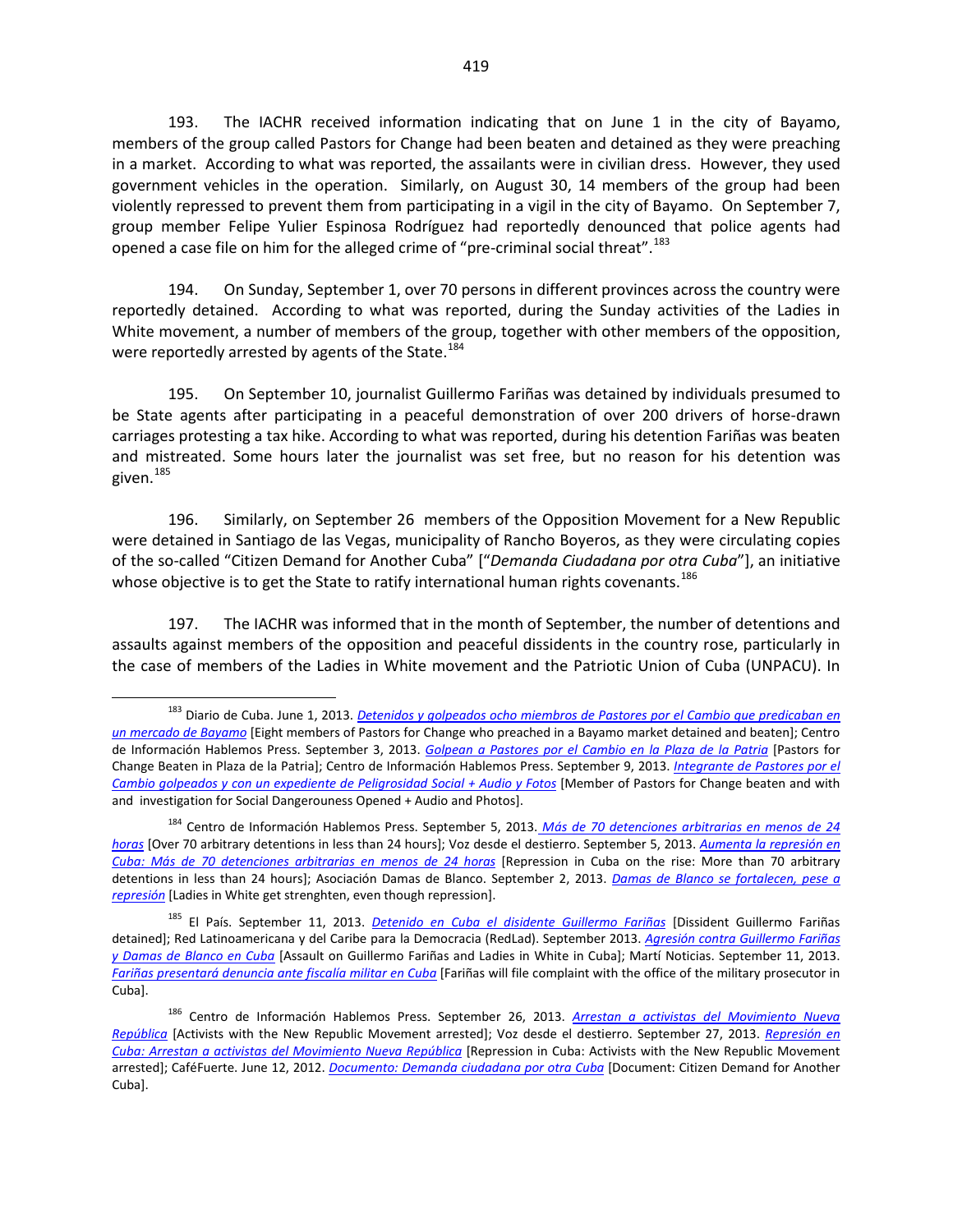September alone, there were some 700 cases of detentions, and hundreds of cases of assaults, "acts of repudiation" and harassment against dissidents, reportedly by agents of the State.<sup>[187](#page-28-0)</sup>

198. On October 10, 2013, State agents reportedly arrested *Misceláneas de Cuba*  correspondent Mario Echevarría Driggs, as he was covering a demonstration in front of the National Capitol. Similarly, on October 11, journalists David Águila Montero –director of the *Agencia Social de Periodistas Independientes* (ASPI)- and William Cácer Díaz -a correspondent for *Centro de Información Hablemos Press*- were reportedly detained. According to what was reported, the journalists were allegedly released on October 14, together with two other correspondents from *Centro de Información Hablemos Press*, Denis Noa Martínez and Pablo Morales Marchán, who had been detained on October 13.[188](#page-28-1)

199. The Inter-American Commission is reminded that Principle 9 of the IACHR's Declaration of Principles states that "[t]he murder, kidnapping, intimidation of and/or threats to social communicators, as well as the material destruction of communications media violate the fundamental rights of individuals and strongly restrict freedom of expression. It is the duty of the state to prevent and investigate such occurrences, to punish their perpetrators and to ensure that victims receive due compensation."

200. As the United Nations Special Rapporteur on the Protection and Promotion of the Right to Freedom of Opinion and Expression and the Special Rapporteur for Freedom of Expression of the OAS Inter-American Commission have stated, the State "has the duty to ensure that journalists and media workers reporting on public demonstrations are not arrested, threatened, assaulted, or limited in any manner in their rights as a result of practicing their profession. Their work materials and tools must not be destroyed or confiscated by the authorities." Furthermore, "the authorities must not stigmatize or stereotype demonstrators and their demands. They must refrain from making generalizations based on isolated events or the conduct of particular groups."<sup>[189](#page-28-2)</sup>

201. The IACHR is also reminded that "[t]he rights of freedom of assembly and freedom of expression, guaranteed by the American Convention on Human Rights and the International Covenant on Civil and Political Rights, are fundamental, and guaranteeing them is a vital condition to the existence and proper functioning of a democratic society. A State may impose reasonable limitations on

<span id="page-28-0"></span><sup>187</sup> ABC.es. October 3, 2013. *[Más de 700 detenciones en Cuba por motivos políticos solo en septiembre](http://www.abc.es/internacional/20131003/abci-detenciones-cuba-motivos-politicos-201310021727.html)* [In September alone, more than 700 detentions in Cuba for political reasons]; El Nuevo Herald. October 3, 2013. *[Aumentan las detenciones y](http://www.elnuevoherald.com/2013/10/03/1581056/aumentan-las-detenciones-y-golpizas.html)  [golpizas a los disidentes cubanos](http://www.elnuevoherald.com/2013/10/03/1581056/aumentan-las-detenciones-y-golpizas.html) [*Detentions and beatings of Cuban dissidents on the rise]; Centro de Información Hablemos Press. *Informe de Septiembre del 2013* [September 2013 Report]. Available for consultation at: [http://www.cubanet.org/wp](http://www.cubanet.org/wp-content/uploads/2013/10/I-Informe-de-Hablemos-Press-en-Septiembre-del-2013.pdf)[content/uploads/2013/10/I-Informe-de-Hablemos-Press-en-Septiembre-del-2013.pdf;](http://www.cubanet.org/wp-content/uploads/2013/10/I-Informe-de-Hablemos-Press-en-Septiembre-del-2013.pdf) Comisión Cubana de Derechos Humanos y Reconciliación Nacional. October 2, 2013. *[Cuba: Algunos actos de represión política en el mes de septiembre](http://observacuba.org/wp-content/uploads/pdfs/2013/ccdhrn-sept2013.pdf) 2013* [Cuba: Some acts of political repression in September 2013].

<span id="page-28-1"></span>*<sup>188</sup> Reporters Without Borders. October 15, 2013.* [Five Dissident Journalists Freed after Short Detention](http://en.rsf.org/cuba-three-dissident-journalists-14-10-2013,45325.html)*; Inter-American Press Association (IAPA).* [2013 General Assembly –](http://www.sipiapa.org/en/asamblea/cuba-194/) Denver, United States*; Centro de Información Hablemos Press. October 12, 2013.* [Comunicado de Prensa: Tres periodistas detenidos en La Habana](http://www.cihpress.com/2013/10/comunicado-de-prensa-tres-periodistas.html?utm_source=feedburner&utm_medium=email&utm_campaign=Feed%3A+Cihpress+%28CIHPRESS%29) *[Press release: three journalists detained in*  Havana released]; Knight Center for Journalism in the Americas. October 18, 2013. Cuban authorities release five dissident [journalists after brief detention.](https://knightcenter.utexas.edu/blog/00-14599-three-dissident-journalists-cuba-arrested-days-after-government-promises-renew-its-jou)

<span id="page-28-2"></span><sup>&</sup>lt;sup>189</sup> United Nations (UN) Special Rapporteur on the Protection and Promotion of the Right to Freedom of Opinion and Expression and Special Rapporteur for Freedom of Expression of the OAS Inter-American Commission on Human Rights. September 13, 2013. *[Joint Declaration on Violence against Journalists and Media Workers in the Context of Protests](http://www.oas.org/en/iachr/expression/showarticle.asp?artID=931&lID=1)*.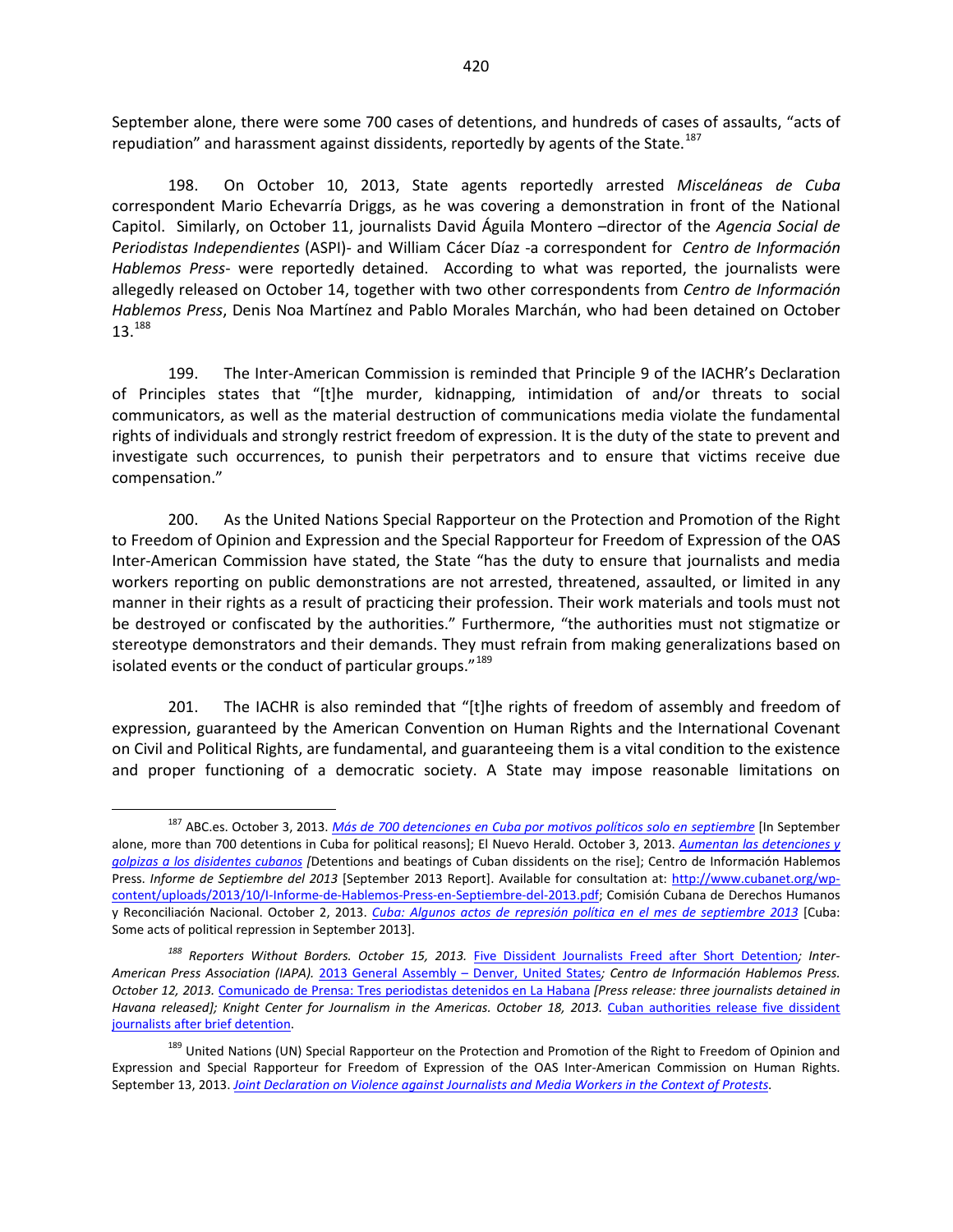demonstrations for purposes of ensuring that they are conducted peacefully, or to disperse those that turn violent, provided that such limits are governed by the principles of legality, necessity, and proportionality. In addition, the breaking-up of a demonstration must be warranted by the duty to protect individuals, and authorities must use the measures that are safest and least harmful to the demonstrators. The use of force at public demonstrations must be an exception, used under strictly necessary circumstances consistent with internationally recognized principles."<sup>[190](#page-29-0)</sup>

### **2. Censorship or confiscation of journalistic materials**

202. In December 2012, Cuban customs reportedly confiscated a package sent to the organization Taller Libertario Alfredo López [Alfredo López Libertarian Workshop], which contained copies of the Venezuelan newspaper *El Libertario.* According to what the organization reported, in January Cuban authorities informed it of the Retention and Modification Act and the Confiscation Resolution, documents that allegedly made a record of the censorship measure. They also indicated that the authority's account of the events, as it appeared in the documents, claimed that in the package "were found 17 newspapers whose content is inimical to the general interests of the nation, whereupon they were confiscated."<sup>[191](#page-29-1)</sup>

### **3. Other relevant situations**

203. On Monday, April 22, journalist Eliocer Cutiño Rodríguez, a correspondent with the *Centro de Información Hablemos Press,* was reportedly fired from his job with a State-owned company. On April 19 and 22, journalist José Leonel Silva Guerrero, also a correspondent for *Centro de Información Hablemos Press,* was summoned to appear before the chief of State Security in Holguín and was threatened with jail. According to the news agency, these were acts of government repression targeting its members.<sup>[192](#page-29-2)</sup>

204. Members of religious organizations complained of having been intimidated by State officials, accused of belonging to "counterrevolutionary" churches and warned of possible reprisals for their religious affiliations.<sup>[193](#page-29-3)</sup>

205. The IACHR is concerned by the Cuban State's September 19 response to the recommendations made by the United Nations Human Rights Council as a result of the Universal Periodic Review. In the official document that the Cuban State presented to the Council, it rejected a

<span id="page-29-0"></span><sup>&</sup>lt;sup>190</sup> United Nations (UN) Special Rapporteur on the Protection and Promotion of the Right to Freedom of Opinion and Expression and Special Rapporteur for Freedom of Expression of the OAS Inter-American Commission on Human Rights. September 13, 2013. *[Joint Declaration on Violence against Journalists and Media Workers in the Context of Protests](http://www.oas.org/en/iachr/expression/showarticle.asp?artID=931&lID=1)*.

<span id="page-29-1"></span>*<sup>191</sup> Havana Times. January 14, 2013.* [Confiscan periódicos a anarquistas cubanos](http://www.havanatimes.org/sp/?p=78092) *[Newspapers sent to Cuban*  anarchists confiscated]; Knight Center for Journalism in the Americas. January 15, 2013. Cuban customs agents seize Venezuelan [newspaper critical of Chávez and Castro.](https://knightcenter.utexas.edu/blog/00-12575-cuban-customs-agents-seize-venezuelan-newspaper-critical-chavez-and-castro)

<span id="page-29-2"></span><sup>192</sup> Centro de Información Hablemos Press. April 23, 2013. *[Represión contra corresponsales de Hablemos Press](http://www.cihpress.com/2013/04/represion-contra-corresponsales-de.html)* [Repression against *Hablemos Press* correspondents]; Misceláneas de Cuba. April 25, 2013. *[Represión contra corresponsales de](http://www.miscelaneasdecuba.net/web/Article/Index/51813c8c3a682e0f88c530b9)  [Hablemos Press](http://www.miscelaneasdecuba.net/web/Article/Index/51813c8c3a682e0f88c530b9)* [Repression against *Hablemos Press* correspondents].

<span id="page-29-3"></span><sup>193</sup> Centro de Información Hablemos Press. March 18, 2013. *[Incremento de la represión contra religiosos](http://www.cihpress.com/2013/03/incremento-de-la-represion-contra.html)* [Repression against clergy on the rise]; Blogs de Cuba. March 18, 2013. *[Incremento de la represión contra religiosos](http://blogsdecuba.impela.net/2013/03/incremento-de-la-represion-contra-religiosos/)* [Anti-clerical repression increasing].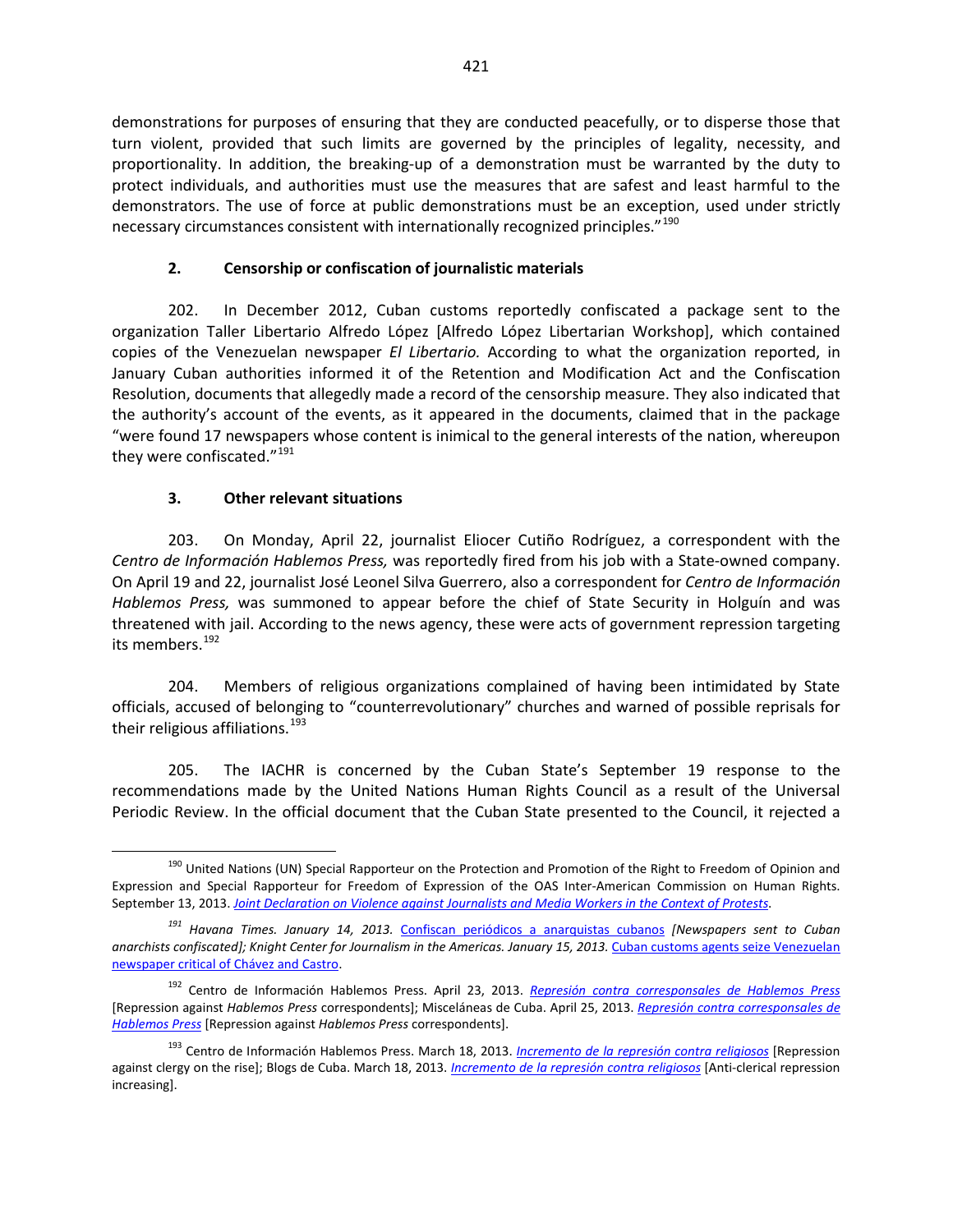group of suggested recommendations on the grounds that they were "politically biased and are built on false premises put forward in an attempt to discredit Cuba." Most of those recommendations had to do with exercise of the right to freedom of expression and the right of association. Among the recommendations that Cuba did not support are the following: "[r]emove restrictions on freedom of expression notably concerning the connection to the Internet"; "[r]econsider all the laws that criminalize or restrict the right to freedom of expression and the right of internet freedom"; and "[l]ift the restrictions that hinder free expression and ensure that human rights defenders and independent journalists are not victims of intimidations or arbitrary prosecutions and detentions", and others.<sup>[194](#page-30-0)</sup>

206. The Inter-American Commission would again point out that Principle 1 of the IACHR's Declaration of Principles provides that "[f]reedom of expression in all its forms and manifestations is a fundamental and inalienable right of all individuals. Additionally, it is an indispensable requirement for the very existence of a democratic society," while Principle 5 states that "[r]estrictions to the free circulation of ideas and opinions, as well as the arbitrary imposition of information and the imposition of obstacles to the free flow of information violate the right to freedom of expression." Principle 13, for its part, affirms that "[t]he means of communication have the right to carry out their role in an independent manner. Direct or indirect pressures exerted upon journalists or other social communicators to stifle the dissemination of information are incompatible with freedom of expression." Similarly, the State has a duty to adopt the legislative and other measures necessary to ensure a pluralist and diverse media, including laws that prevent public or private monopolies.

207. The Inter-American Commission is recommending to the Cuban State that it review and amend its domestic laws regulating freedom of expression, to bring them in line with international standards on this subject. Accordingly, it is particularly urging the State to adopt adequate measures to prevent violence against journalists, including public censure of any act of aggression and adequate measures to train public officials, especially the police and security forces; to take the measures necessary to prevent violence against journalists covering public demonstrations and against demonstrators, to establish reasonable limits, dictated by the principles of legality, necessity and proportionality, to ensure that the demonstrations are peaceful, as well as to conduct serious, impartial and effective investigations into attacks, threats and acts of intimidation committed against journalists and others working in the media.

208. Similarly, it is recommending the State to promote the repeal of laws that criminalize *desacato*, no matter what form it takes, since such laws are contrary to inter-American standards and restrict public discourse, an essential element to enable democracies to function; to promote amendment of the laws criminalizing defamation to eliminate the use of criminal proceedings to protect honor and reputation when information of interest to the public is disseminated regarding public

<span id="page-30-0"></span>*<sup>194</sup> United Nations General Assembly. September 19, 2013. A/HRC/24/16/Add.1. Human Rights Council. 24th session. Universal Periodic Review. Report of the Working Group on the Universal Periodic Review. Cuba. Annex 1: [Views on conclusions](http://www.ohchr.org/EN/HRBodies/UPR/Pages/CUSession16.aspx)  [and/or recommendations, voluntary commitments and replies presented by the State under review;](http://www.ohchr.org/EN/HRBodies/UPR/Pages/CUSession16.aspx) United Nations General Assembly. July 8, 2013. A/HRC/24/16. Human Rights Council. 24th session. Universal Periodic Review. [Report of the Working](http://daccess-dds-ny.un.org/doc/UNDOC/GEN/G13/155/27/PDF/G1315527.pdf?OpenElement)  [Group on the Universal Periodic Review;](http://daccess-dds-ny.un.org/doc/UNDOC/GEN/G13/155/27/PDF/G1315527.pdf?OpenElement) Diario de Cuba. September 20, 2013.* [La Habana rechaza las recomendaciones de la](http://www.diariodecuba.com/derechos-humanos/1379695814_5176.html)  [ONU sobre libertad de expresión](http://www.diariodecuba.com/derechos-humanos/1379695814_5176.html) *[Havana rejects UN recommendations on freedom of expression]; Knight Center for Journalism in the Americas. September 30, 2013.* [Cuba rejects UN recommendations on freedom of expression](https://knightcenter.utexas.edu/blog/00-14496-cuba-rejects-un-recommendations-freedom-expression)*; Cuba en Miami. September 20, 2013.* [Cuba rechaza recomendaciones de la ONU en materia de libertad de expresión](http://www.cubaenmiami.com/cuba-rechaza-recomendaciones-de-la-onu-en-materia-de-libertad-de-expresion/) *[Cuba rejects UN recommendations on freedom of expression]; Martí Noticias. September 21, 2013.* [¿Qué recomendaciones del EPU rechazó Cuba en Ginebra?](http://www.martinoticias.com/content/cuba-ginebra-derechos-humanos-epu-onu/27703.html) *[Which UPR recommendations did Cuba reject in Geneva?]*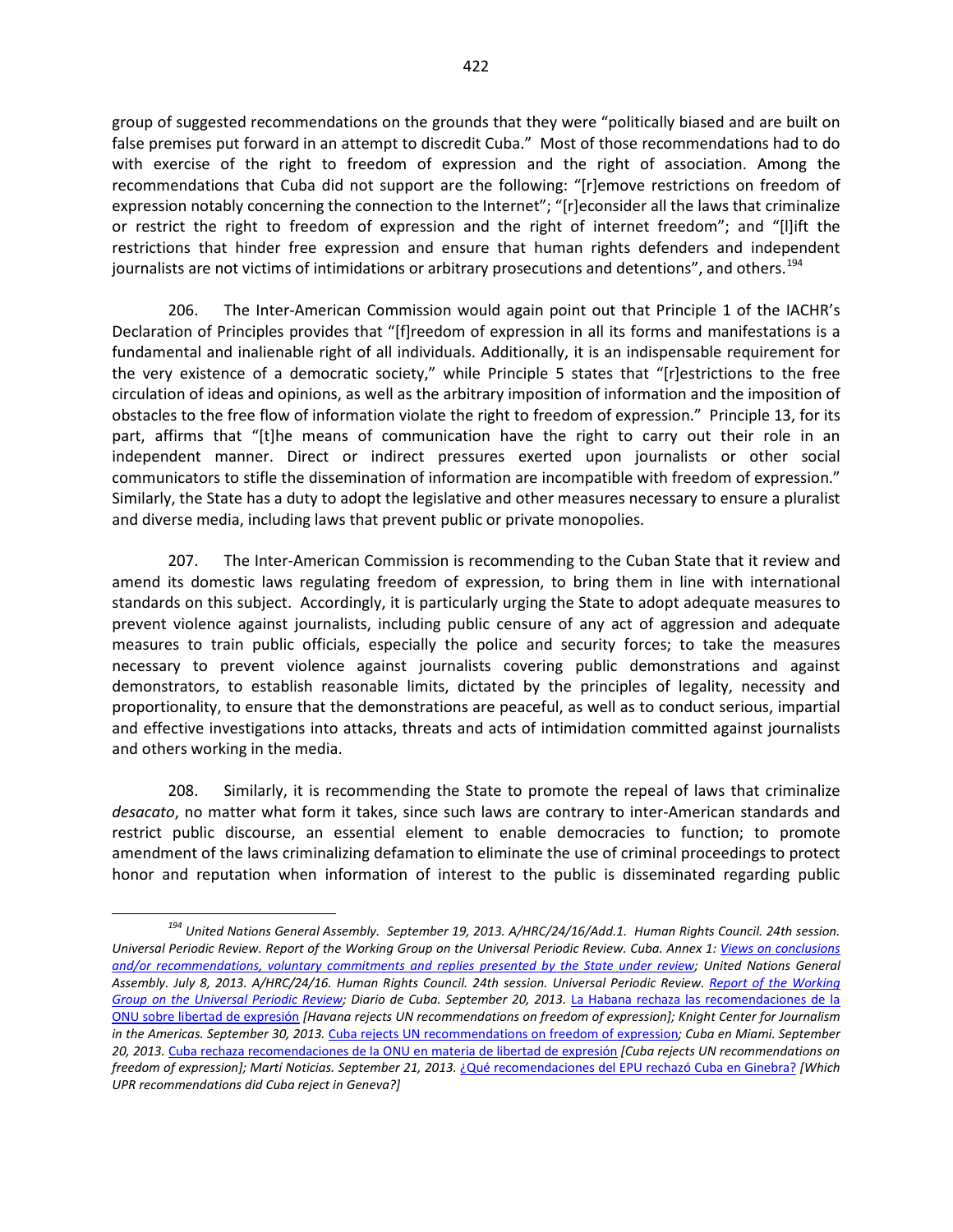officials or candidates for public office; to encourage democratic debate through public statements, practices and policies that promote tolerance and respect for all persons as equals and irrespective of their thinking or ideas; to repeal any provision that allows prior censorship by any organ of the State, and any preconditions that may imply censorship of freedom of expression, such as prerequisites as to veracity, timeliness and impartiality in reporting; to refrain from exercising public power to punish or reward media and journalists for their editorial line or coverage of certain news, whether through discriminatory and arbitrary placement of government advertising or other indirect means aimed at blocking the communication and circulation of ideas and opinions; to promote effective laws, policies and practices that allow access to information and equal participation of all sectors of society so that their needs, opinions and interests are taken into account when crafting and adopting decisions; to adopt legislative and other measures necessary to guarantee pluralism, including laws that prevent public or private monopolies; and to adjust the institutional frameworks so as to prevent the possibility that state powers might be used to reward or punish the media, according to their editorial line and instead use them to encourage pluralism and diversity in public discourse.

### **4. Recommendations**

209. The Inter-American Commission is recommending to the Cuban State that it review and amend its domestic laws regulating freedom of expression, to bring them in line with international standards on this subject. Accordingly, it is particularly urging the State to:

- Adopt adequate measures to prevent violence against journalists, including public censure of any act of aggression and adequate measures to train public officials, especially the police and security forces.
- Take the measures necessary to prevent violence against journalists covering public demonstrations and against demonstrators, and establish reasonable limits, dictated by the principles of legality, necessity and proportionality, to ensure that the demonstrations are peaceful.
- Conduct serious, impartial and effective investigations into attacks, threats and acts of intimidation committed against journalists and others working in the media.
- Promote the repeal of laws that criminalize contempt (*desacato),* no matter what form it takes, since such laws are contrary to inter-American standards and restrict public discourse, an essential element to enable democracies to function.
- Promote amendment of the laws criminalizing defamation to eliminate the use of criminal proceedings to protect honor and reputation when information of interest to the public is disseminated regarding public officials or candidates for public office.
- Encourage democratic debate through public statements, practices and policies that promote tolerance and respect for all persons as equals and irrespective of their thinking or ideas.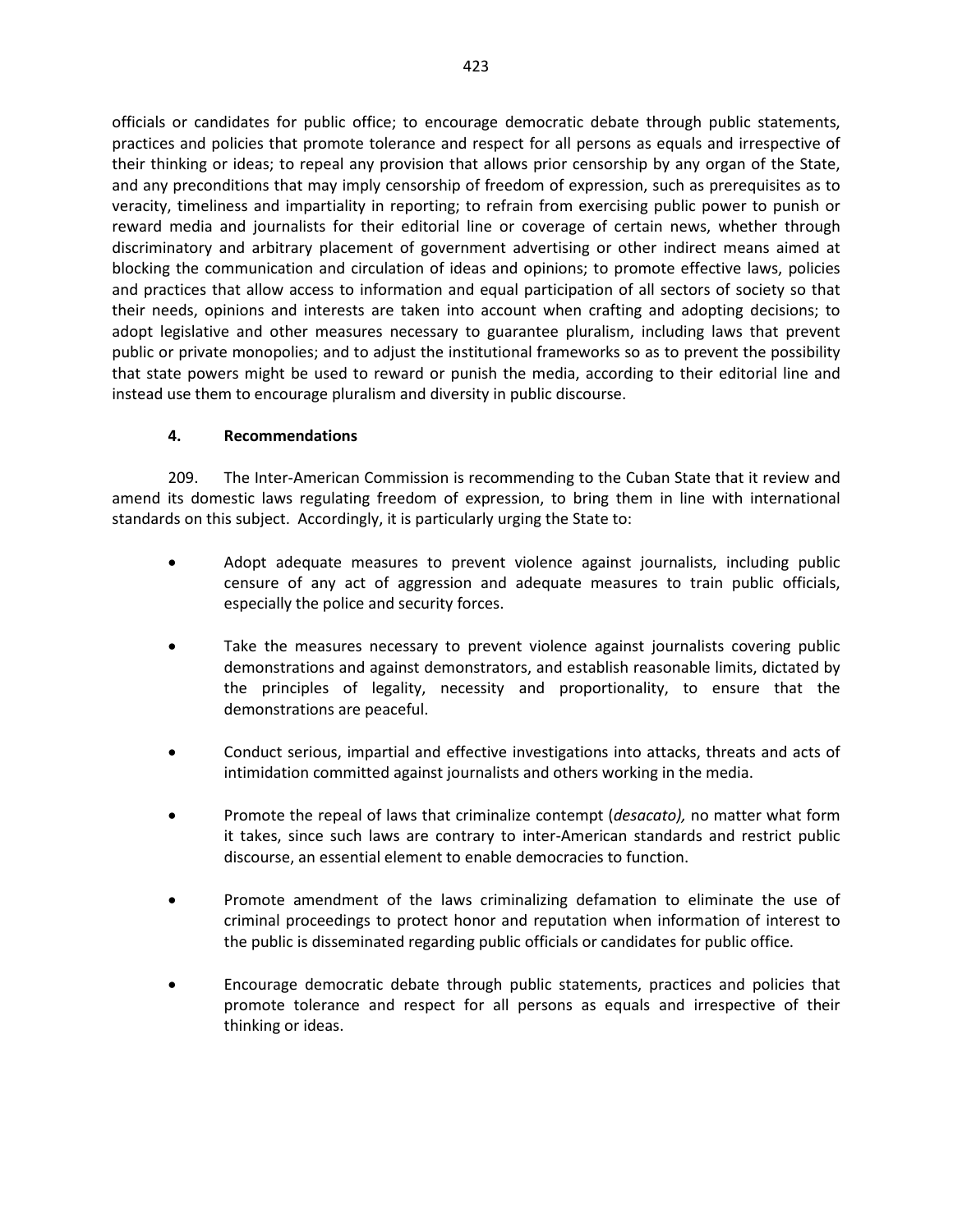- Repeal any provision that allows prior censorship by any organ of the State, and any preconditions that may imply censorship of freedom of expression, such as prerequisites as to veracity, timeliness and impartiality in reporting.
- Refrain from exercising public power to punish or reward media and journalists for their editorial line or coverage of certain news, whether through discriminatory and arbitrary placement of official advertising or other indirect means aimed at blocking the communication and circulation of ideas and opinions.
- Promote effective laws, policies and practices that allow access to information and equal participation of all sectors of society so that their needs, opinions and interests are taken into account when crafting and adopting decisions.
- Adopt legislative and other measures necessary to guarantee pluralism, including laws that prevent public or private monopolies.
- Adjust the institutional frameworks so as to prevent the possibility that state powers might be used to reward or punish the media, according to their editorial line and instead use them to encourage pluralism and diversity in public discourse.

#### **F. Women**

210. So far in 2013, as in 2012, the Secretariat has received information about abuses committed against women human rights defenders in Cuba. Various civil society organizations have drawn attention to abuses committed by police and paramilitary forces against the Ladies in White.<sup>[195](#page-32-0)</sup>

211. The Secretariat has also received information that Afrodescendant women are more vulnerable to being victims of different forms of violence. According to Cubalex, the situation of Afrodescendant women is critical because they are traditionally victims of discrimination on three levels: by reason of their sex, race, and extreme poverty. Afrodescendant women generally live in fringe zones, usually located in periurban districts with high crime and poverty rates, often popularly referred to as as "black neighborhoods."<sup>[196](#page-32-1)</sup>

212. Cubalex has expressed concern that there is no legal framework for combating violence against women in Cuba and that nothing is done to eliminate this problem, including domestic and sexual violence.<sup>[197](#page-32-2)</sup>

<span id="page-32-0"></span><sup>195</sup> Cubalex, *Informe sobre la situación discriminación contra las mujeres en Cuba* [Report on the Situation of Discrimination against Women in Cuba]. 2013 [document in the Commission archive].

<span id="page-32-1"></span><sup>&</sup>lt;sup>196</sup> Cubalex, *Informe sobre la situación discriminación contra las mujeres en Cuba* [Report on the Situation of Discrimination against Women in Cuba]. 2013 [document in the Commission archive].

<span id="page-32-2"></span><sup>&</sup>lt;sup>197</sup> Cubalex, *Informe sobre la situación discriminación contra las mujeres en Cuba* [Report on the Situation of Discrimination against Women in Cuba]. 2013 [document in the Commission archive].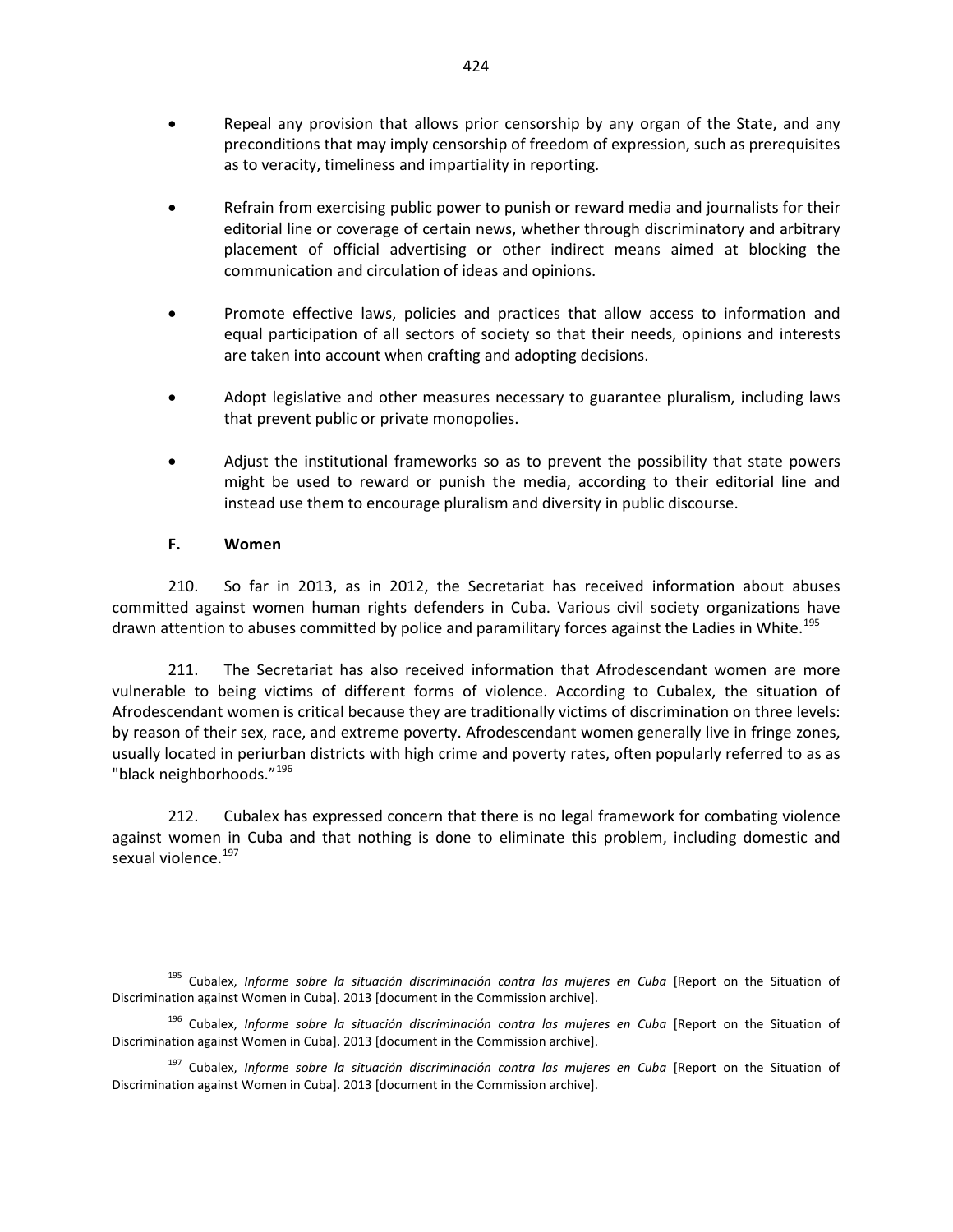#### **G. Children**

213. The situation of children has not changed in relation to 2012. As was noted in the 2012 Annual Report, contrary to the Convention on the Rights of the Child, which establishes 18 years as the age of majority, on the island majority is reached at the age of 16 and, therefore, that is also the minimum age for marriage and criminal liability.

214. As a result, the Committee on the Rights of the Child expressed its concern in 2011 because, as established in the Cuban Criminal Code, adolescents from 16 to 18 years of age would not be protected against crimes of corruption of minors (use of children in prostitution and pornography) and the sale of children. On the contrary, the State informed the Committee that when adolescent girls, who are older than 16 years of age, exhibit antisocial behavior and also engage in prostitution, "measures of re-educational security" can be imposed on them, "which can be confinement in a rehabilitation center" inasmuch as they represent a "manifest threat to society,"<sup>[198](#page-33-0)</sup> instead of providing them with reintegration, rehabilitation and recovery services, in keeping with the special protection they deserve.

#### **G. Children**

215. Additionally, the Human Rights Committee expressed its concern with regard to children born of Cuban mothers and fathers who are outside of the island and don't fall under any category to be able to pass on their nationality pursuant to Article 29 of the Cuban Constitution.<sup>[199](#page-33-1)</sup> Consequently, these children are at risk of remaining stateless.<sup>[200](#page-33-2)</sup> Moreover, the Committee expressed concern over travel restrictions for Cuban nationals, which would result in the involuntary separation of a number of Cuban families and thereby restrictions of the rights of children to live with their parents.<sup>[201](#page-33-3)</sup>

b) those born abroad of a Cuban mother or father, who are serving on an official mission;

<span id="page-33-1"></span><span id="page-33-0"></span><sup>198</sup> Committee on the Rights of the Child, *Reply of Cuba to the list of issues concerning additional and updated information (CRC/C/CUB/Q/2) related to the second periodic report of Cuba (CRC/C/CUB/2)*, CRC/C/CUB/Q/2/Add. 1, April 27, 2011, par. 139.

 $199$  Article 29 of the Cuban Constitution establishes: Cuban citizens by birth are:

a) those born on national territory, except for the children of foreigners who are serving their government or international organizations. The law establishes the formal requirements for the case of children of non permanent foreign residents in the country;

c) those born abroad of a Cuban mother or father, having fulfilled the formal requirements established by law;

ch) those born outside national territory, of a native-born mother or father of the Republic of Cuba, who have lost Cuban citizenship, provided that it is claimed as provided by law;

d) foreigners who, by their own merit attained in the struggle for the liberation of Cuba, were considered Cuban citizens by birth.

<span id="page-33-2"></span><sup>&</sup>lt;sup>200</sup> Committee on the Rights of the Child, *Consideration of Reports submitted by States parties under Article 44 of the Convention, Concluding observations: Cuba,* CRC/C/CUB/CO/2, August 3, 2011, par. 30.

<span id="page-33-3"></span><sup>201</sup> Committee on the Rights of the Child, *Consideration of Reports submitted by States parties under Article 44 of the Convention, Concluding observations: Cuba,* CRC/C/CUB/CO/2, August 3, 2011, par. 41.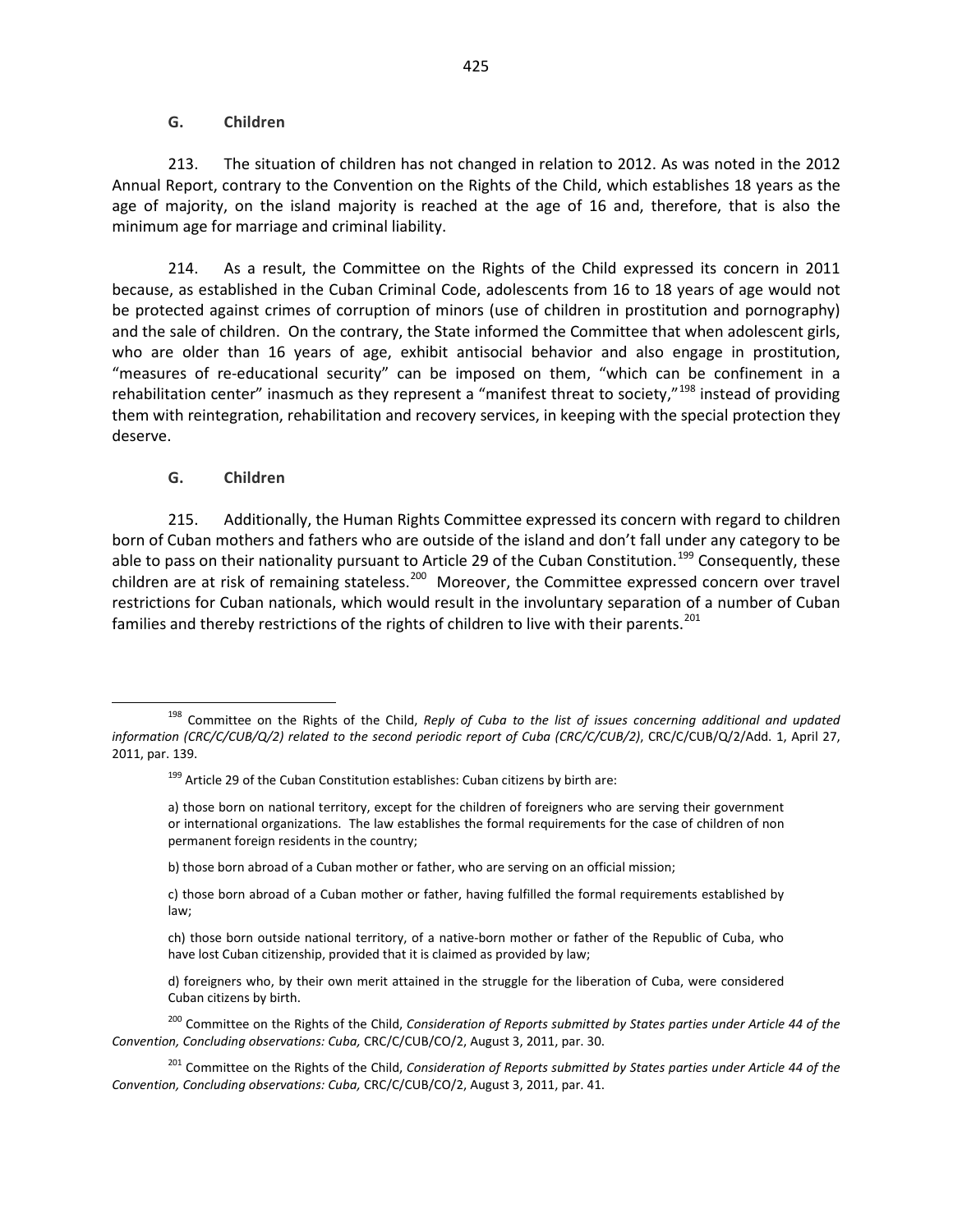#### **H. Lesbians, Gays, Bisexuals, Trans, and Intersex (LGBTI)**

216. In 2013 and 2012, the Commission received information regarding progress and challenges in the protection of the rights of lesbian, gay, bisexual, transsexual, and intersex (LGBTI) persons in Cuba. The IACHR has received information regarding the efforts made by the National Center for Sex Education (CENESEX), a state entity that works on the issues of sexual diversity with a view to promoting and protecting the rights of LGBTI persons.

217. As regards progress, the IACHR was informed that in 2008 the Ministry of Public Health approved regulations permitting transsexual persons to undergo free sex reassignment surgery, completely covered by the State.<sup>202</sup> However, the IACHR has received information to the effect that any transgender person wishing to benefit is first required to sign a document professing their support for and commitment to the government's ideology.<sup>[203](#page-34-1)</sup>

218. November 2012 saw the election of the first transsexual delegate to the Municipal Assembly of People's Power in the municipality of Caibarién. Adela Hernández -registered at birth as José Agustín Hernández González- age 48, was elected as a municipal delegate, a landmark event without precedent in Cuban history.<sup>[204](#page-34-2)</sup>

219. In 2012 and 2013, the Commission also learned about situations of violence toward LGBTI persons in Cuba.<sup>[205](#page-34-3)</sup> In 2013, the IACHR received information about the murder of Ivonne, a transgender woman allegedly killed by her husband, and of Nelson Linares, a gay man, who allegedly died while in state custody.<sup>[206](#page-34-4)</sup>

220. In 2012, the IACHR was informed about situations of discrimination against unofficial LGBTI organizations and activists, which it disclosed in its 2012 annual report.<sup>[207](#page-34-5)</sup> In 2013, as the IACHR

<sup>203</sup> Private meeting of the IACHR with Cuban activists, 2013.

<span id="page-34-2"></span><span id="page-34-1"></span><sup>204</sup> Caribbean news, First Transgender elected official makes history in Cuba, November 23, 2012, http://www.caribbean360.com/index.php/news/cuba\_news/637918.html#ixzz2D4EIPC4R.

<span id="page-34-3"></span><sup>205</sup> On January 4, 2012, in the municipality of Guaimaro in the province of Camagüey, an 18 year-old transgender woman, Jessica – registered at birth as Luis Leidel – was allegedly beaten by police agents without any motivation. According to the information received by the IACHR, Jessica was subsequently taken to a police station, where she was once again beaten and left in a cell in which she died due to the blows received. Carsten Balzer and Jan Simon Hutta, Transmurder Monitoring Project, a project of Transrespect versus Transphobia Worldwide, "List of 265 reported murdered trans persons from November 15th, 2011 to November 14th, 2012 (in chronological order)", available at: [http://www.transrespect](http://www.transrespect-transphobia.org/uploads/downloads/TMM/TvT-TMM-TDOR2012-Namelist-en.pdf)[transphobia.org/uploads/downloads/TMM/TvT-TMM-TDOR2012-Namelist-en.pdf](http://www.transrespect-transphobia.org/uploads/downloads/TMM/TvT-TMM-TDOR2012-Namelist-en.pdf)

<sup>206</sup> Private meeting of the IACHR with Cuban activists, 2013.

<sup>202</sup> IPS, Inter Press Service in Cuba, *Mujeres y personas LGBT, a la saga de los derechos sexuales*

<span id="page-34-0"></span><sup>[</sup>Women and LGBT persons, the sexual rights saga], March 9, 2013, available at: [http://www.ipscuba.net/index.php?option=com\\_k2&view=item&id=6741:mujeres-y-personas-lgbt-a-la-saga-de-los-derechos](http://www.ipscuba.net/index.php?option=com_k2&view=item&id=6741:mujeres-y-personas-lgbt-a-la-saga-de-los-derechos-sexuales&Itemid=42)[sexuales&Itemid=42](http://www.ipscuba.net/index.php?option=com_k2&view=item&id=6741:mujeres-y-personas-lgbt-a-la-saga-de-los-derechos-sexuales&Itemid=42)

<span id="page-34-5"></span><span id="page-34-4"></span><sup>207</sup> See IACHR, *Annual Report 2012, Chapter IV, Cuba*. In May 2012, the Observatorio Cubano de los Derechos LGBT (OBCUD LGBT) denounced situations of repression against them from the start of the Fifth Campaign against Homophobia in Cuba (V Jornada contra la Homofobia en Cuba). Some members of OBCUD LGBT were kidnapped, locked up, and interrogated in jails by state security officers so that they would not participate in the activities organized by the National Center for Sex Education (CENESEX) in the framework of that campaign on May 11, 2012. The organization noted that such repression was due to its maintaining a position different from that of the governmental entity CENESEX, and that they have publicly indicated that Continues…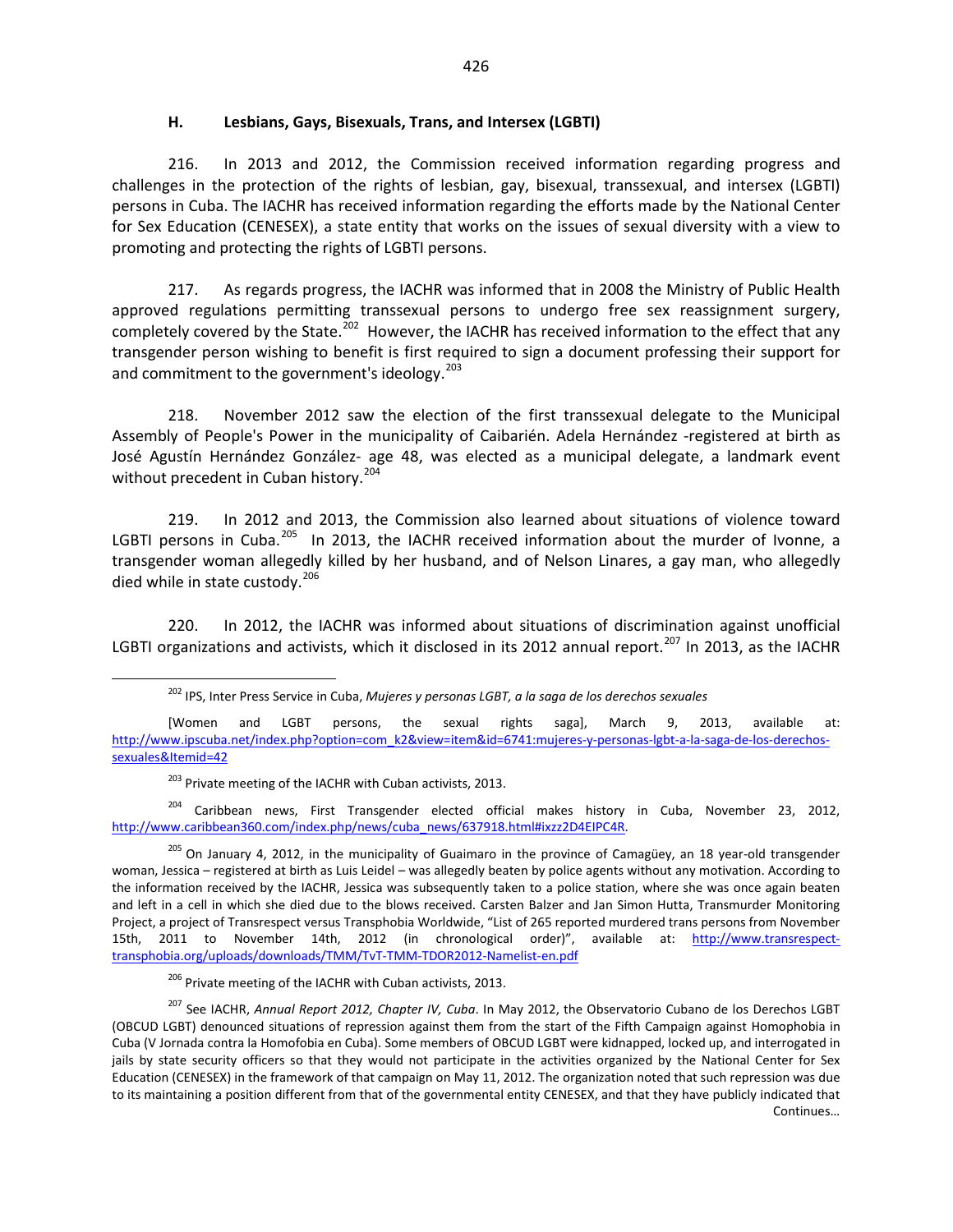continued to receive information about other activists who are being discriminated against for not being politically aligned with CENESEX.<sup>[208](#page-35-0)</sup> In addition, November 18, 2012, the Proyecto Cubano Shui Tuix alleged that police authorities were harassing the LGBTI population in Havana, including shutting down and imposing excessive controls in bars and restaurants where LGBTI persons socialize.<sup>[209](#page-35-1)</sup>

221. In May 2013, the director of CENESEX received an award from the *Equality Forum*, an organization that defends the human rights of LGBTI persons in the United States.<sup>[210](#page-35-2)</sup> Moreover, in October 2013, she received the "Grand Prix" award at the Tenth Annual Gala Arc-en-Ciel, "for her contribution to the rights of sexual minorities in Cuba."<sup>[211](#page-35-3)</sup> However, LGBTI activists not affiliated with the government's political position criticize CENESEX, saying that the measures adopted by the State are not necessarily to protect the rights of those persons in Cuba but, rather, a campaign to win international support and "clean" the Cuban Government's image tarnished by the crimes and abuses committed in the period when the Military Units to Help Production (UMAP) were active.<sup>212</sup> They also say that "the homosexual community in Cuba is a marginalized community that suffers stigma and persecution, without a public forum ... Homophobia is institutionalized."<sup>[213](#page-35-5)</sup>

j

<sup>208</sup> Private meeting of the IACHR with Cuban activists, 2013.

<span id="page-35-1"></span><span id="page-35-0"></span><sup>209</sup> Cubaencuentro, *Proyecto LGBT cubano denuncia acoso policial al colectivo y cierre de locales en La Habana* [Cuban LGBT Project charges police harassment of the community and closure of locales in Havana], November 20, 2012, available at: [http://www.cubaencuentro.com/cuba/noticias/proyecto-lgbt-cubano-denuncia-acoso-policial-al-colectivo-y-cierre-de](http://www.cubaencuentro.com/cuba/noticias/proyecto-lgbt-cubano-denuncia-acoso-policial-al-colectivo-y-cierre-de-locales-en-la-habana-281675)[locales-en-la-habana-281675.](http://www.cubaencuentro.com/cuba/noticias/proyecto-lgbt-cubano-denuncia-acoso-policial-al-colectivo-y-cierre-de-locales-en-la-habana-281675)

<span id="page-35-2"></span><sup>210</sup> Martí Noticias, *Participará Mariela Castro en evento LGBT en Filadelfia* [Mariela Castro to attend LGBT event in Philadelphia], April 30, 2013, available at[: http://www.martinoticias.com/content/article/22058.html.](http://www.martinoticias.com/content/article/22058.html) 

<sup>…</sup>continuation

they would "made a special appeal to" ("emplazarían") Mariela Castro, director of CENESEX, if they were to encounter her. This organization indicates that it has attempted to "legalize its situation" to win legal recognition of its status as an organization at the domestic level. Nonetheless, they allege that the State and the CENESEX do not recognize them. In August 2012, the OBCUD LGBT distributed a bulletin entitled "Verdad y Memoria" ("Truth and Memory") that seeks to vindicate the rights of the LGTBI persons who in 1960 were taken to the Military Units to Help Production (UMAP) where, according to the organization, they were arbitrarily detained and tortured because of their sexual orientation and gender identity. Observatorio Cubano de Derechos LGBT, Verdad y Memoria, Boletín Semanal sobre las Unidades Militares de Ayuda a la Producción (UMAP), No. 1, August 2012. Available at: [http://www.cubanet.org/wp-content/uploads/2012/08/Folleto-2-hojas1.pdf.](http://www.cubanet.org/wp-content/uploads/2012/08/Folleto-2-hojas1.pdf) Observatorio Cubano de Derechos LGBT, communiqué of May 14, 2012. Available at[: http://observacuba.org/denuncia-del-observatorio-cubanos-de](http://observacuba.org/denuncia-del-observatorio-cubanos-de-derechos-lgbt/)[derechos-lgbt/.](http://observacuba.org/denuncia-del-observatorio-cubanos-de-derechos-lgbt/) Observatorio Cubano de Derechos LGBT, Dossier OBCUD LGTB, April 28, 2012. Available at: [http://observacuba.org/dossier-obcud-lgtb/.](http://observacuba.org/dossier-obcud-lgtb/)

<span id="page-35-3"></span><sup>211</sup> *Cf*. Embassy of Cuba in Canada, "*Recibe Mariela Castro Espin el premio internacional Grand Prix en la 10ma Gala Anual del premio Arc-en-Ciel", en Montreal, 19 de octubre de 2013* ["Mariela Castro Espin wins International Grand Prix at the 10th Annual Gala Arc-en-Ciel in Montreal, October 19, 2013] available at: [http://www.cubadiplomatica.cu/canada/ES/Inicio/tabid/2370/ctl/Details/mid/4062/ItemID/33140/Default.aspx;](http://www.cubadiplomatica.cu/canada/ES/Inicio/tabid/2370/ctl/Details/mid/4062/ItemID/33140/Default.aspx) Diario de Cuba, "Grupo gay canadiense condecora a Mariela Castro por ser 'pionera de los derechos humanos en Cuba'" [Canadian gay group honors Mariela Castro for being a "pioneer of human rights in Cuba"], October 21, 2013, available [in Spanish] at: http://www.diariodecuba.com/cuba/1382390464\_5596.html

<span id="page-35-4"></span><sup>212</sup> Martí Noticias, *Mariela Castro con agenda diferente a comunidad LGBT* [Mariela Castro with different agenda from the LGBTI community], July 2, 2013, available at[: http://www.martinoticias.com/content/article/24036.html.](http://www.martinoticias.com/content/article/24036.html) 

<span id="page-35-5"></span><sup>213</sup> El Nuevo Herald, *Disidentes cubanos piden el apoyo a proyectos de defensa homosexuales en Cuba* [Cuban dissidents asked for help from homosexual defense projects in Cuba], July 30, 2013, available at: [http://www.elnuevoherald.com/2013/07/23/1532776/disidentes-cubanos-piden-el-apoyo.html.](http://www.elnuevoherald.com/2013/07/23/1532776/disidentes-cubanos-piden-el-apoyo.html)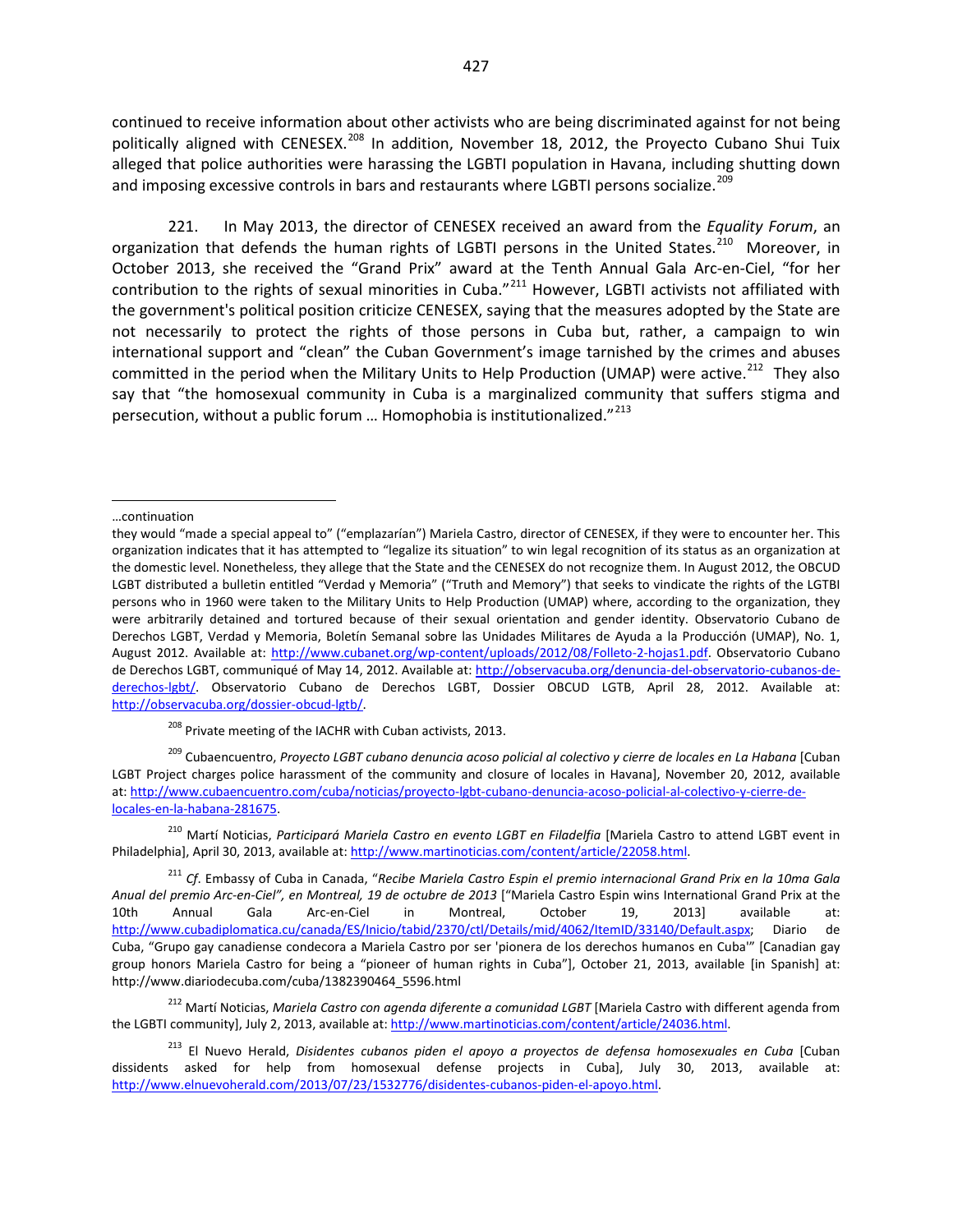222. Civil society complains that there are absolutely no laws in Cuba to protect the rights of LGBTI persons.<sup>[214](#page-36-0)</sup> The director of CENESEX notes that despite the absence of laws in this area, Cuba can rely on a political will that has facilitated the implementation of a national sex education program, which is helping to change the patriarchic, homophobic mindset.<sup>215</sup> CENESEX has also said that there is a lack of sufficiently sensitized staff in the country's health, criminal law, legal, and social assistance institutions.<sup>[216](#page-36-2)</sup>

223. According to press releases referring to official data dialogue in 2012, in Cuba there are around 57,300 people deprived of their liberty. Cuba has five maximum-security prisons and another 195 penitentiaries, of which 40 are closed facilities.

224. At a hearing held during its 147th regular session, the IACHR continued to receive worrying information about the situation of persons deprived of liberty in Cuba. In that regard, it was reported that Cuba has one of the highest incarceration rates in the region, with some 531 people deprived of liberty for every 100,000 inhabitants, making a total of around 60,000 inmates distributed among the country's more than 250 jails.

225. It was reported that persons deprived of their liberty in Cuba hasta continuously subjected to torture and cruel, inhuman, and degrading treatment, including beatings, hangings, and being forced into awkward postures (such as the *shakira* or *cangrejo* [crab]; prolonged isolation in punishment cells in subhuman conditions; denial of water and food as a punishment; deliberate transfer to places far from the prison's home; cancellation or arbitrary postponement of visits; lack of basic medical attention and contemptuous treatment by medical staff; provision of food in a state of decomposition and misappropriation of food by the prison authorities; lack of clean water for drinking and washing; severe overcrowding; isolation, psychological pressure, and even deprivation of water for inmates who decide to go on hunger strike; and the use of different methods of torture of detainees under questioning. This generalized situation of repression, assaults, and arbitrary acts against prisoners, as well as the lack of judicial protection and mechanisms for making complaints has resulted in high levels of suicide and self-inflicted harm by inmates, including mutilation, castration, self-injury, and even injecting themselves with fecal matter.

226. The Inter-American Commission has also continued to receive information about appalling sanitary and hygiene conditions, as well as lack of proper medical attention in Cuban prisons. Thus, for instance, it emerged that in July this year at least three inmates died in a cholera outbreak at Granma provincial jail, known as Las Mangas, in Havana.<sup>[217](#page-36-3)</sup> Furthermore, in April the IACHR granted

<span id="page-36-0"></span><sup>214</sup> OBCUB LGBT, *Carta abierta de activistas LGBT a diputados cubanos* [Open letter from LGBT activists to Cuban congresspersons], [http://www.cubanet.org/wp-content/uploads/2013/02/Carta-abierta.pdf.](http://www.cubanet.org/wp-content/uploads/2013/02/Carta-abierta.pdf) 

<span id="page-36-1"></span><sup>215</sup> Cubasí.cu, *Mariela Castro destaca en Brasil avances en Cuba en derechos humanos y sexuales* [Mariela Castro in Brazil highlights progress in human and sexual rights in Cuba], April 7, 2013, available at: [http://www.cubasi.cu/cubasi-noticias](http://www.cubasi.cu/cubasi-noticias-cuba-mundo-ultima-hora/item/16046-mariela-castro-destaca-en-brasil-avances-de-cuba-en-derechos-humanos-y-sexuales)[cuba-mundo-ultima-hora/item/16046-mariela-castro-destaca-en-brasil-avances-de-cuba-en-derechos-humanos-y-sexuales.](http://www.cubasi.cu/cubasi-noticias-cuba-mundo-ultima-hora/item/16046-mariela-castro-destaca-en-brasil-avances-de-cuba-en-derechos-humanos-y-sexuales)

<span id="page-36-2"></span><sup>216</sup> IPS, Inter Press Service in Cuba, *Mujeres y personas LGBT, a la saga de los derechos sexuales* [Women and LGBT persons, the sexual rights saga], March 9, 2013, available at: [http://www.ipscuba.net/index.php?option=com\\_k2&view=item&id=6741:mujeres-y-personas-lgbt-a-la-saga-de-los-derechos](http://www.ipscuba.net/index.php?option=com_k2&view=item&id=6741:mujeres-y-personas-lgbt-a-la-saga-de-los-derechos-sexuales&Itemid=42)[sexuales&Itemid=42.](http://www.ipscuba.net/index.php?option=com_k2&view=item&id=6741:mujeres-y-personas-lgbt-a-la-saga-de-los-derechos-sexuales&Itemid=42) 

<span id="page-36-3"></span><sup>&</sup>lt;sup>217</sup> This fact was brought to the attention of the IACHR in an e-mail from the organization "Hablemos Press" and subsequently corroborated in several media outlets.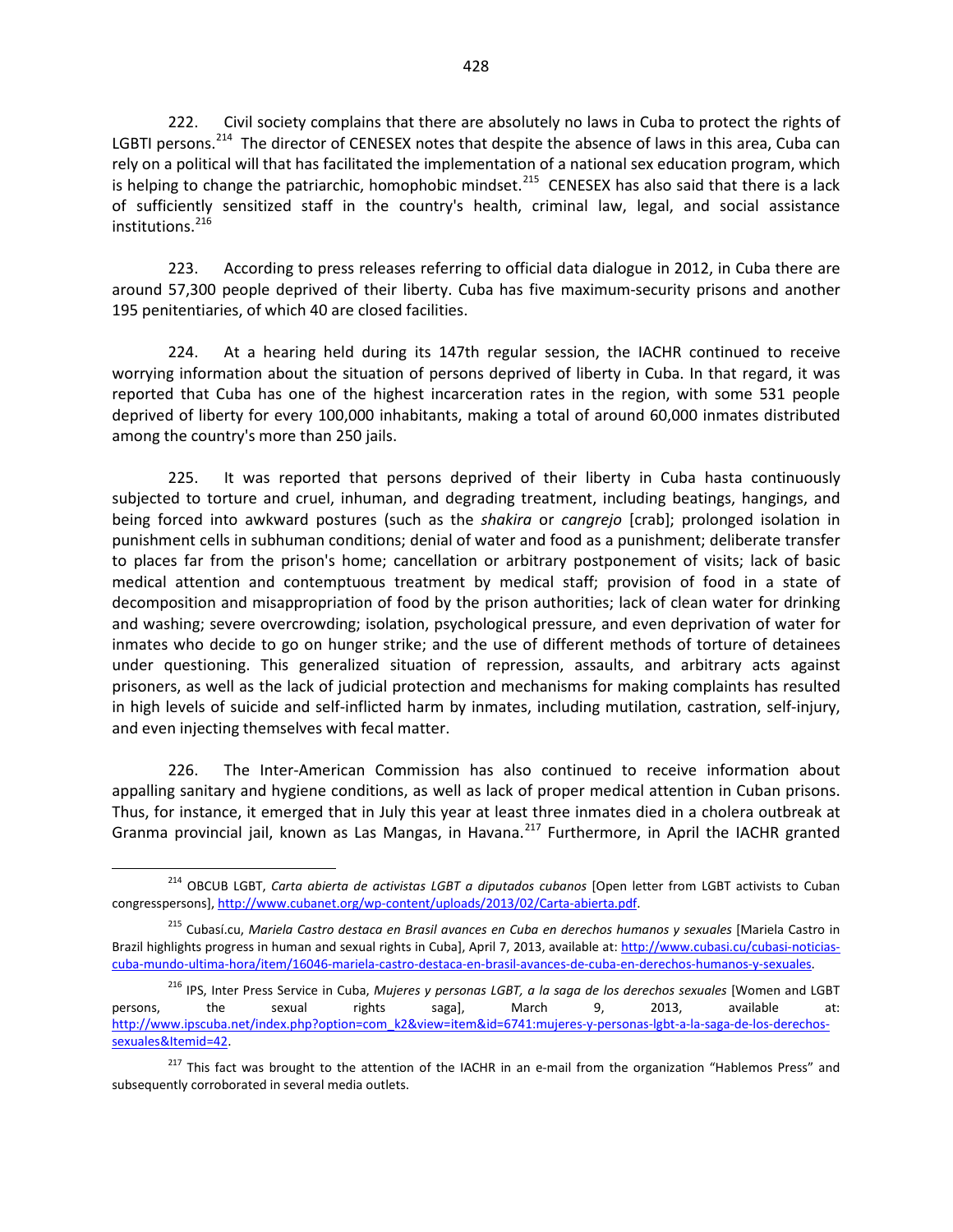precautionary measures (MC-34/13) in favor of Josvany Melchor Rodríguez, an inmate at Prison 1580, who has a mental disability and other serious health problems that had not been properly treated.

### **J. Afrodescendants**

227. In 2013, the Commission received information regarding the human rights situation faced by the Afro-Cuban population as it relates to closure of cultural and mutual benefit associations which had developed in Cuba and fought in different ways for the rights of Afrodescendants, "legal" preclusion from creating independent organizations in light of emerging circumstances, the ban on holding meetings to exchange ideas and seek solutions, a negative public trial which led to the prohibition of their most deeply rooted cultural and religious practices and traditions, closure of their own print media outlet, denial of access to regional and national media outlets, among other things.

228. Information in the possession of the Commission indicates that persons of African and Asian descent on the island suffer persistent police harassment and violation of their rights. So-called police profiling allows law-enforcement agents to detain a citizen at any time in a public place, for no reason. Such detentions are based on nothing more than a subjective practice stemming from culturally entrenched racial prejudice that mainly affects Afrodescendants, which tells them that they have just committed a crime or are about to do so. For its part, the Dangerousness Law likewise allows a person to be arrested under subjective assumptions.

229. According to the information received, in light of the growing anti-racist pro-civil rights movement and the level of awareness among the population of an issue that affects everyone equally, the government's reaction was to unleash its mechanisms of repression against peaceful endeavors of independent movements, forcibly preventing them from engaging in their activities, or frequently denying activists entry to official forums where intellectual discussions on the topic are held, keeping those who are truly affected by the problem from voicing their own opinion.

230. Persons of African descent are particularly affected by the housing problem. Most of them live in periurban districts where the sanitation and living conditions are precarious in the extreme and the official assistance even worse.

231. In sum, the Cuban Afrodescendant population is in a situation of extreme vulnerability and suffers various forms of discrimination that deprive them of their most basic civil, political, economic, social, and cultural rights.

# **V. Recommendations**

232. Taking into consideration all the foregoing, the Commission once again states that the restrictions on political rights, the freedom of expression and the dissemination of ideas, the lack of elections, the lack of independence of the judiciary, and the restrictions on the right to residence and movement add up to a permanent situation of violation of the fundamental rights of Cuban citizens in Cuba and urges the State to make the reforms needed in keeping with its international human rights obligations.

1. The Commission urges the State of Cuba to bring its procedural laws into line with the applicable international standards on due process so that persons who go before the courts for the